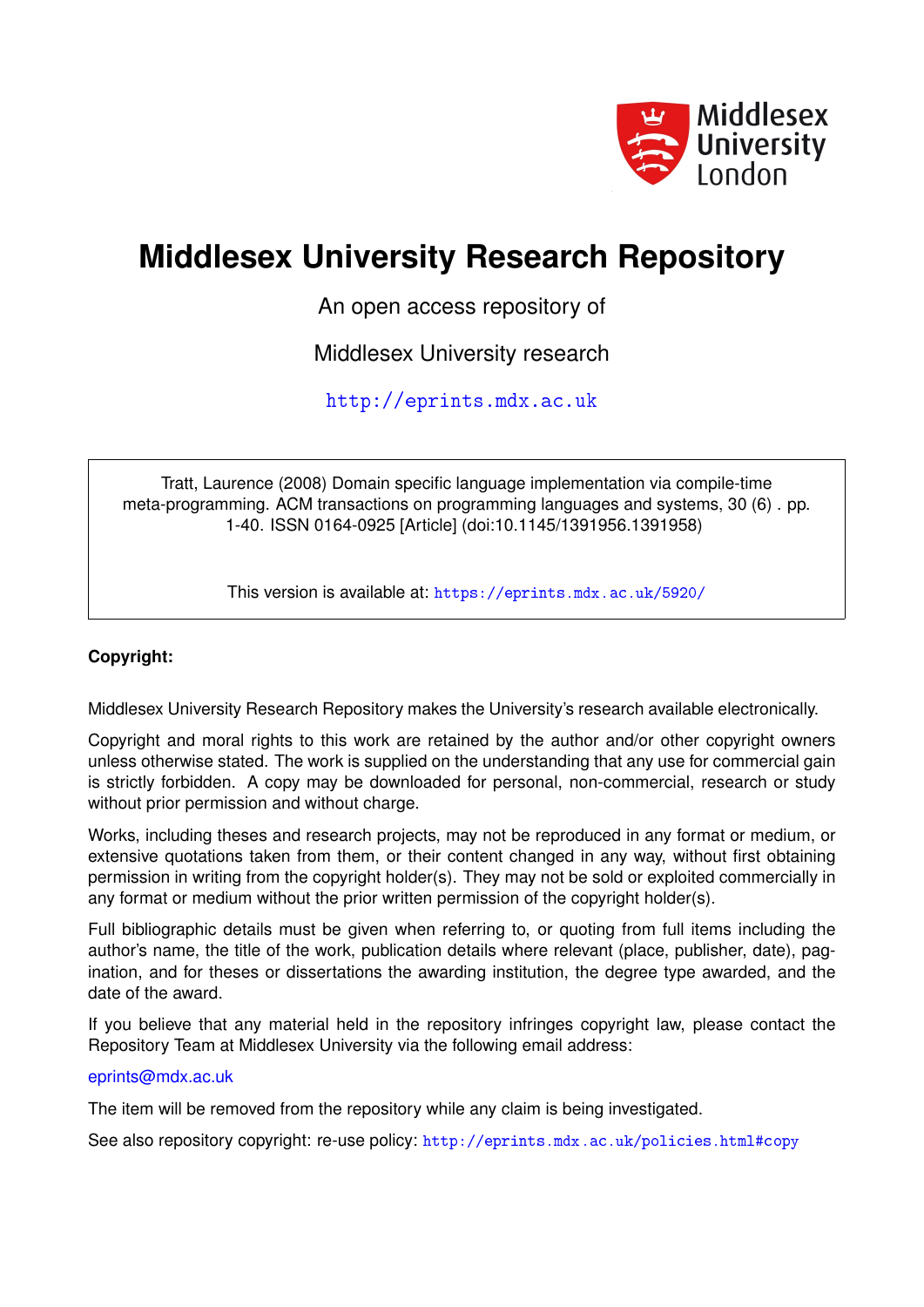## Domain Specific Language Implementation via Compile-Time Meta-Programming

#### LAURENCE TRATT

Bournemouth University, Poole, Dorset, BH12 5BB, United Kingdom.

Domain specific languages (DSLs) are mini-languages which are increasingly seen as being a valuable tool for software developers and non-developers alike. DSLs must currently be created in an ad-hoc fashion, often leading to high development costs and implementations of variable quality. In this paper I show how expressive DSLs can be hygienically embedded in the Converge programming language using its compile-time meta-programming facility, the concept of DSL blocks, and specialised error reporting techniques. By making use of pre-existing facilities, and following a simple methodology, DSL implementation costs can be significantly reduced whilst leading to higher quality DSL implementations.

Categories and Subject Descriptors: D.3.4 [Software Engineering]: Processors—Translator writing systems and compiler generators

General Terms: Languages

Additional Key Words and Phrases: Syntax extension, compile-time meta-programming, domain specific languages

#### 1. INTRODUCTION

When developing complex software systems in a General Purpose Language (GPL), it is often the case that one comes to a problem which is not naturally expressible in the chosen GPL. In such cases the user has little choice but to find a suitable workaround, and encode their solution in as practical a fashion as they are able. Whilst such workarounds and encodings are often trivial, they can on occasion be exceedingly complex. In such cases the system can become far less comprehensible than the user may have wished. Although Steele argues that 'a main goal in designing a language should be to plan for growth' [Steele 1999], most modern GPLs only allow growth through the addition of libraries. The ability of a user to extend, or augment, their chosen programming language is thus severely restricted.

Domain Specific Languages (DSLs) are an attempt to work around the lack of expressivity in a GPL by presenting the user with a mini-language targeted to the particular domain they are working in. [Mernik et al. 2003] define DSLs as 'languages tailored to a specific application domain. They offer substantial gains in expressiveness and ease of use compared with general purpose programming languages in their domain of application'. [Hudak 1998] describes the typical costs

Permission to make digital/hard copy of all or part of this material without fee for personal or classroom use provided that the copies are not made or distributed for profit or commercial advantage, the ACM copyright/server notice, the title of the publication, and its date appear, and notice is given that copying is by permission of the ACM, Inc. To copy otherwise, to republish, to post on servers, or to redistribute to lists requires prior specific permission and/or a fee. c 20YY ACM 0164-0925/20YY/0500-0001 \$5.00

ACM Transactions on Programming Languages and Systems, Vol. V, No. N, Month 20YY, Pages 1–37.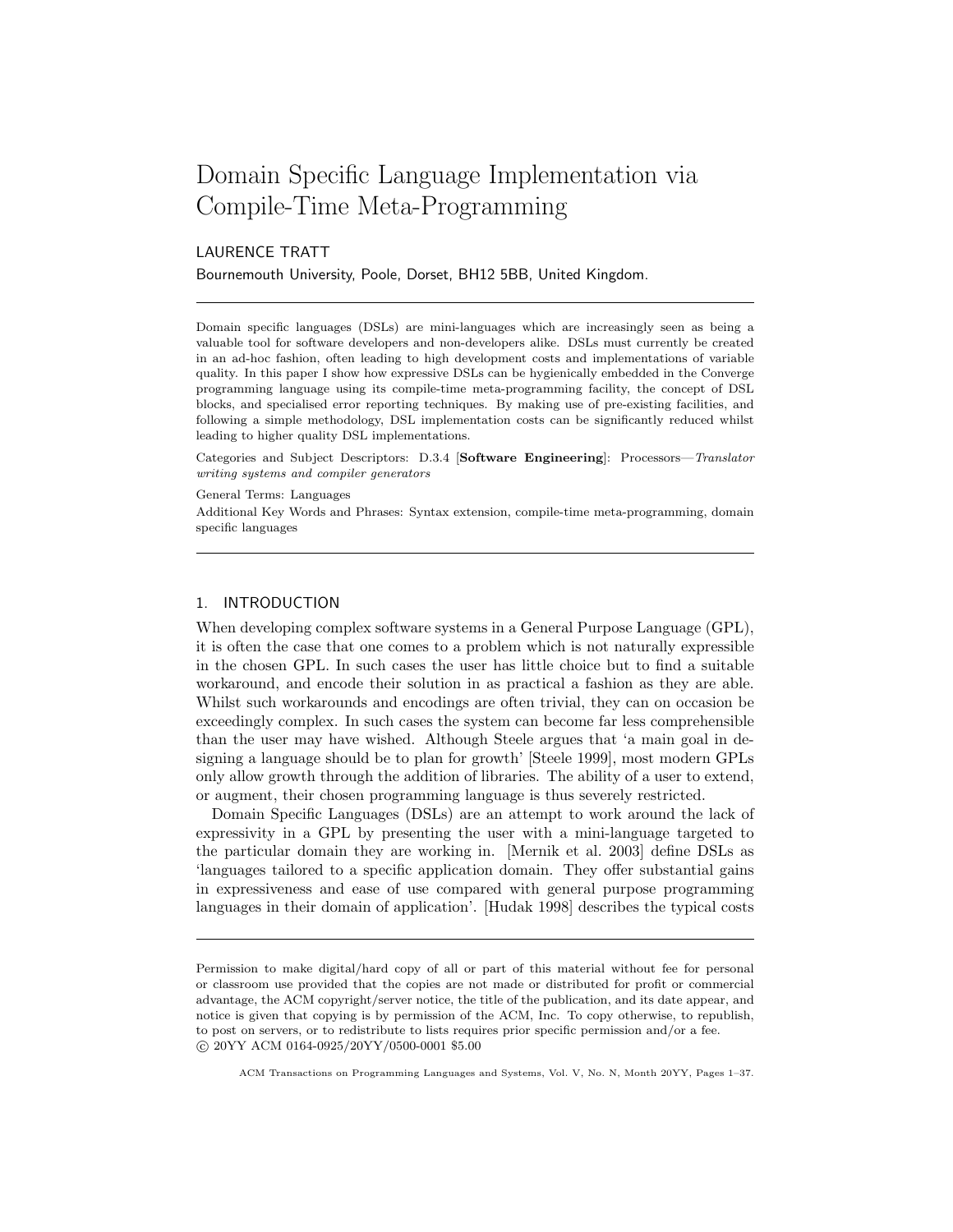of a DSL, noting that a small extra initial investment in a DSL implementation typically leads to long term savings compared with alternative routes. Exactly what identifies a particular language as being a 'DSL' is inherently subjective: for the purposes of this paper, it can be intuitively defined as a language smaller, and less generic, than a typical programming language such as Java, C++, or Python.

Traditionally DSLs – for example the UNIX make program or the yacc parsing system – have been implemented as entirely stand alone systems. Although such systems have many similarities in their implementations, each one tends to be engineered from scratch; this leads to increased work for the DSL language implementer, which inevitably results in implementations of variable quality. It is therefore a fundamental tenet of this paper that implementing DSLs as stand-alone systems is undesirable. There is another reason to shy away from implementing DSLs as stand alone systems. DSLs tend to start out as small, declarative languages [van Deursen et al. 2000], but most tend to acquire new features as they are used in practise; such features tend to be directly borrowed from GPLs [Hudak 1998]. So while DSL implementations tend over time to resemble programming language implementations, they frequently lack the quality one might expect in such a system due to the unplanned nature of this evolution.

In contrast to the traditional technique of implementing DSLs as stand alone systems, DSLs can be implemented by embedding the DSL into a *host language*. The advantage of this approach is that the DSL can inherit many of the features and benefits of the host language (including, one hopes, a robust implementation) with relatively little effort. The capabilities of the host language and the particular embedding mechanism dictate the class of DSLs that can be expressed in a particular combination; embedded DSLs range from those designed to express GUIs to constraint solving systems. In this paper I define and distinguish between homogeneous and heterogeneous embedding. Informally, heterogeneous embedding is when a system external to that used to compile<sup>1</sup> the host language is used to define the embedding, whereas homogeneous embedding is when the system used to compile the host language is also used to define the embedding. As shown in section 2, heterogeneous embedding systems are able to define a wider variety of DSLs than homogeneous embedding systems; conversely, by restricting the DSLs they can express, homogeneous systems can often define embeddings in a more concise and safe fashion.

This paper presents a practical, self-contained approach to DSL implementation in an homogeneous embedding environment. I show how an extension of the Converge language presents a coherent approach to DSL embedding that is aimed at facilitating rapid development and prototyping of DSLs. The novelty of this approach is in both its combination of features found in other languages, and the new features specific to Converge. Building on its compile-time meta-programming features, the main feature to allow DSL embeddings is the DSL block, which allows arbitrary syntaxes to be embedded in the language. I show how how DSLs can reuse the expression language from the main Converge programming language, how both run-time and compile-time error reports can be expressed in terms of

 $^1\mathbf{T}$  is could of course just as easily be an interpreter; however in the interests of brevity I use the term 'compiler' throughout this paper.

ACM Transactions on Programming Languages and Systems, Vol. V, No. N, Month 20YY.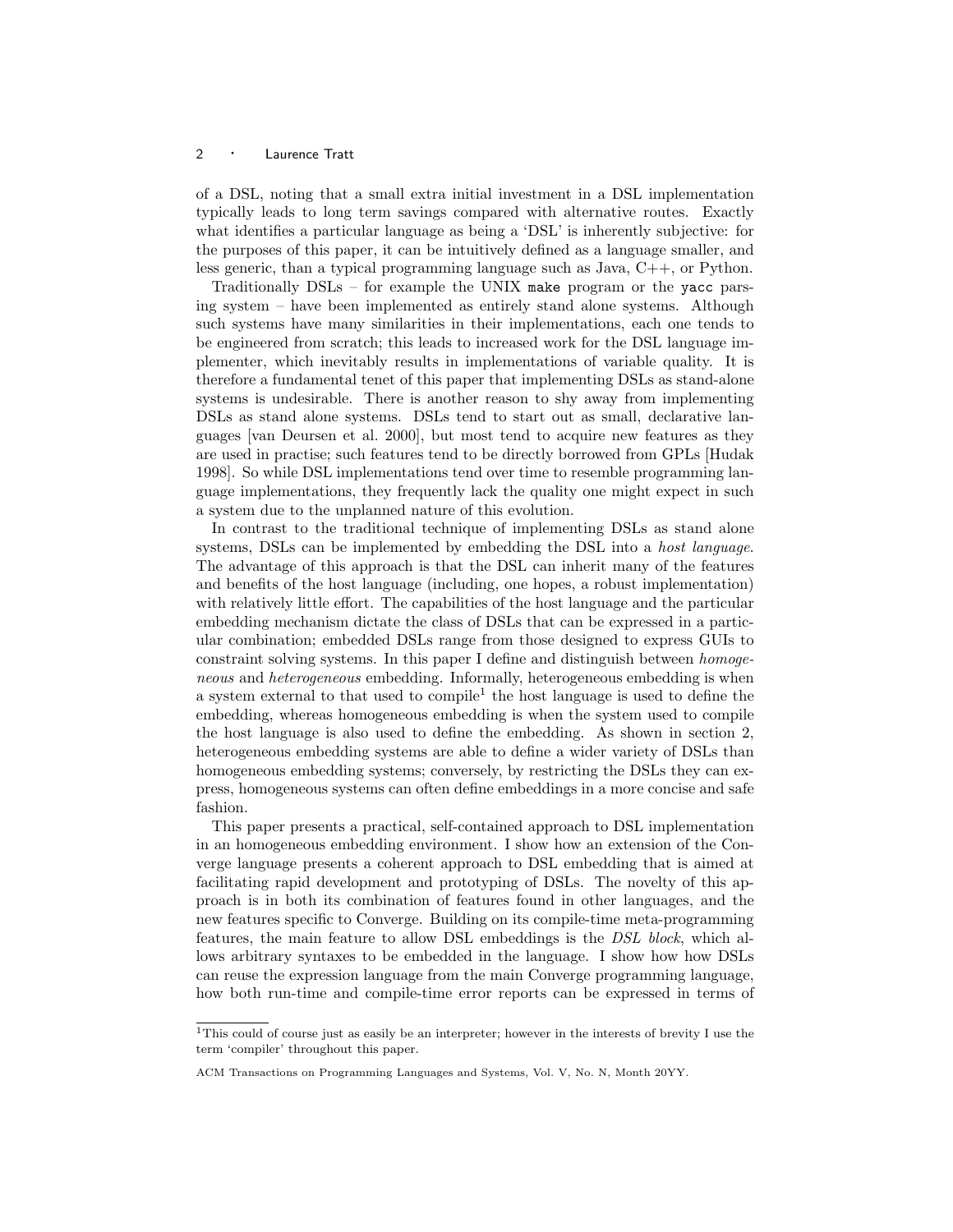the user's DSL input using the src info concept, and how DSL embeddings can be made hygienic (analogous to LISP macros [Kohlbecker et al. 1986]). The approach presented in this paper shows that homogeneous embedding approaches can express significantly more powerful DSLs than has previously been the case, and that these embeddings can be guaranteed to be safe.

This paper is structured as follows. First I detail existing approaches to DSL implementation via embedding, categorizing approaches as being either heterogeneous or homogeneous. I then outline the basics of the Converge programming language, including its compile-time meta-programming facility. I then introduce the features and techniques relating to DSL embedding in Converge, exploring them in relation to an evolving example of a model transformation language (the full version of the example can be found in [Tratt 2005c]). I conclude by separating out the parts of Converge fundamental to homogeneous DSL embedding, and explain how such features could be integrated into similar systems.

#### 2. DSL IMPLEMENTATION VIA EMBEDDING

In the closely related area of meta-programming, [Sheard 2003] distinguishes between homogeneous and heterogeneous meta-programming systems. Similarly I choose to distinguish between homogeneous and heterogeneous embedding systems. [Sheard 2003] defines 'homogeneous systems [as those] where the meta-language and the object language are the same, and heterogeneous systems [as those] where the meta-language is different from the object-language.' In the context of DSL embedding it is important to weaken the final clause of this definition. Basing the definition on the languages involved is an objective choice, but not ideal as it focuses on implementation details rather than the way in which users perceive those systems in use.

I therefore update and alter the definition in [Sheard 2003] so that heterogeneous embedding is when the *system* used to compile the host language, and the *system* used to implement the embedding are different<sup>2</sup>. Note that this does not imply that the host language must be different than the language used to implement the embedding: it is possible to identify a heterogeneous embedding approach as one whose two separate systems just so happen to be written in the same language. Put differently, a homogeneous system is one where all the components are specifically designed to work with each other, whereas in heterogeneous systems at least one of the components is largely, or completely, ignorant of the existence of the other parts of the system.

An important reason for differentiating carefully between homogeneous and heterogeneous embedding approaches is that it allows readers, particularly those less familiar with the subject area, to quickly understand whether a given approach aims to be general or limited in its approach. There is no notion of one style being 'better' or 'worse' than the other; the normal trade-offs of generality and complexity versus restrictions and simplicity apply, and different approaches may be appropriate in different circumstances. The approaches detailed in this section cover a large spread of the possible spectrum.

 $2<sup>1</sup>$  also believe that an equivalent clarification might be usefully applied to meta-programming.

ACM Transactions on Programming Languages and Systems, Vol. V, No. N, Month 20YY.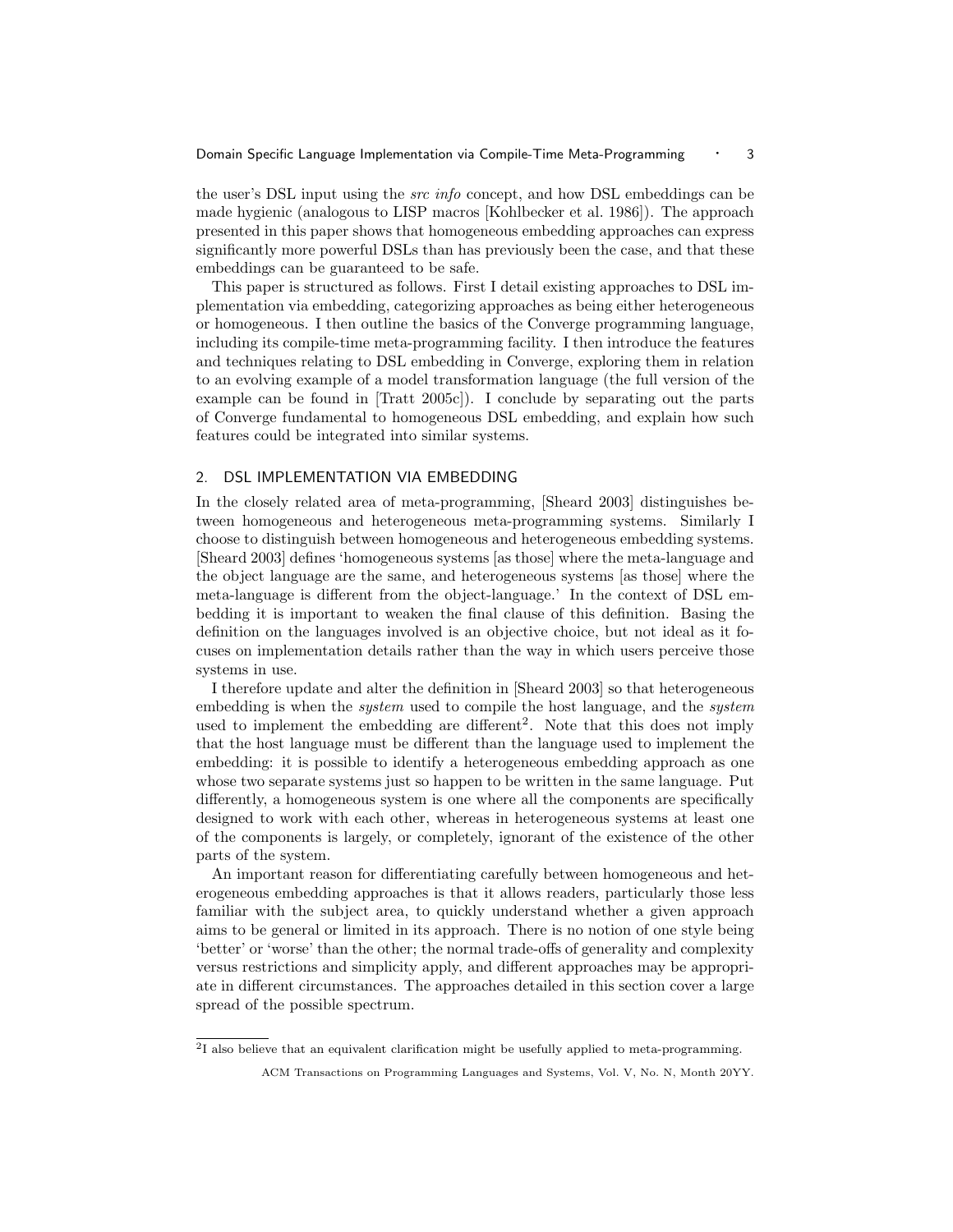In the rest of the paper I use the terms parse tree and abstract syntax tree (AST) to differentiate representations of a program that record structure but carry little semantic information (parse trees) from those that record structure and a significant amount of semantic information (abstract syntax trees). Typically a parse tree is the automatic output from a parser, whereas an AST is manually created after one or more passes over a parse tree. For a given language every AST has an equivalent representation as a parse tree, but incorrect parse trees will have no equivalent representation as an AST.

#### 2.1 Heterogeneous embedding approaches

In this section I describe three different types of heterogeneous embedding technologies: first generic hard-coded implementations, and then two specific technologies TXL and MetaBorg.

2.1.1 *Hard-coded implementations*. The majority of heterogeneous embedding systems in current existence are hard-coded to translate a specific DSL within a specific host language. For example, the standard implementation of the Icon programming language [Griswold and Griswold 1996] defines an embedded DSL called  $\mathrm{RTL}^3$ , which allows those implementing Icon VM code in C to encode its goal-directed evaluation semantics in a natural fashion [Walker 1994]. A translator called RTT takes in files containing C and the embedded RTL DSL and converts them into pure C files. The system within the Icon implementation is indicative of the majority of heterogeneous embedding systems in that a bespoke translator is required to translate the embedded DSL. Such systems are only of marginal interest in the context of this paper, since my aim is to define a mechanism for defining arbitrary DSLs.

2.1.2 TXL. TXL [Cordy 2004] is a generic source to source transformation language. Although originally intended for transforming instances of the programming language Turing, it has evolved into a language capable of transforming instances of arbitrary language grammars. In so doing, TXL has morphed into a hybrid rule-based / functional programming language. ASF+SDF is a similar approach, although its implementation (which can see transformation systems compiled into machine code via C) is more like a traditional programming language [van den Brand et al. 2002].

TXL's general execution mechanism is simple. A TXL transformation has a grammar for the language to be transformed, and a number of rewrite rules. A source file is parsed according to the grammar and the rewrite rules execute on the parse tree. Although TXL was originally designed for source-to-source transformations on the same language, it has well developed mechanisms for overriding and extending grammars. By creating a union grammar of two separate languages, TXL can transform between languages with different grammars. Through this mechanism one can easily realise external embedding of DSLs, with few limits on the DSL or host language involved.

TXL has many advantages, including its maturity and efficiency, and has proved

<sup>3</sup>Although the Icon documentation does not explicitly identify RTL as such, it is clearly an embedded DSL.

ACM Transactions on Programming Languages and Systems, Vol. V, No. N, Month 20YY.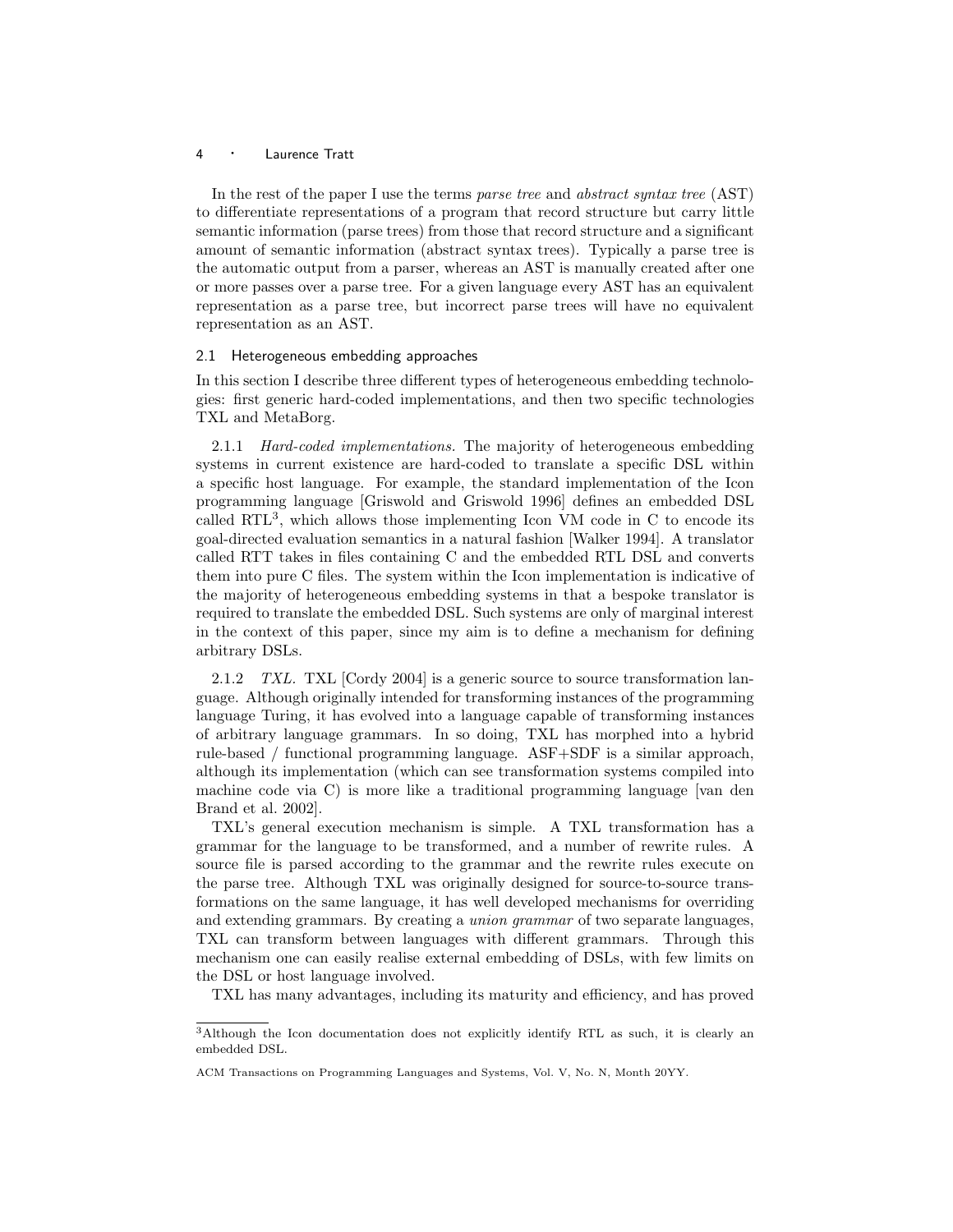itself capable of succinctly expressing many useful transformations. Its pragmatic rule-based approach is amongst the most refined available; [Cordy 2004] records a case where several billion lines of code were transformed with TXL. As TXL operates only at the parse tree level, it is left entirely to the DSL embedding author to be aware of the semantics of the host language beyond the simple structure recorded in the parse tree. To take a concrete issue, for some host languages the problem of unintended variable capture (well known in the analogous area of macro expansion [Kohlbecker et al. 1986]) can only be solved by understanding and accurately implementing the host languages' scoping rule. At its most extreme, this could mean each translator resembling a substantial subset of the host languages compiler which would in general be a prohibitive cost.

TXL is highly interesting because it shows the fundamental trade-off of heterogeneous systems. TXL can read and transform any language with a context free grammar, and its transformation language is powerful and easy to use. However because it is, by default, almost entirely ignorant of what it is transforming – TXL understands trees and tokens, but not what the trees or tokens represent  $-$  it is difficult to create transformations which require deep reasoning about the program being transformed, or to create transformations which guarantee basic safety properties such as variable capture.

2.1.3 MetaBorg. MetaBorg is a method which uses a combination of tools to provide a heterogeneous embedding approach, allowing language grammars to be extended in an arbitrary fashion using a rule rewriting system. [Bravenboer and Visser 2004] provides a compelling example of MetaBorg's power by using it to embed a DSL called SWing User-interface Language (SWUL) which allows Swing GUIs to be expressed natively within Java code.

As an example of the sort of DSL that MetaBorg is intended to create, the following is an example of some embedded SWUL code:

```
int cols = \dots;JPanel panel = panel of border layout {
 hgap = 12 vgap = 12north = label "Please enter your message"
  center = scrollpane of textarea {
    rows = 20columns = cols
  }
};
```
After translation by MetaBorg the resulting pure Java code is as follows:

```
JPanel panel = new JPanel(new BorderLayout(12, 12));
panel.add(BorderLayout.NORTH, new JLabel("Please enter your message"));
panel.add(BorderLayout.CENTER, new JScrollPane(text, 20, cols));
```
As this example shows, MetaBorg DSLs can interact with their surrounding environment. Although MetaBorg by default operates on parse trees in the same way as TXL, it does comes with standard support for representing some of the semantics of languages such as Java. This allows transformation authors to write more sophisticated transformations, and make some extra guarantees about the safety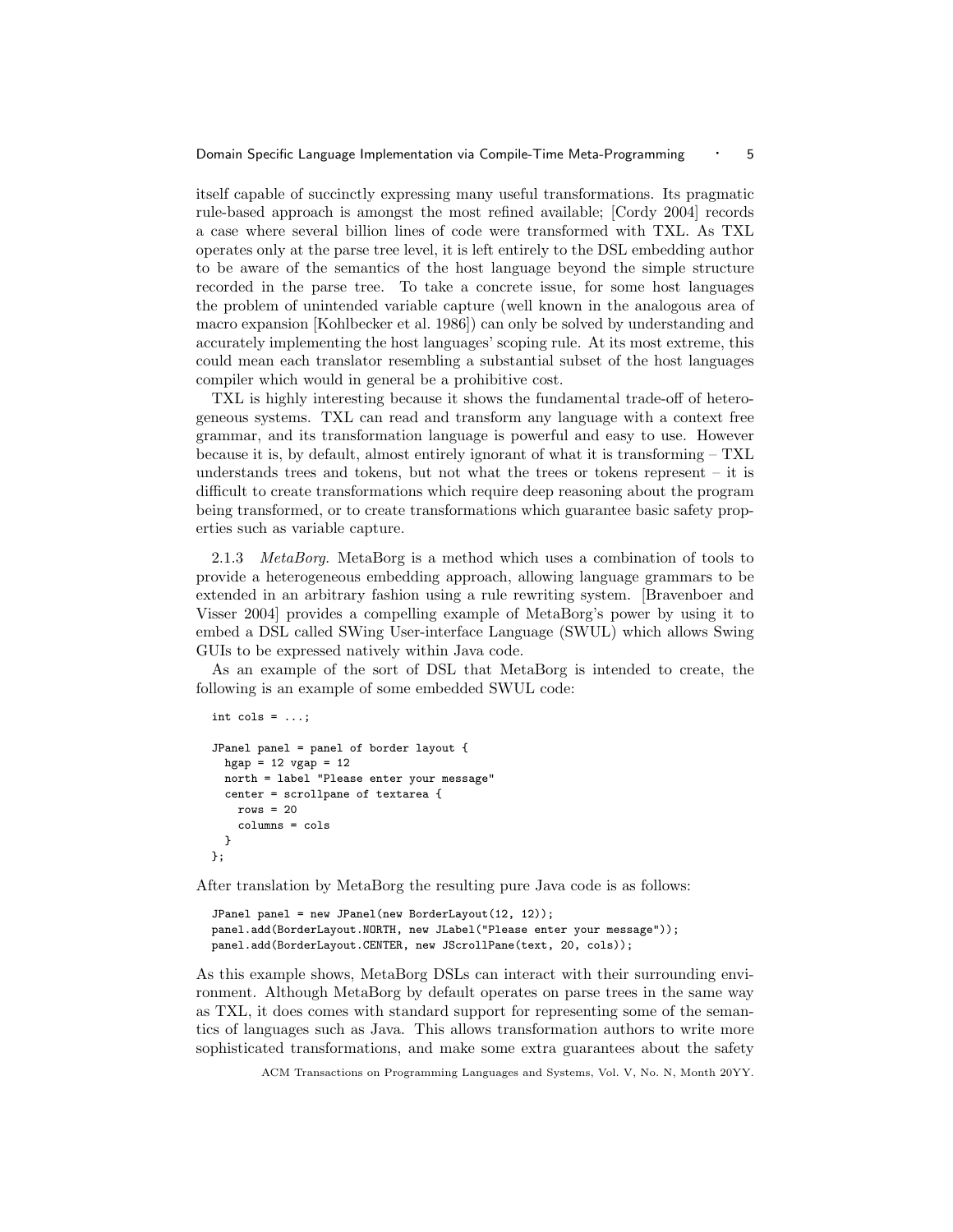of their transformations<sup>4</sup>. Unlike TXL, MetaBorg is also able to maintain a strict separation between the syntax of the hybrid DSL / host language input, and the host language output. MetaBorg has a sound mechanism for safely mixing different grammars, and can compose different embeddings in various ways, which further differentiates it from TXL.

Although MetaBorg is in theory capable of defining any embedding, it appears that the authors of the MetaBorg were aware that while it offers great power, that power is difficult to wield effectively. The MetaBorg authors deliberately narrow their vision for MetaBorg to a 'method for promoting APIs to the language level.' This is a sensible restriction since DSL that results from promoting a particular to the language level will tend to shadow that API; therefore instances of the DSL will generally translate fairly directly into API calls. It is unclear from MetaBorg examples whether it would be an appropriate platform in which to implement larger DSLs. Nevertheless MetaBorg is without doubt the most sophisticated heterogeneous approach yet created.

2.1.4 Macro systems. Macro systems which realise embedded DSLs through preprocessing are a valid form of heterogeneous embedding. The fact that such systems are often implemented in the same language as the host language does not effect the fact that the users of such systems are very aware of the difference between the two systems. Note that this shows the difference in the definition of homogeneous and heterogeneous embedding as defined in this paper relative to the original definition in [Sheard 2003], where systems such as the JSE [Bachrach and Playford 2001] would have been classified as homogeneous. In the context of this paper, systems such as the JSE are simply less capable (and therefore less interesting) cousins of homogeneous macro systems which are described in the following section.

2.1.5 Summary of heterogeneous embedding systems. Heterogeneous embedding systems can in theory realise any possible DSL embedding because they are not limited to any particular host language. However in practise such systems can be difficult to use precisely because of their inevitably limited knowledge of the host language. The more sophisticated a DSL is, the more complex its embedding becomes, which implies that a greater knowledge of the host language is required. Because of this, in practise such systems have rarely been used to embed sophisticated DSLs. Furthermore, the majority of heterogeneous embedding systems are hard-coded for a given host language and DSL, with only a few approaches designed to facilitate more generalised solutions.

#### 2.2 Homogeneous embedding

2.2.1 *Macro systems*. The canonical, and arguably the original, example of homogeneous DSL embedding is via LISP macros. LISP's flexible syntax and powerful macro mechanism have been used to express countless DSLs. DSL embedding in LISP requires the presence of only one component: the LISP compiler. This component contains significant knowledge of the host language being embedded into.

<sup>4</sup>Although MetaBorg contains a gensym function, it is unclear whether this uses the semantic knowledge of the host language to generate guaranteed unique variable names in a given scope.

ACM Transactions on Programming Languages and Systems, Vol. V, No. N, Month 20YY.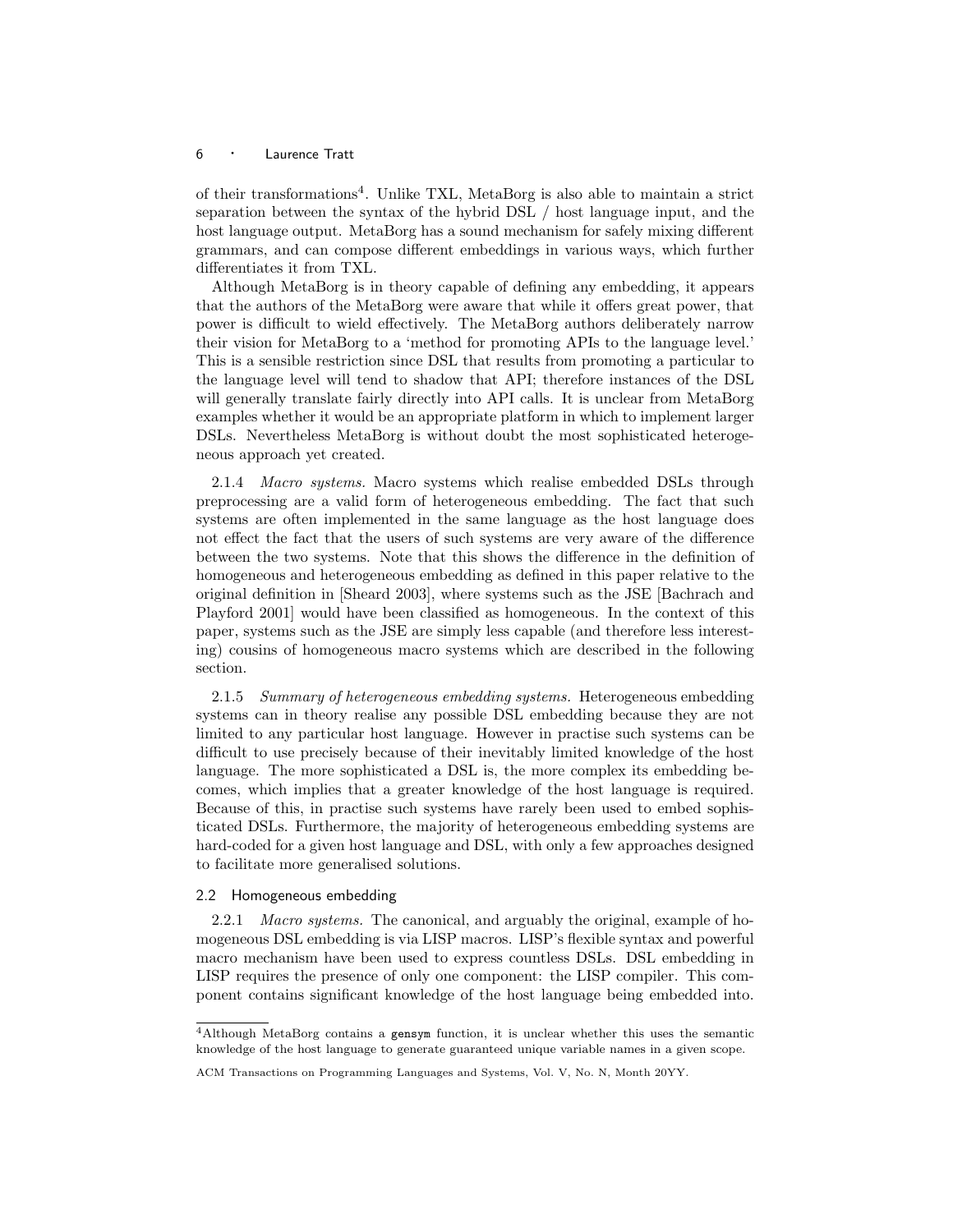As a simple but compelling example, this means that a DSL embedding in LISP will be free of variable capture since this is a feature of all respectable LISP macro implementations.

In the case of DSL embedding in LISP, although its syntax is inherently flexible, it is not possible to change it in a completely arbitrary fashion – DSLs expressed via this mechanism are limited to what can be naturally expressed in LISP's syntax. Furthermore whilst this mechanism has been used to express many DSLs, its tight coupling to LISP's syntactic minimalism has largely prevented similar approaches being applied to other, more modern programming languages [Bachrach and Playford 1999]. Therefore despite LISP's success in this area, for many years more modern systems struggled to successfully integrate similar features [Tratt 2005a]. Dylan is one of the few such systems [Bachrach and Playford 1999], implementing a rewrite rule based macro system which is broadly equivalent to LISP's in power. However Dylan's syntax is not significantly more flexible than LISP's, and its macro related syntax is heavyweight, as it is a separate language from Dylan itself.

More recently languages such as Template Haskell [Sheard and Jones 2002] (which is effectively a refinement of the ideas in MetaML [Sheard 1998]; see [Tratt 2005a] for a more detailed comparison of these languages with Converge) have shown how sophisticated homogeneous meta-programming systems can be implemented in a modern language. However such languages suffer the same limitations as LISP in respect to DSL embedding, which is the inability to extend the syntax. I have more to say on Template Haskell, in particular, in section 4.

2.2.2 Grammar extension through macros. It is possible to use macro systems to create an homogeneous embedding approach similar in outlook to MetaBorg. In essence, macro calls inform the compiler of new grammar productions and provide a mechanism to compile these extensions into base code. Nemerle was the first example of such a language [Skalski et al. 2004], and is a statically typed OO language in the Java  $\ell$  C# vein. Normal Nemerle macros are very much in the LISP vein in that they are identified as such at compile-time and are not first-class objects i.e. they can not be called from other code. Nemerle macros can be specified with an optional syntax clause which inserts a new production into the Nemerle grammar. [Skalski et al. 2004] gives the following example of a macro which adds a C-style for loop to Nemerle:

```
macro for (init, cond, change, body)
syntax ("for", "(", init, ";", cond, ";", change, ")", body)
{ ... }
```
The Nemerle compiler defers to the for macro whenever a for loop is parsed in a source file. Nemerle's extensions are strictly limited to those which can be expressed as a single production extension to its grammar. Furthermore since Nemerle macros are not first-class citizens (similarly to LISP, but unlike Template Haskell), syntax extensions are effectively scoped over an entire file in a coarse-grained fashion.

Two subsequent approaches take a broadly similar tack to Nemerle, but allow richer extensions to be expressed. Metalua is a TH-derived extension to the Lua language, that allows new productions to be inserted into the Lua grammar [Fleutot and Tratt 2007]. xTc allows similar extensions for C [Grimm 2005]. xTc and Metalua are broadly similar in expressive power, although xTc has the burden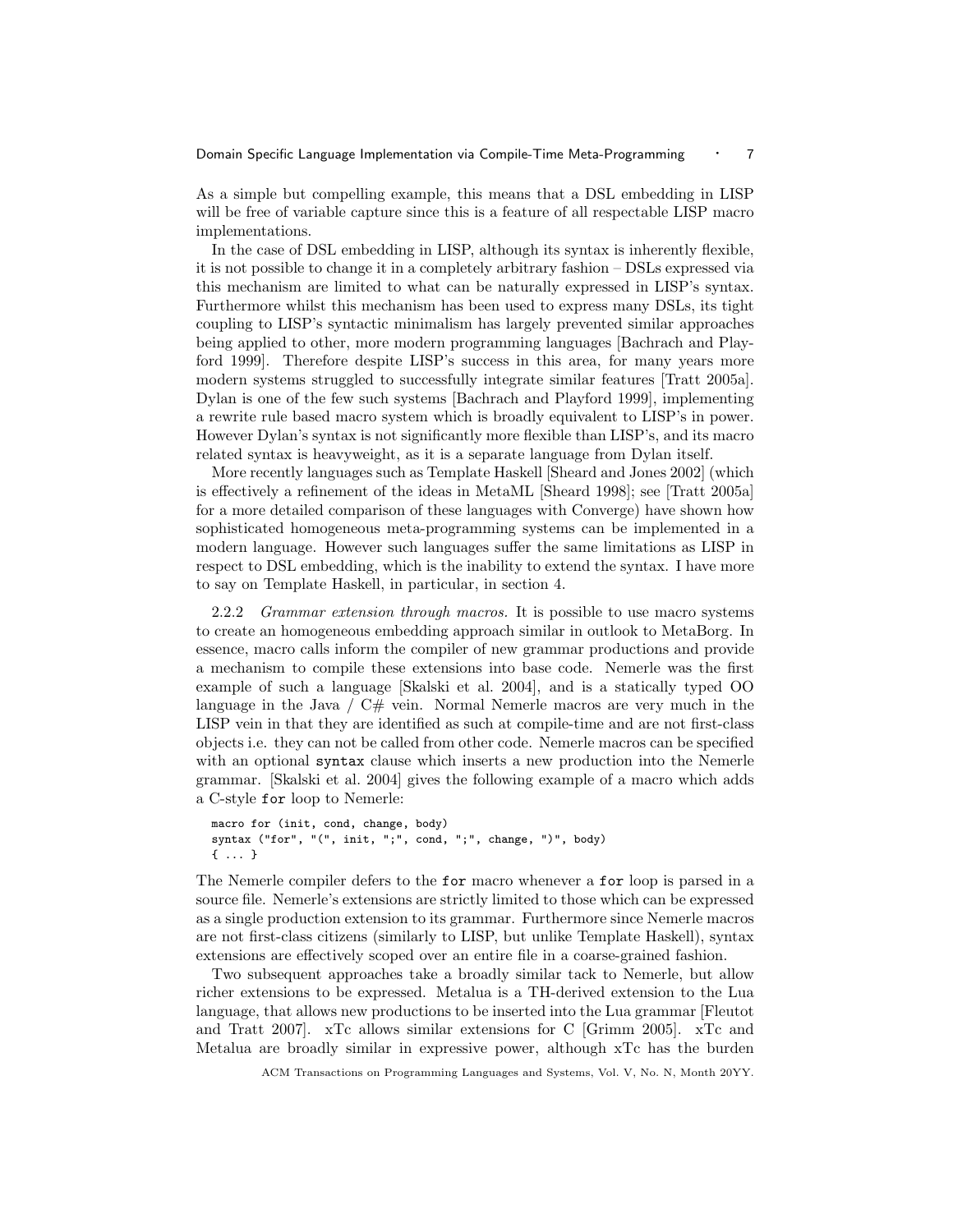of coping with a larger, less regular base language. Both approaches allow much richer extensions than Nemerle, although neither has a correspondingly mature implementation. Metalua explicitly states that few guarantees can be made about the composition of extensions; it is unclear if xTc is able to make stronger guarantees than Metalua about composition.

2.2.3 Function composition. Homogeneous embedding should not be seen as being simply synonymous with macro systems. After describing the high costs of traditional DSL implementation, Hudak develops the notion of Domain Specific Embedded Languages (DSELs) [Hudak 1998]. Hudak specifically limits his vision of DSELs in two ways: he restricts the languages he considers suitable for embedding to strongly typed functional languages, particularly Haskell; he explicitly rules out any form of syntax extension. Hudak's DSELs therefore rely on the unusual feature set present in languages such as Haskell, such as the ability to compose functions in powerful ways, monads, and lazy evaluation. The advantage of this approach is that it allows an otherwise entirely ignorant language to be used to embed DSLs, and also allows DSLs to be relatively easily combined together. The disadvantage is that the embedding is indirect, and limited to what can be easily expressed using these pre-existing components.

#### 2.3 Comparison of heterogeneous and homogeneous embedding systems

In theory there is a significant difference between heterogeneous and homogeneous embedding systems. Heterogeneous systems impose no limits on the DSLs they can express nor on the host languages they can embed into, whereas homogeneous embedding systems are inherently limited to expressing a certain class of DSLs within a specific host language. However it is notable that heterogeneous systems such as TXL and MetaBorg have only been used to implement relatively small DSLs. I believe that a major reason for this is the practical difficulty of defining a safe embedding of a DSL when the embedding system is largely, or completely, unaware of the semantics of the host language it is embedding into. Creating a system with suitable knowledge of the host languages' semantics is likely to involve encoding a significant subset of that languages compiler. In practice this is unrealistic, which is why heterogeneous embedding systems are generally limited to small DSLs (which even then may not have entirely safe embeddings). Homogeneous embedding systems on the other hand are limited to one compilation system and host language and can therefore take advantage of the knowledge of the host languages semantics embedded in the compiler. However existing homogeneous embedding systems are very limited and can embed only simple DSLs.

#### 2.4 A lightweight approach to DSL embedding

Although the relative power of the various DSL embedding systems detailed thus far is hopefully clear, one important question remains unanswered: why have these systems seen relatively little real-world use? It is my belief that there are two complementary reasons. Firstly while heterogeneous embedding systems allow syntax extension, practical implementation concerns tend to limit them to small hardcoded DSLs for specific target languages; little of any such system can be reused to create another. Secondly, homogeneous embedding system's general inability to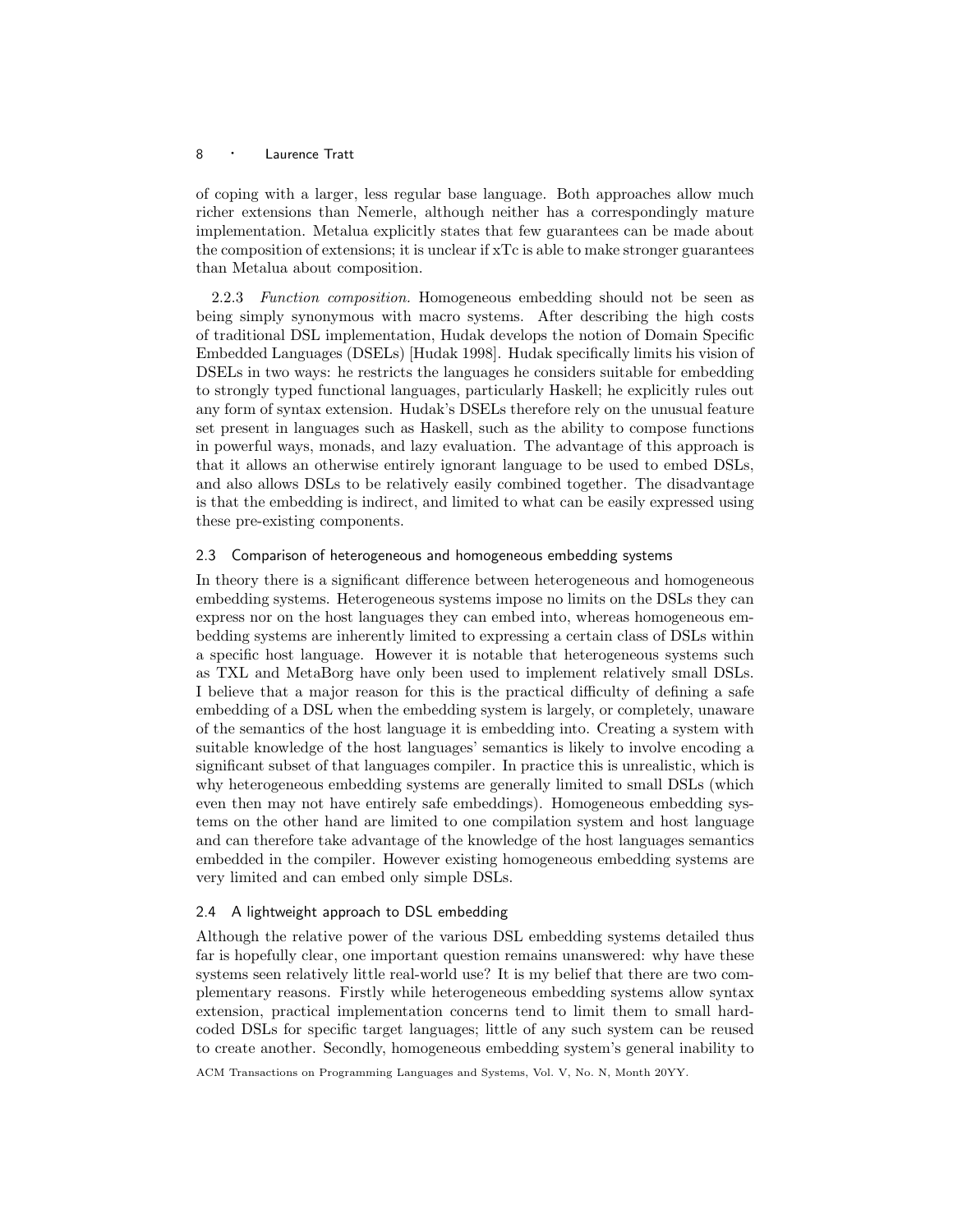permit syntax extension means that only a small subset of DSLs can be naturally embedded within them.

It is my assertion that generic heterogeneous embedding systems are fundamentally difficult systems to create. However, as argued in [Wilson 2005], syntax extension is the only way to realise powerful DSLs.

This paper thus presents a new approach to homogeneous embedding which allows DSLs of arbitrary syntaxes to be embedded. I do this by presenting a small extension to the Converge programming language [Tratt 2005a] which uses its compile-time meta-programming facility to be used to embed DSLs. Although this paper is largely expressed in terms of Converge, in section 10 I explain how these concepts could be adapted to other languages.

#### 3. CONVERGE BASICS

This section gives a brief overview of basic Converge features that are relevant to the main subject of this paper. Whilst this is not a replacement for the language manual [Tratt 2007], it should allow readers familiar with a few other programming languages the opportunity to quickly come to grips with the most important areas of Converge, and to determine the areas where it differs from other languages.

Converge's most obvious ancestor is Python [van Rossum 2003] resulting in an indentation based syntax, a similar range and style of datatypes, and general sense of aesthetics. The most significant difference is that Converge is a slightly more static language: all namespaces (e.g. a modules' classes and functions, and all variable references) are determined statically at compile-time. Converge's scoping rules are different from many other languages, and are intentionally very simple. Essentially Converge's functions are synonymous with both closures and blocks. Converge is lexically scoped, and there is only one type of scope. Variables do not need to be declared before their use: assigning to a variable anywhere in a block makes that variable local throughout the block, and accessible to inner blocks. Variable references search in order from the innermost block outwards, ultimately resulting in a compile-time error if a suitable reference is not found. Fields within a class are not accessible via the default scoping mechanism: they must be referenced via the self variable which is automatically brought into scope in any bound function (functions declared within a class are automatically bound functions). The overall justification for these rules is to ensure that, unlike similar languages such as Python, Converge's namespaces are entirely statically calculable.

Converge programs are split into modules, which contain a series of definitions (imports, functions, classes and variable definitions). Each module is individually compiled into a bytecode file, which can be linked to other files to produce an executable which can be run by the Converge VM. If a module is the main module of a program (i.e. passed first to the linker), Converge calls its main function to start execution. The following module shows a caching Fibonacci generating class, and indirectly shows Converge's scoping rules (the i and fib cache variables are local to the functions they are contained within), printing 8 when run:

```
import Sys
```

```
class Fib_Cache:
 func init():
```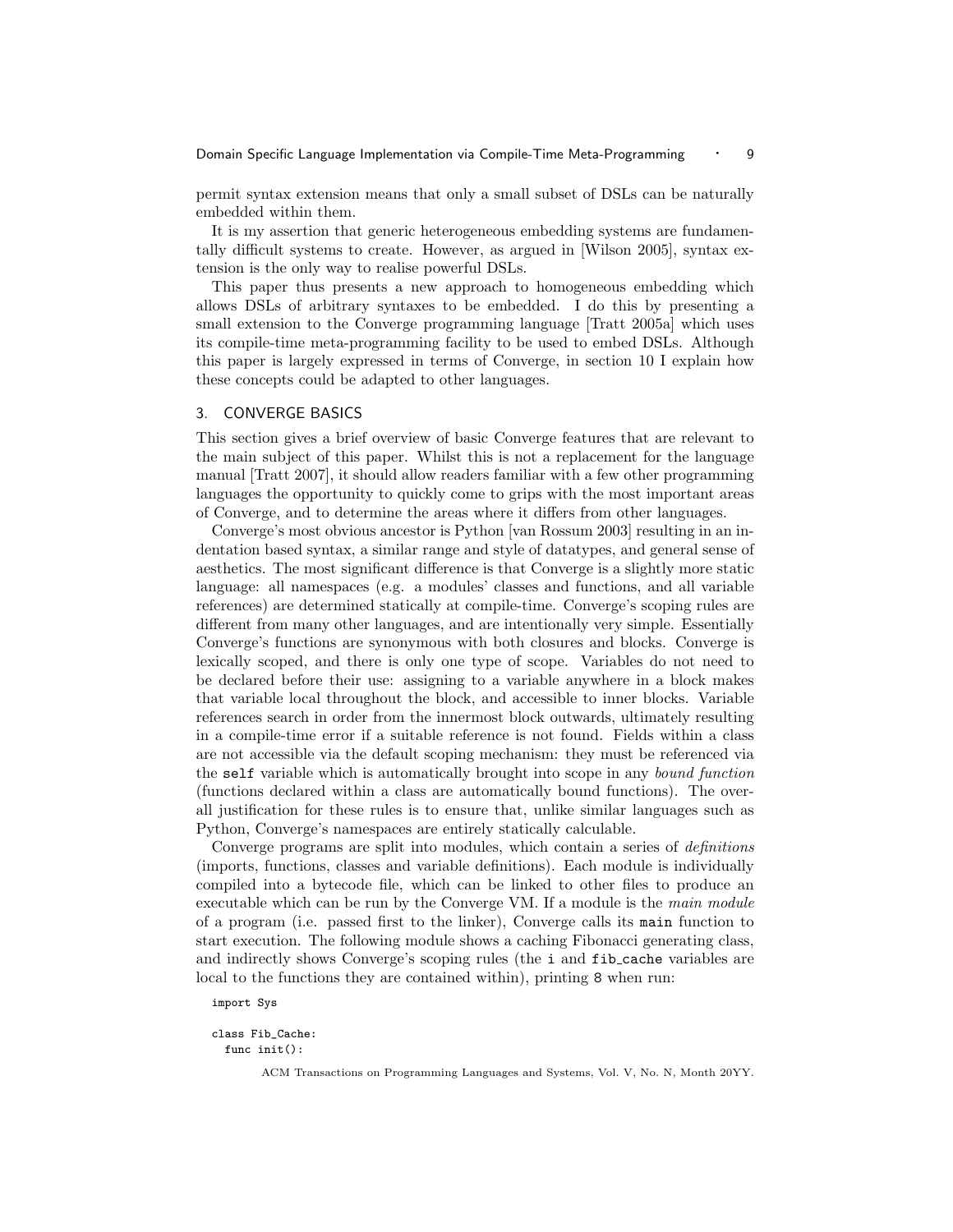```
10 · Laurence Tratt
      self.cache := [0, 1]func fib(x):
      i := self.cache.len()
      while i \leq x:
        self.cache.append(self.cache[i - 2] + self.cache[i - 1])
        i + = 1return self.cache[x]
 func main():
    fib_cache := Fib_Cache()
    Sys.println(fib_cache.fib(6))
```
Another important, if less obvious, influence is Icon [Griswold and Griswold 1996]. As Icon, Converge is an expression-based language. Icon has a powerful notion of expression success and failure; for the purposes of this paper, these features are mostly irrelevant, and are explained only as needed.

Converge's OO features are reminiscent of Smalltalk's [Goldberg and Robson 1989] everything-is-an-object philosophy, but with a prototyping influence that was inspired by Abadi and Cardelli's theoretical work [Abadi and Cardelli 1996]. The internal object model is derived from ObjVLisp [?]. An object is said to be comprised of slots, which are name / value pairs typically corresponding to the functions and fields defined by the class which created the object.

As in Python, Converge modules are executed from top to bottom when they are first imported. This is because functions, classes and so on are normal objects within a Converge system that need to be instantiated from the appropriate builtin classes – therefore the order of their creation can be significant e.g. a class must be declared before its use by a subsequent class as a superclass. Note that this only effects references made at the modules top-level – references e.g. inside functions are not restricted thus.

#### 4. COMPILE-TIME META-PROGRAMMING IN CONVERGE

#### 4.1 A first example

For the purposes of this paper, compile-time meta-programming can be largely thought of as being equivalent to macros; more formally, it allows the user of a programming language a mechanism to interact with the compiler to allow the construction of arbitrary program fragments by user code. Compile-time metaprogramming allows users to e.g. add new features to a language [Sheard et al. 1999] or apply application specific optimizations [Seefried et al. 2004]. Converge's compile-time meta-programming facilities were inspired by those found in Template Haskell [Sheard and Jones 2002], and are detailed in depth in [Tratt 2005a]. In essence Converge provides a mechanism to allow its concrete syntax to describe Abstract Syntax Trees (ASTs) which can then be then spliced into a source file.

The following program is a simple example of compile-time meta-programming, trivially adopted from its TH cousin in [Czarnecki et al. 2004]. expand power recursively creates an expression that multiplies  $x$  n times;  $mk$ -power takes a parameter n and creates a function that takes a single argument x and calculates  $x^n$ ; power3 is a specific power function which calculates  $n^3$ :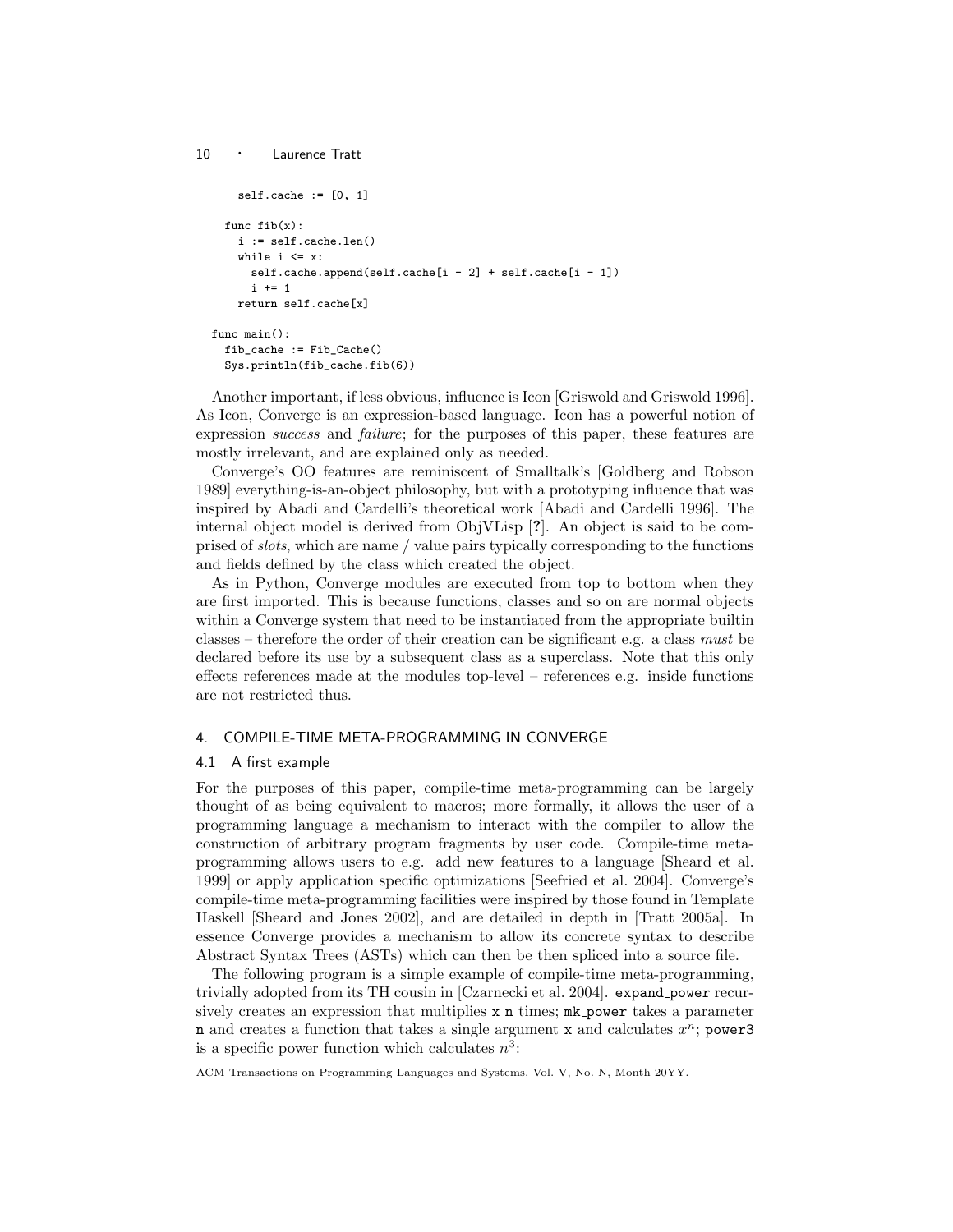Domain Specific Language Implementation via Compile-Time Meta-Programming  $\cdot$  11

```
func expand_power(n, x):
  if n == 0:
    return [| 1 |]
  else:
    return [ | $x] * ${expand\_power(n - 1, x)} ] ]func mk_power(n):
  return [|
    func (x):
      return ${expand_power(n, [| x |])}
  |]
```

```
power3 := \frac{R}{m} power(3)>
```
The user interface to compile-time meta-programming is inherited directly from TH. Quasi-quoted expressions [| ... |] build ASTs that represent the program code contained within them whilst ensuring that variable references respect Converge's lexical scoping rules. Splice annotations \$<...> evaluate the expression within at compile-time (and before VM instruction generation), replacing the splice annotation itself with the AST resulting from its evaluation. This is achieved by creating a temporary module containing the splice expression in a function, compiling the temporary module into bytecode, injecting it into the running VM, and then evaluating the function therein. Insertions  $\mathcal{F}\{\ldots\}$  are used within quasiquotes; they evaluate the expression within and copy the resulting AST into the AST being generated by the quasi-quote.

When the above example has been compiled into VM instructions, power3 essentially looks as follows:

power3 :=  $func(x)$ : return  $x * x * x * 1$ 

By using the quasi-quotes and splicing mechanisms, we have been able to synthesise at compile-time a function which can efficiently calculate powers without resorting to recursion, or even iteration. As this example highlights, a substantial difference from traditional LISP derived macro schemes is that Converge functions are not explicitly identified as being macros — they are normal functions that happen to be called at compile-time.

This terse explanation hides much of the necessary detail which can allow readers who are unfamiliar with similar systems to make sense of the actual synthesis. In the context of this paper, the intent of Converge's compile-time meta-programming is more important than the precise details; any details vital for the understanding of this paper are described as they are needed.

#### 5. SYNTAX EXTENSION IN CONVERGE

In this section I explain how arbitrary syntaxes can be embedded into Converge via the DSL block construct, and how that can be used to embed DSLs. Before that, I outline the paper's running example of a model transformation DSL, and briefly outline the parsing facilities available within the Converge system.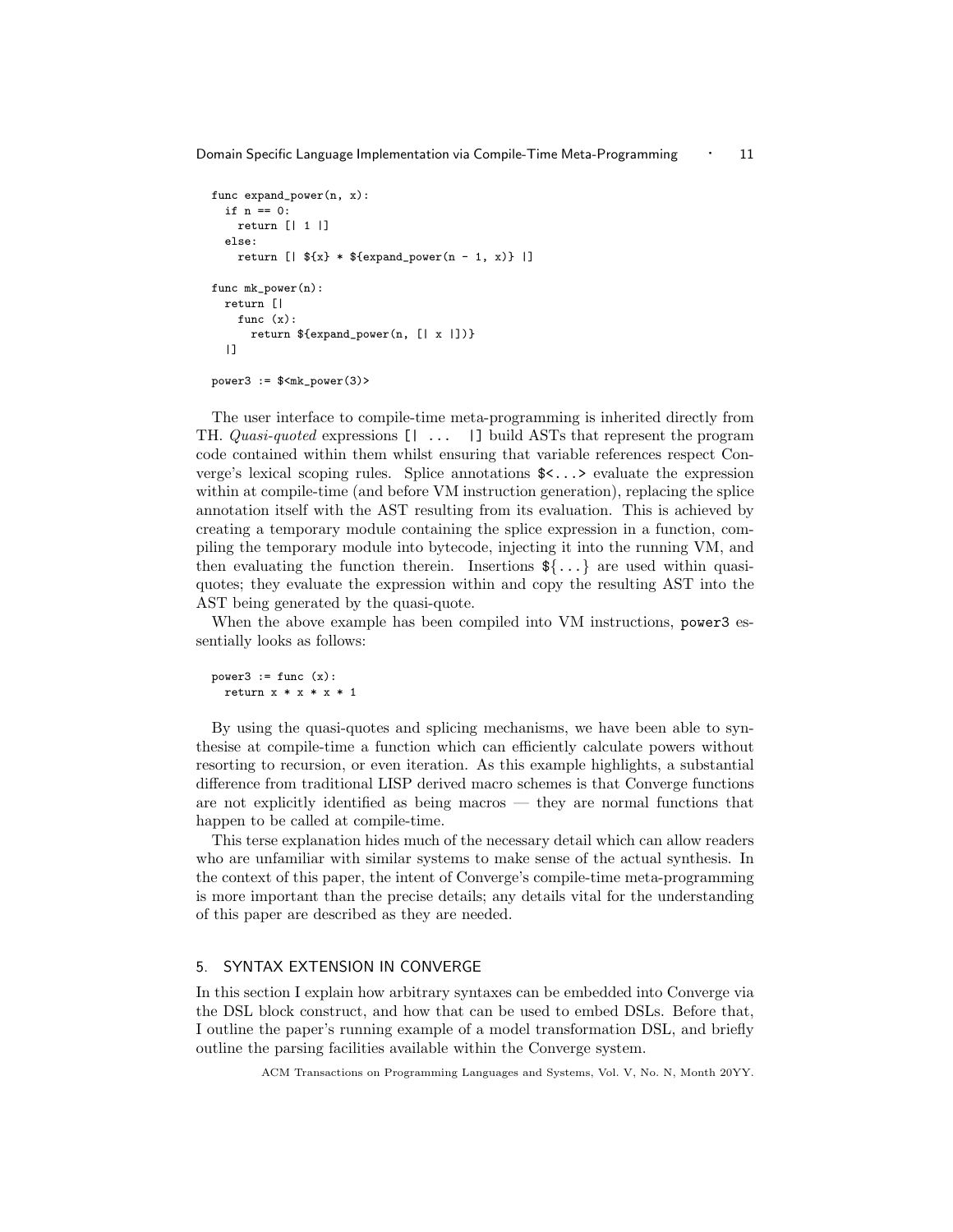#### 5.1 MT

For much of the rest of this paper I use a simplified version of the MT model transformation DSL. MT transforms one UML-like model into another and is described fully in [Tratt 2005c]. It does this by specifying a 'regular expressions for models' language which matches against source models, and a syntactically similar language for creating target model elements. An MT transformation has a name and consists of one or more rules, the ordering of which is significant. Rules are effectively functions which define a fixed number of parameters and which either succeed or fail depending on whether the rule matches against given arguments. The following fragment shows a transformation which converts a class model – effectively a simplified UML model – into a Relational DataBase Model Scheme (RDBMS):

transformation Classes\_To\_Tables rule Class\_To\_Table: srcp:  $(Class)[name ==$ tgtp:

(Table)[name := n]

The Class To Table rule matches a Class model element binding whatever its name is to the variable n; if the match is successful it then produces a Table model element whose name is the same as the matched class. This example of converting class models to RDBMS is standard in the model transformations community and is useful because most readers have an intuitive idea of what the transformation should involve (converting classes to tables, attributes to columns etc.), and it is easy to progressively add complexity to the example.

The purpose of this paper is not to explain MT; however, using the class to RDBMS transformation as an example, as this paper progresses we will gradually add further complexity to the model transformation language under consideration to show Converge's DSL features.

#### 5.2 Parsing in Converge

Converge provides a parser toolkit (the Converge Parser Kit or CPK) which contains a parsing algorithm based on that presented by Earley [Earley 1970]. Earley's parsing algorithm is interesting since it accepts and parses any Context Free Grammar (CFG) — this means that grammars do not need to be written in a restricted form to suit the parsing algorithm, as is the case with traditional parsing algorithms such as LALR. By allowing grammars to be expressed without regard for many of the traditional parsing headaches such as shift-reduce conflicts, one barrier to rapid DSL development is removed. Practical implementations of Earley parsers have traditionally been scarce, since the flexibility of the algorithm results in slower parsing times than traditional parsing algorithms. The CPK utilises some (though not all) of the additional techniques from [Aycock and Horspool 2002] to improve its parsing time, particularly those relating to the  $\varepsilon$  production. Even though the CPK contains an inefficient implementation of the algorithm, on a modern machine, and even with a complex grammar, it is capable of parsing more than one thousand lines per second on an average machine, which is sufficient for the purposes of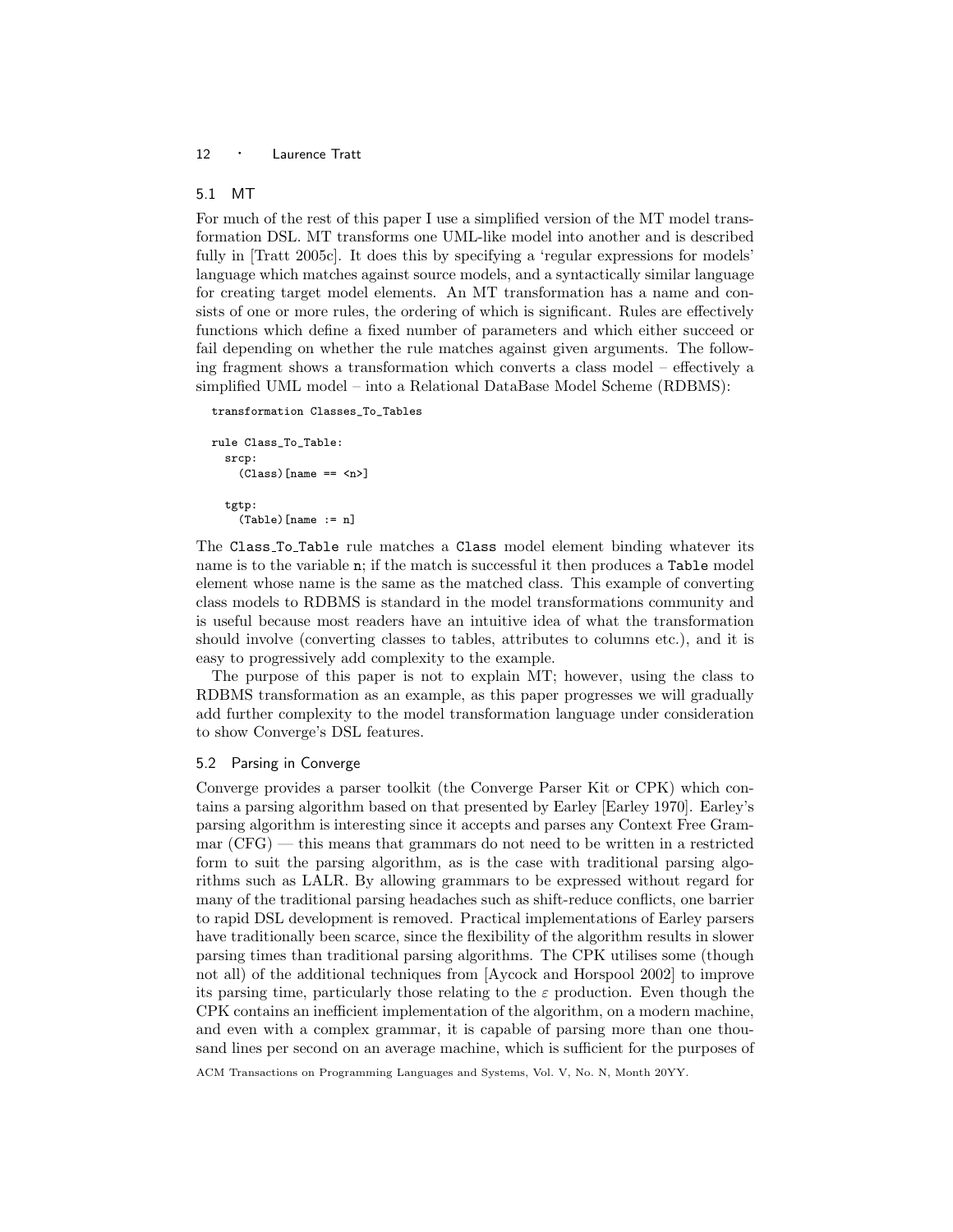this paper. The performance of more sophisticated Earley parsers such as Accent [Schröer 2005] suggest that the CPK's performance could be raised significantly with relatively little effort.

Parsing in Converge is preceded by a tokenization (also known as lexing) phase. Token objects record the value and type of the text they represent, as well as recording the source file and character offset within that file of the text. The CPK provides no special support for tokenization, since the built-in regular expression library makes the creation of custom tokenizers trivial. However the standard Converge tokenizer was designed to have a certain degree of flexibility built in, and can accept a list of symbols to identify as extra keywords. As we will see later it can often be used to tokenize DSLs; however it is perfectly acceptable to use other tokenizers for DSLs if more appropriate.

In order to use the CPK, the user must provide it with a grammar, the name of a start rule within the grammar, and a sequence of tokens. The result of a CPK parse is an automatically constructed parse tree, which is represented as a nested Converge list of the form [production name, token or list<sub>1</sub>, ..., token or  $list_n$ . The following program fragment shows a CPK grammar for a simple calculator:

```
S : := EE ::= E "+" E %precedence 10
   | E "*" E %precedence 30
    | "(" E ")"
    | N "INT" %precedence 10
N : := " - "|
```
Terminals in the grammar are those surrounded by quote marks. Groups of tokens can be surrounded by brackets and suffixed by ? (must appear zero or one times), \* (may appear zero or more times), or + (must appear one or more times). The precedence annotations allow an unambiguous parse tree to be created from an ambiguous parse forest. The parse tree resulting from parsing the expression 5 + 2 \* 3 with this grammar is:

["S", ["E", ["E", ["N"], <INT 5>], <+>, ["E", ["E", ["N"], <INT 2>], <\*>, ["E", ["N"], <INT 3>]]]]

The Converge compiler itself uses the CPK to compile Converge files. A custom tokenizer is provided to deal with Converge's unusual indentation-based syntax. The parse tree produced by the CPK is traversed, and converted into an AST; the AST is then converted into bytecode. If one ignores the extra parts of the Converge compiler dedicated to compile-time meta-programming, its implementation is similar to standard compilers.

#### 5.3 DSL blocks

A DSL can be embedded into a Converge source file via a DSL block. Such a block is introduced by a variant on the splice syntax  $\sqrt{\epsilon x}$  =  $\sqrt{\epsilon x}$  should evaluate to a function (the *DSL implementation function*). The DSL implementation function is called at compile-time with a string representing the DSL block (section 8 explains why DSL blocks provide benefits above simply using raw strings), and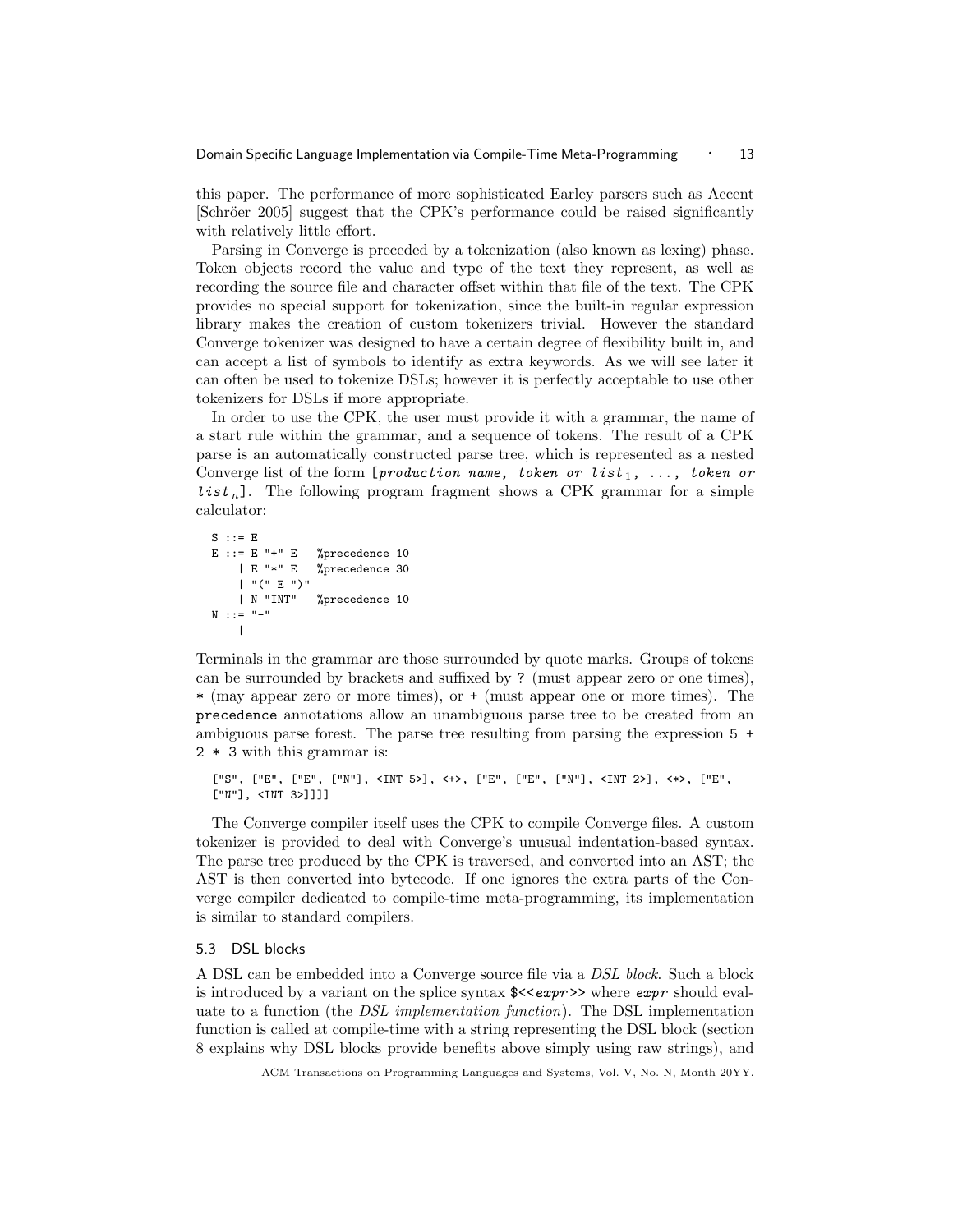is expected to return an AST which will replace the DSL block in the same way as a normal splice: compile-time meta-programming is thus the mechanism which facilitates embedding DSLs. Colloquially one uses the DSL implementation function to talk about the DSL block as being 'an expr block'.

Although in this paper I only discuss DSL blocks, Converge also supports DSL phrases which are essentially intra-line DSL inputs, suitable for smaller DSLs such as SQL queries.

#### 5.4 A first example

We can now see the first example of our running example, the MT DSL, with the following DSL block:

```
$<<MT::mt>>:
  transformation Classes_To_Tables
  rule Class_To_Table:
    srcp:
      (Class)[name == <n>tgtp:
      (Table)[name := n]
```
The MT::mt referred to between angled brackets is the DSL implementation function, and refers to a function defined in the MT module.

5.4.1 Grammar. In the interests of brevity, the MT DSL uses the standard Converge tokenizer. Therefore we start our example with a heavily simplified version of the MT grammar:

```
mt_rules ::= "TRANSFORMATION" "ID" ( "NEWLINE" mt_rule )+
mt_rule ::= "RULE" "ID" ":" "INDENT" mt_src "NEWLINE" mt_tgt "DEDENT"
mt_src ::= "SRCP" ":" "INDENT" pt_spattern "DEDENT"
mt_tgt ::= "TGTP" ":" "INDENT" mt_tgt_expr "DEDENT"
pt_spattern ::= pt_smodel_pattern
pt_smodel_pattern ::= "(" "ID" ")" "[" "ID" "==" pt_spattern_expr "]"
                    | "(" "ID" ")" "[" "]"
pt_smodel_pattern_self ::= "ID"
pt_spattern_expr ::= "<" "ID" ">"
mt_tgt_expr ::= "(" "ID" ")" "[" "ID" ":=" "<" "ID" ">" "]"
```
This specifies that a valid transformation consists of one or more rules. Each rule optionally contains matching (a source clause) and producing (a target clause) clauses. Source clauses contain a pattern matching expression. In this simplified grammar only simple model element patterns, of the form  $(M)$  [ $x == p$ ] are expressible; this matches against a model element of type  $M$  which has an  $x$  slot which matches the pattern  $p$ , where  $p$  can be a *variable binding* of the form  $\langle v \rangle$  which automatically matches the slots contents and binds it to  $v$ . Target clauses contain a model element expression of the form  $(M)$   $[x == v]$  which creates a new M model element whose  $x$  slot is set to the value of the variable  $v$ . While this simplified MT variant is not very powerful, it does give a flavour of the full DSL.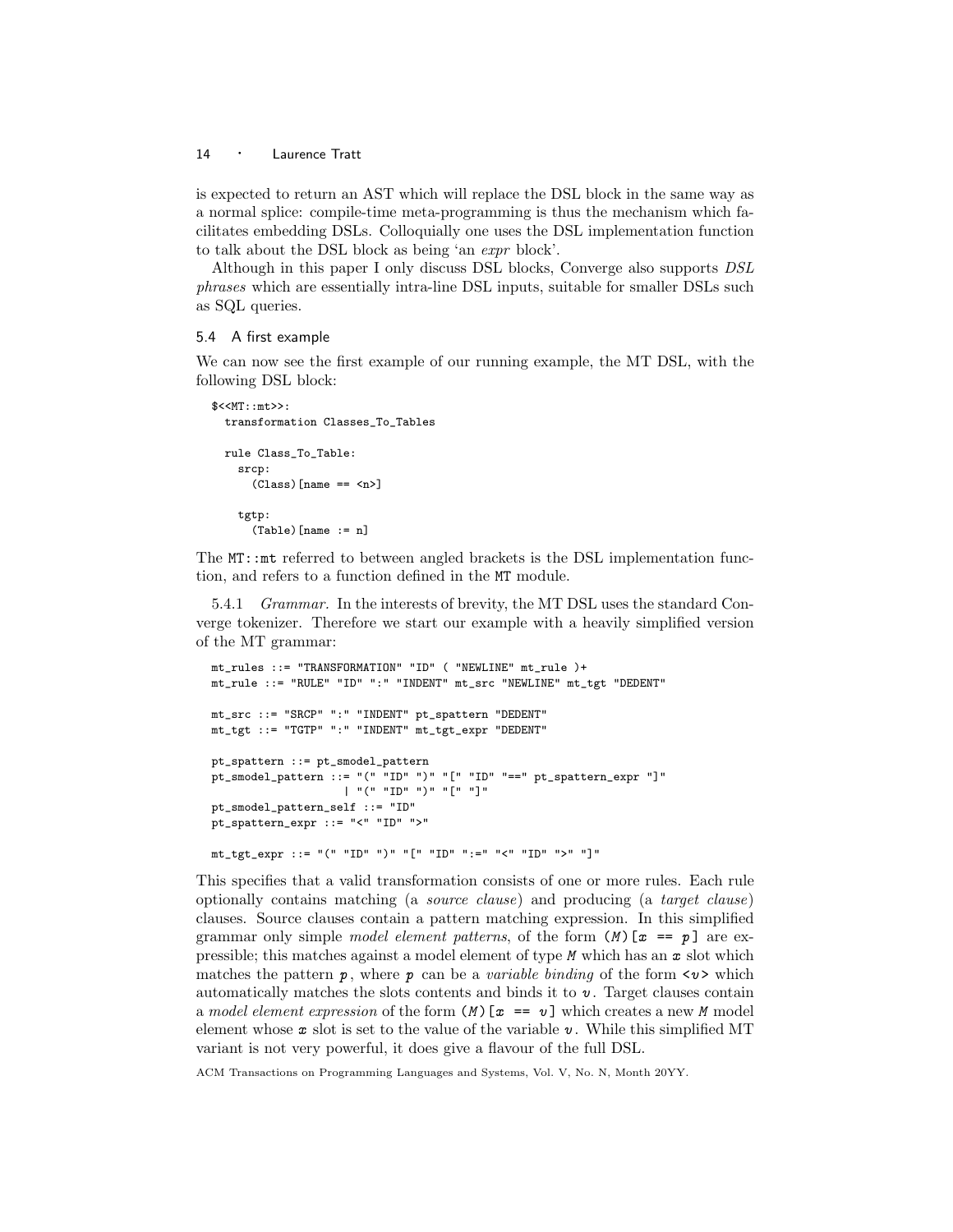5.4.2 DSL implementation function. DSL implementation functions tend to follow a set form. Since MT uses Converge tokenizer, it is able to use a single function call to obtain a parse tree; all it then has to do is pass it to the AST translator and return the resulting AST. The DSL implementation function thus looks as follows:

```
func mt(dsl_block, src_infos):
 parse_tree := CEI::dsl_parse(dsl_block, src_infos, ["transformation", "srcp", \
    "tgtp", "src_when", "tgt_where"], [".."], GRAMMAR, "mt_rules")
```

```
return MT_Translater.new().generate(parse_tree)
```
The first argument to the function is a string representing the DSL block; the src infos argument is covered later in section 8. The Compiler External Interface (CEI) module is the interface between a Converge program and the Converge compiler. The dsl parse function is a convenience function which takes a DSL block, a list of src infos, a list of extra keywords for the tokenizer, a list of extra symbols for the tokenizer, a grammar (defined elsewhere, and bound to the variable GRAMMAR), and the name of the start rule in the grammar; it returns a parse tree. As this shows, the cut-down MT DSL defines five new keywords (transformation, srcp etc.) and a single new symbol '..'. Any errors that occur during parsing are automatically reported to the user.

5.4.3 Translation to AST. The next step is the translation of an MT DSL block into an AST representing a transformation. The CPK provides a generic parse tree Traverser class (influenced by that found in the SPARK parsing kit [Aycock and Horspool 2002); for each relevant node  $n$  in the parse tree a corresponding traversal function  $\pm n$  should be created. The preorder function takes a node in the parse tree and passes it to the appropriate traversal function. For this simplified MT variant, the translator class contains four traversal functions (note that Traverser::Traverser is a superclass):

```
1 class MT Translator(Traverser::Traverser):
2 func t_mt_rules(node):
3 // mt_rules ::= "TRANSFORMATION" "ID" ( "NEWLINE" mt_rule )+
4 rules := []
5 \t i := 46 while i < node.len():
7 rules.append(self.preorder(node[i]))
8 i += 2
9 return [|
10 class \{node[2].value\}:
11 func init(*root_set):
12 for obj := root_set.iterate():
13 self.transform(obj)
14 func transform(obj):
15 Try each rule in order on obj.
16 ${rules}
17 |]
18
19 func t mt rule(node):
20 // mt_rule ::= "RULE" "ID" ":" "INDENT" mt_src "NEWLINE" mt_tgt "DEDENT"
21 return [|
22 func \{node[2].value\}(\text{obj}):
```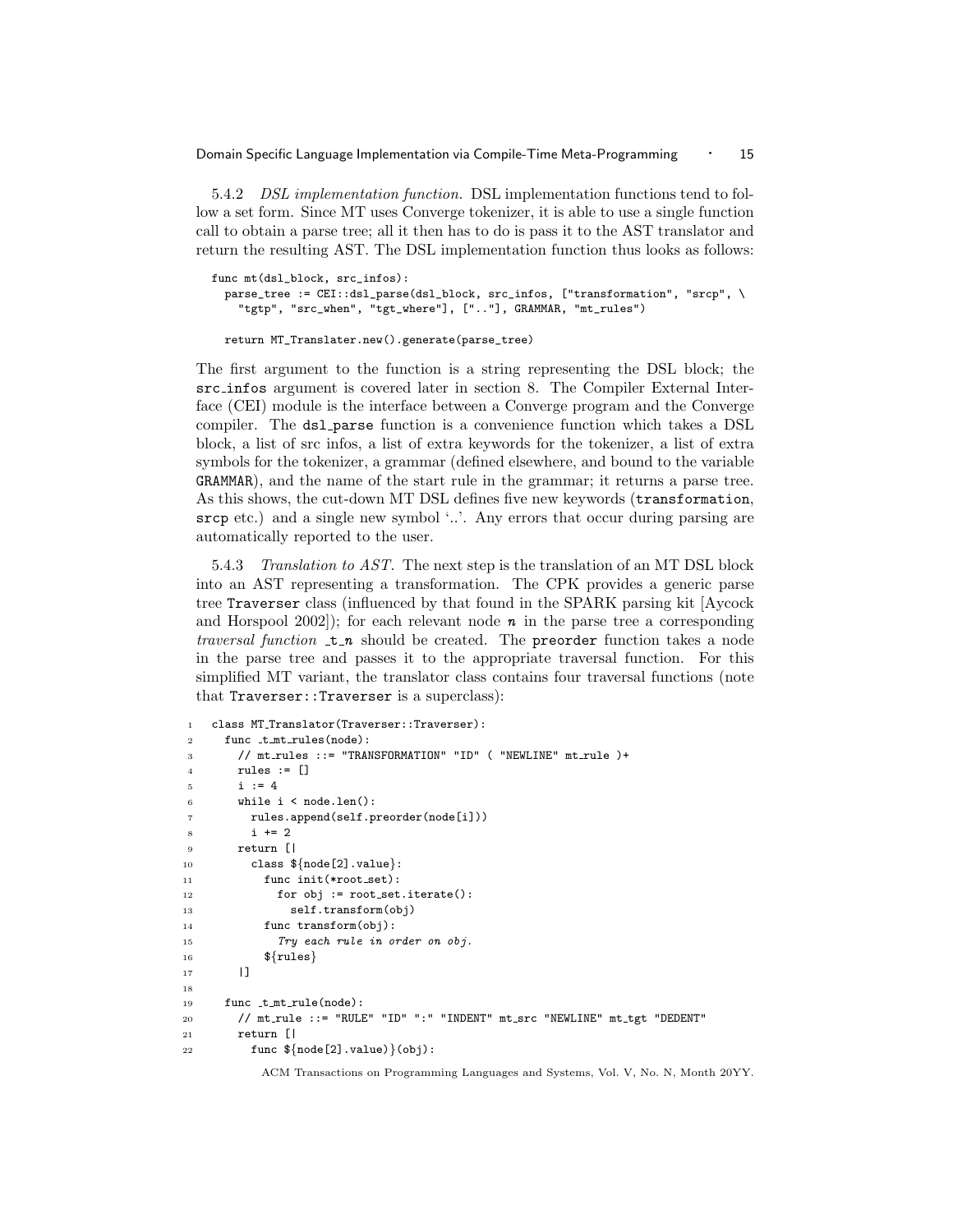```
16 · Laurence Tratt
```

```
23 // Try to match the input elements with the source pattern.
24 if bindings := \frac{24}{100} if bindings := \frac{24}{100} = \frac{24}{100} = \frac{24}{100} = \frac{24}{100} = \frac{24}{100} = \frac{24}{100} = \frac{24}{100} = \frac{24}{100} = \frac{24}{100} = \frac{24}{100} = \frac{24}{100} = \frac{24}{10025 // If we matched successfully, create the target object.
26 return ${self.preorder(node[7])}(bindings)
27 else:
28 return fail
29 |]
30
31 func _t_mt_src(node):
32 // mt_src ::= "SRCP" ":" "INDENT" pt_spattern "DEDENT"
33 // pt_smodel_pattern ::= "(" "ID" ")" ^{\text{II}} "ID" "==" pt_spattern_expr "]"
34 // pt spattern expr ::= "<" "ID" ">"
35 return [|
36 func (obj):
37 // Check the model types match.
38 if obj.instance of.name != ${node[4][2].value}:
39 return fail
40 // Check the model element has the required slot name.
41 \text{slot_name} := \frac{\text{GET}:\text{lift}(\text{node}[4][5], \text{value})}{\text{model}}42 // Bindings always match.
43 bindings := Dict{${CEI::lift(node[4][7][2].value)} : obj.get slot(slot name)}
44 return bindings
45 |]
46
47 func t_mt_tgt(node):
48 // Create target elements.
49 // \ldots
```
This translation is deliberately very simplistic. Essentially every transformation is translated to a class, which is initialised with a 'var args' list of objects. Each transformation rule is translated to a function in this class. Translated rules make use of Converge's Icon-esque semantics where a function f which returns the special fail object causes the expression not  $f(\ldots)$  to evaluate to true. This means that if a translated rule fails to match against an input object, it will signal that failure to its caller (line 40); if it succeeds it returns a dictionary of variable bindings.

Two features used in the translation require particular explanation. First is the  $\{\text{rules}\}\$  expression of line 13. In this case, rules is a list of ASTs representing functions; this list is inserted into the class being created, and each function in that list becomes a single function in the class. Second are the calls to  $CEI::lift$ (lines 42 and 44). The CEI module exposes functions to the user to build up ASTs that cannot be expressed via the quasi-quote mechanism (see section 4.1). The lift function<sup>5</sup> takes standard Converge objects (strings, lists etc) and recursively converts them into their AST equivalent (e.g.  $[1 \ 3 \ 1] == \mathsf{CEI}$ : : lift(3)). In the above example, the two calls to lift return AST strings.

For the original example, the resulting elided pretty-printed AST is the following:

```
class Classes_To_Tables:
  func init(*$$0$$root_set$$):
    ...
  func transform($$1$$obj$$):
```
 $^{5}\rm{Note}$  that the  $1$ ift function is equivalent to its namesake in Template Haskell.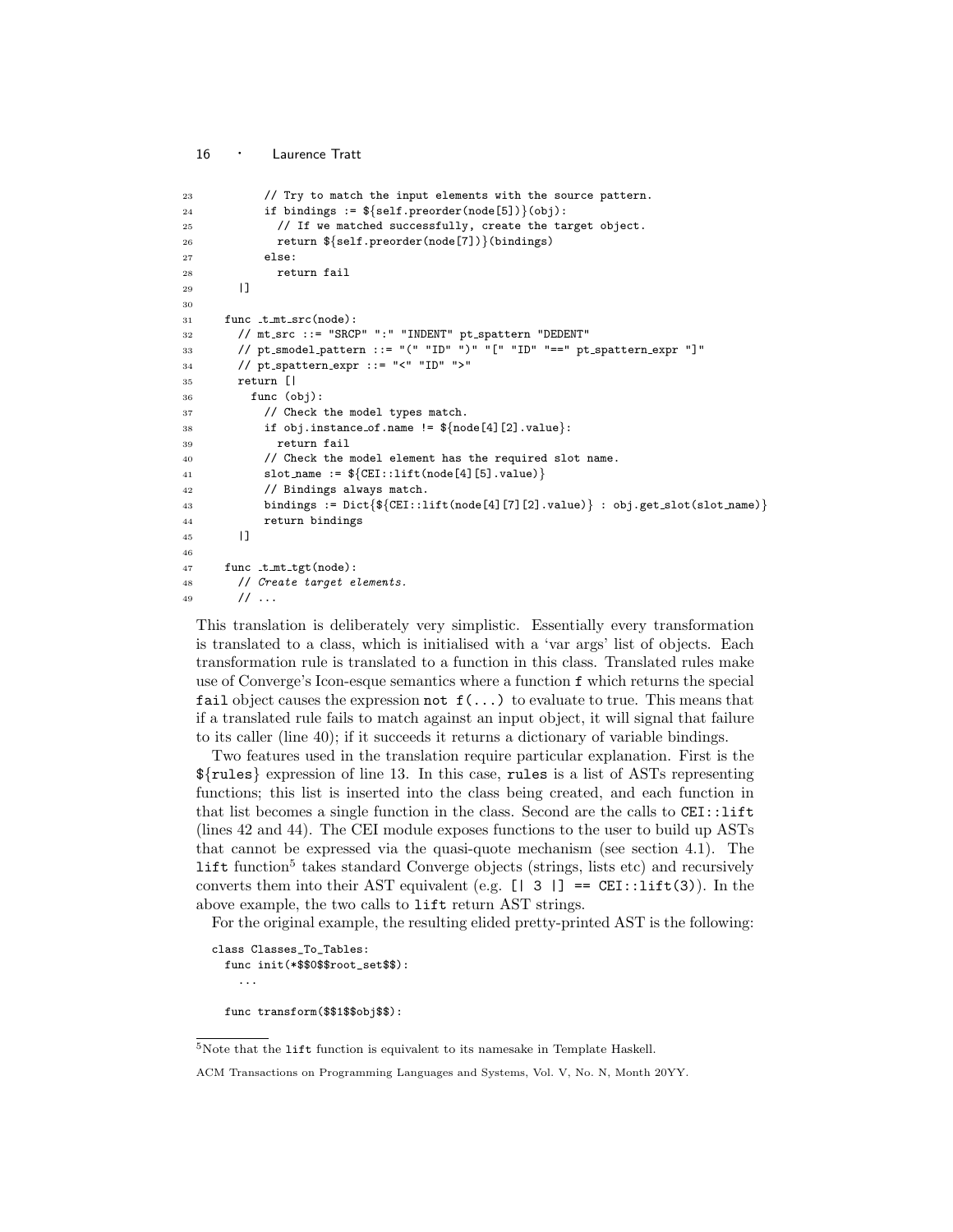Domain Specific Language Implementation via Compile-Time Meta-Programming • 17

```
...
func Class_To_Table($$2$$obj$$):
 if $$3$$bindings$$ := func ($$4$$obj$$) {
    if $$4$$obj$$.instance_of.name != Class:
      return fail
    $$5$$slot_name$$ := "name"
    $$6$$bindings$$ := Dict{"n" : $$4$$obj$$.get_slot($$5$$slot_name$$)}
    return $$6$$bindings$$
 }($$2$$obj$$):
   return func ($$7$$obj$$) {
      ...
    }($$3$$bindings$$)
  else:
    return fail
```
The only surprise in this pretty printed AST is that variable names have been surrounded by \$\$; this is part of Converge's hygiene system and is explored in more detail in section 9.

Although this cut-down MT variant is too simplistic to be of real use, it outlines the basics both of DSL creation in Converge and of MT itself. While one can easily imagine implementing this particular DSL in a stand-alone fashion (in similar fashion to e.g. Yacc), this example does show that the embedding implementation in Converge is relatively small and simple. However this example does not use any of Converge's more advanced DSL features. In the following sections I show how this example can be extended to more advanced and realistic examples.

#### 6. ADDING AN EXPRESSION LANGUAGE TO A DSL

The initial cut-down MT DSL allowed only very simplistic rules to be expressed; real model transformations require significantly more expressive power. For example the grammar of section 5.4.1 was particularly limited in its capacity to create new target model elements, only allowing references to variable bindings from the source model elements. In reality, model transformations often require arbitrary calculations when creating target model elements. In the class to RDBMS model transformation, a simple example presents itself. In most programming languages, class names conventionally begin with a capital letter; many RDBMS systems however require table names to be entirely in lower case.

There are two ways to extend the cut-down MT DSL to allow it to express more complex transformations. The traditional approach would be to add entirely new syntactic constructs for the desired new functionality. If we knew that occasionally making a string lower-case was the only extension we would need, this might be a good route to take. However repeatedly taking this approach as new requirements arise, as is common, tends to lead to a DSL that resembles 'a complex general purpose language... where one has to look hard to find the pure domain-specific abstractions that were its foundation' [Hudak 1998]. Since we can reasonably assume that our model transformation DSL will need many such small extensions, continually adding new syntax is unlikely to be a practical long-term situation. Alternatively one could add an expression language to the DSL, minimising the need for new syntactic constructs. However creating a new expression language designed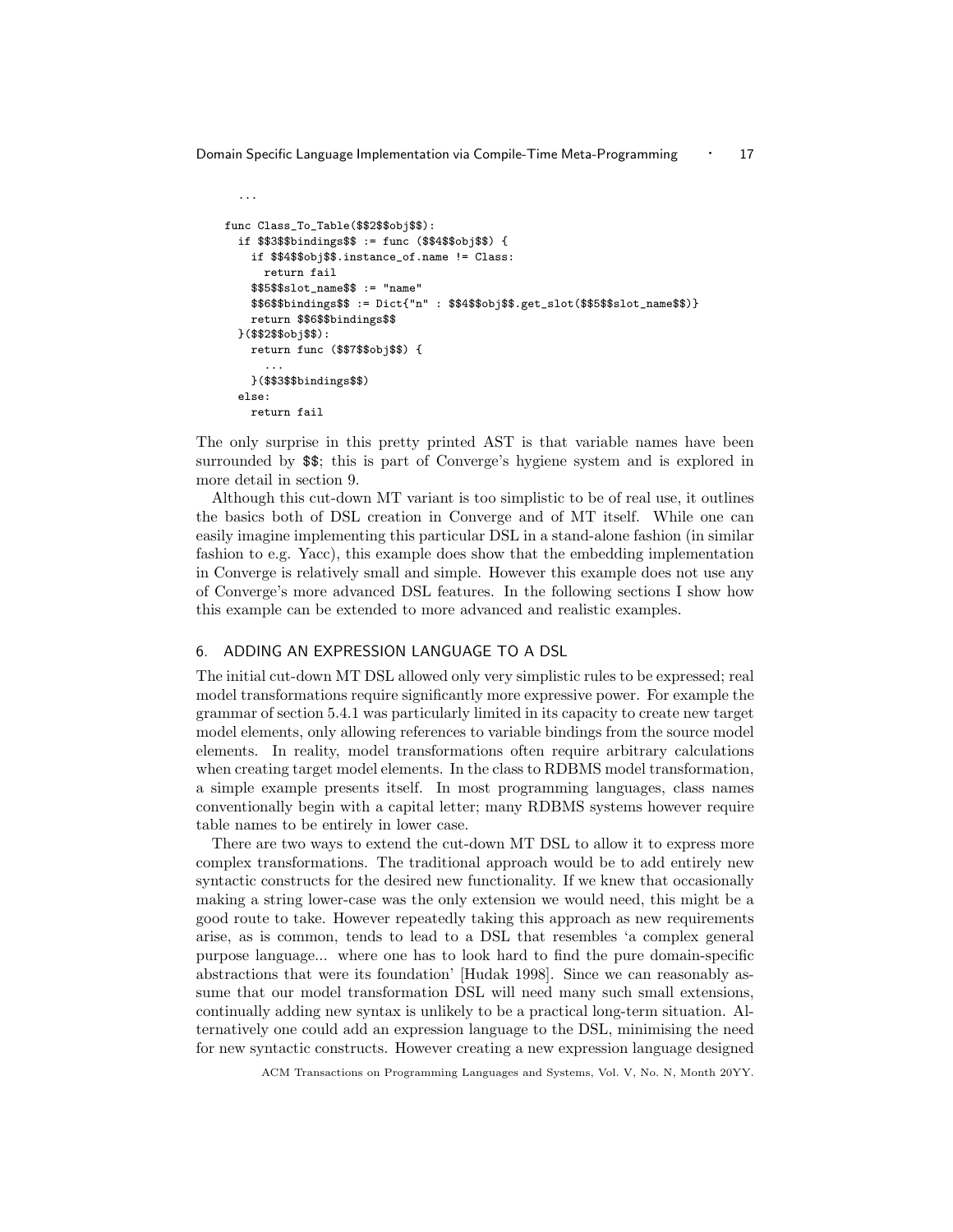specifically for the DSL is often expensive in implementation terms; it also has an unwanted cost for users as it forces them to learn 'yet another' expression language which is similar, but not identical, to those they already know.

In an homogeneous embedding environment a different approach to adding an expression language is possible. Rather than creating a new expression language, it is possible to reuse the one already provided by the host language. This is particularly easy in the sort of embedding provided by LISP. However it is not clear how to do this in the presence of syntax extension of the sort provided by Converge — when writing code within a DSL block, there is no obvious way to escape back to standard Converge expressions.

Fortunately the Converge compiler allows grammars and DSL translations to be created as extensions to it. This means that DSLs can integrate the standard Converge expression language within them. Since CPK grammars are currently expressed as strings, unioning two grammars is simple, although it does not provide strong guarantees about the resulting grammar; hopefully future versions of Converge will provide modularisable grammars. In the interim, prefixing rules with mt or pt guarantees no clashes between the union grammar. Thus to make use of Converge's expression language we need only edit the mt tgt expr rule to the following:

 $mt\_tgt\_expr :: = "(" "ID" ")" "[' "ID" "iz" :: = " expr "]"$ 

In so doing, target model expressions can now make use of the standard Converge expression language which is expressed in the expr grammar rule (Converge's full grammar can be found in [Tratt 2005b]). The translation class then needs to be updated to the following:

```
1 class MT Translator(IModule Generator::IModule Generator):
 2 ...
3 func t mt tgt expr(node):
4 // mt_tgt_expr ::= "(" "ID" ")" "[" "ID" ":=" expr "]"
5 return [|
6 func (bindings):
7 // Lookup the element type.
8 new_elem_type := CLASSES_REPOSITORY[${CEI::lift(node[2].value)}]
9 // Create a new element whose slots default value is null.
10 new_elem := new_elem_type.new()
11 expr := \{\text{self. preorder}(\text{node}[7])\}12 expr_b := Lookup variable references in bindings dict.
13 // Populate the specified slot.
14 new_elem.\{\text{node}[5] \cdot \text{value}\} := expr_b
15 return new elem
16 | 1
```
The crucial line in this line 11 - the self.preorder call is all that is needed to integrate Converge's expression language with the DSL. Line 12 calls a function, elided in the interests of brevity, which takes in an AST and replaces variable references with lookups in the bindings dictionary. One can use this feature to express model transformations such as the following:

```
rule Class_To_Table:
  srcp:
     (Class)[name == \langle n \rangle]
```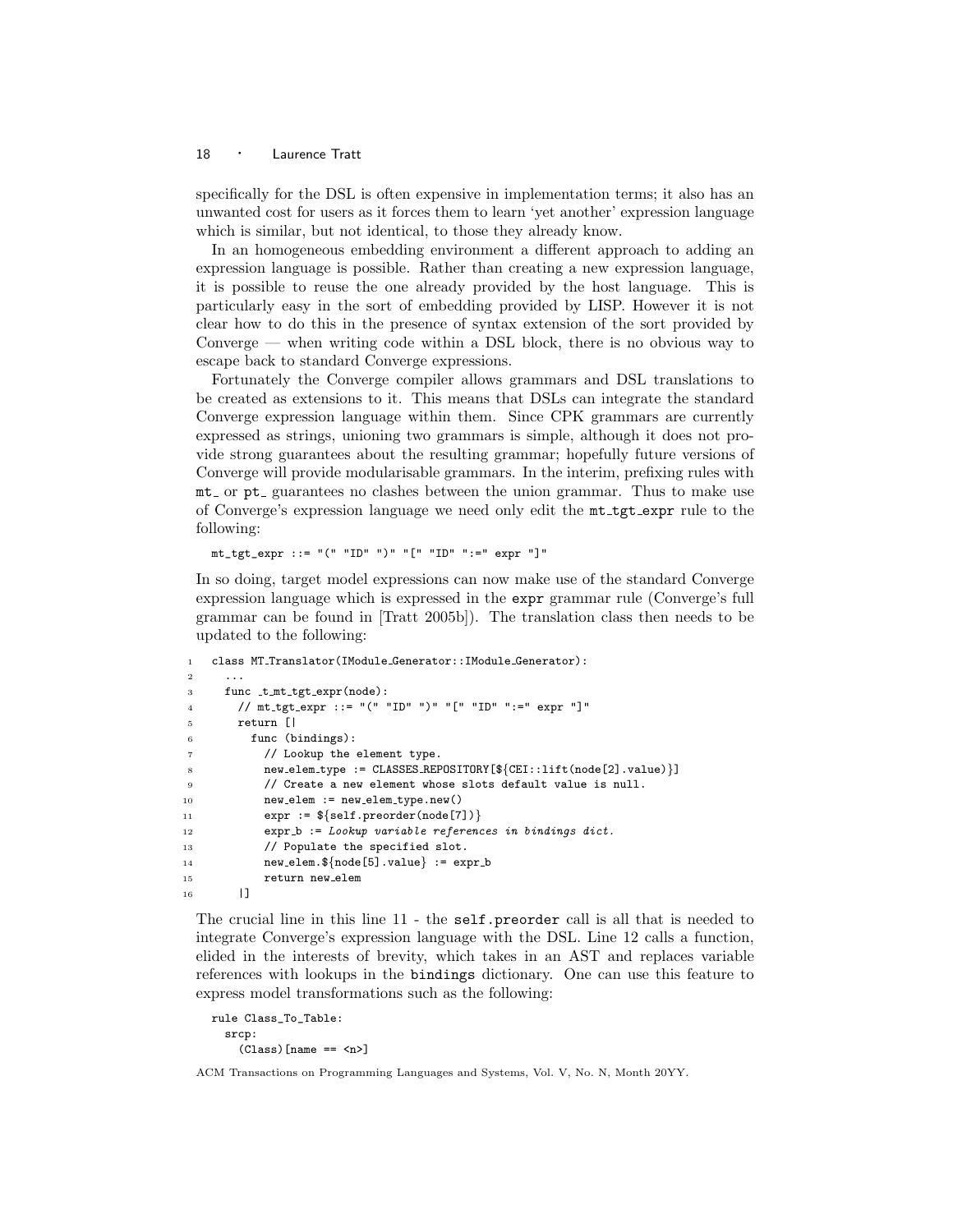tgtp: (Table)[name := n.to\_lower\_case()]

This example is interesting because it shows not only that it is possible to integrate the standard Converge expression language into a DSL, but that such integration requires a minimum of effort on the DSL authors behalf. Indeed this ease of use allows the full MT DSL to make use of the integrated expression language in several different contexts. Furthermore, it should be noted that by embedding the expression language, DSLs can be embedded within themselves, and within other DSLs, to an arbitrary depth.

Although it is not made explicit in this example, this integration is fully hygienic in the sense that no unintended variables can be captured. This important property is explored in more detail in section 9.

#### 7. CONTRASTING DSL EVOLUTION THROUGH THE ADDITION OF SYNTAC-TIC CONSTRUCTS, AND THROUGH USING AN INTEGRATED EXPRESSION LANGUAGE

One of the problems noted in [Hudak 1998] is that DSLs tend to be subject to continual, unplanned evolution that can eventually lead to the DSL losing much of the domain-specific focus that made it desirable in the first place. In the context of Converge DSLs new requirements can be addressed either by adding new syntax to the DSL or by integrating an expression language. In this section I show how two different features of MT are best added to the cut-down MT DSL, one by adding a new syntactic construct, and one by using the integrated expression language.

#### 7.1 Adding new syntactic constructs

In model transformations, it is often the case that one wants to match against more than one model element. For example, when transforming class models, one often needs to find all associations which have a given class as their source. One can certainly imagine using an integrated expression language to solve this problem, but the resulting solution would be somewhat verbose and clumsy since backtracking is required. However there is a related domain which provides a much neater syntactic solution to this problem. Most developers have at least a passing familiarity with textual regular expressions, where expressions such as  $ab*$  mean that the every string starting with an 'a' character followed by zero or more 'b's will match the regular expression. Complex regular expressions can encode sophisticated behaviour in terse text.

MT therefore co-opts the familiar syntax and semantics of regular expression multiplicities such as \*. Every pattern in a source clause can optionally be suffixed by a multiplicity which specifies how many times the pattern should match, and a variable binding to which the resulting list of matched model elements will be assigned<sup>6</sup>. A simplified version of the grammar for multiplicities is as follows:

pt\_spattern ::= pt\_smodel\_pattern ( pt\_multiplicity "<" "ID" ">" )? pt\_multiplicity ::= "\*"

 $^6$  Note that in the full version of MT a list of dictionaries is assigned, but this complexity is elided in the interests of brevity in this paper.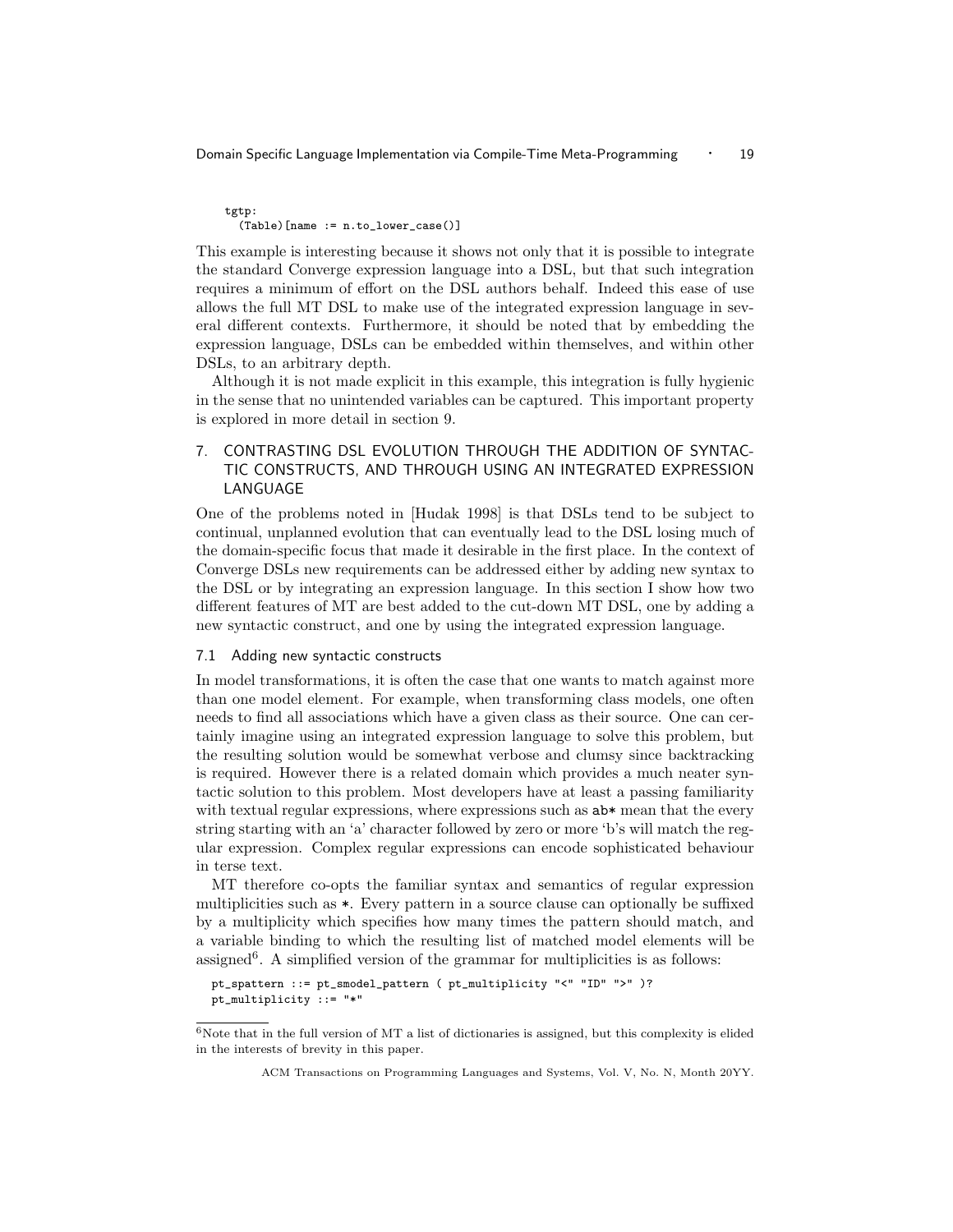$|$   $\cdots$   $\ast$  " $\cdots$  " $\cdots$ " | "\*" "?"

In order, the three multiplicities in this fragment are 'greedily match zero or more times', 'must match all', 'non-greedily match zero or more times'. Assuming that the cut-down MT DSL is also enhanced so that model element patterns and model element expressions can now accept more than one slot, rules such as the following can be expressed:

```
rule Class_To_X:
  srcp:
     (Class, < c) [name == \langle n \rangle]
     (Association)[src = c] : * \langle Assocs>
  tgtp:
     ...
```
In the interests of brevity, I do not include the full translation of this feature, since matching in the face of multiplicities involves backtracking, which requires careful, if tedious, book-keeping. However, the simple syntax addition of multiplicities hides a significant layer of complexity from the MT user.

#### 7.2 Using the expression language for complex calculations

Although adding an expression language to model element expressions in section 6 allows more powerful model transformations to be expressed, there are occasions when more complex calculations can not be captured in a single expression. As in section 6, adding new syntax is not a scalable solution; but unlike section 6 we really need to embed more than just a simple expression language. What we need to embed is a sequence of expressions, and for that sequence of expressions to provide full programming language like abilities.

MT thus provides a 'where' sub-clause  $tgt\_where$  for the target part of a rule (and also a similar, but not identical, 'when' sub-clause for the matching part of rule), which allows an arbitrary number of Converge expressions to be evaluated before the main tgtp clause is executed. In the tgt\_where sub-clause, variable bindings can be accessed from the matching part of the rule, and new variables defined in the sub-clause can be referenced in the tgtp clause. The affected grammar rules are the following:

```
mt_tgt ::= "TGTP" ":" "INDENT" mt_tgt_expr ( mt_tgtw )? "DEDENT"
mt_tgtw ::= "NEWLINE" "TGT_WHERE" ":" "INDENT" expr_block "DEDENT"
```
expr block references a rule in the Converge grammar in identical fashion to the previous reference to the expr rule. Similarly, the translation of an expression block in a DSL requires only a single line of code, but allows calculations such as the following to be expressed:

```
rule Class_To_Table:
  srcp:
    (Class)[name == <n>, attributes == <attrs>]
    (Association)[src = c] : * <assocs>
  tgtp:
    (Table)[name := n.to_lower_case(), cols := cols]
```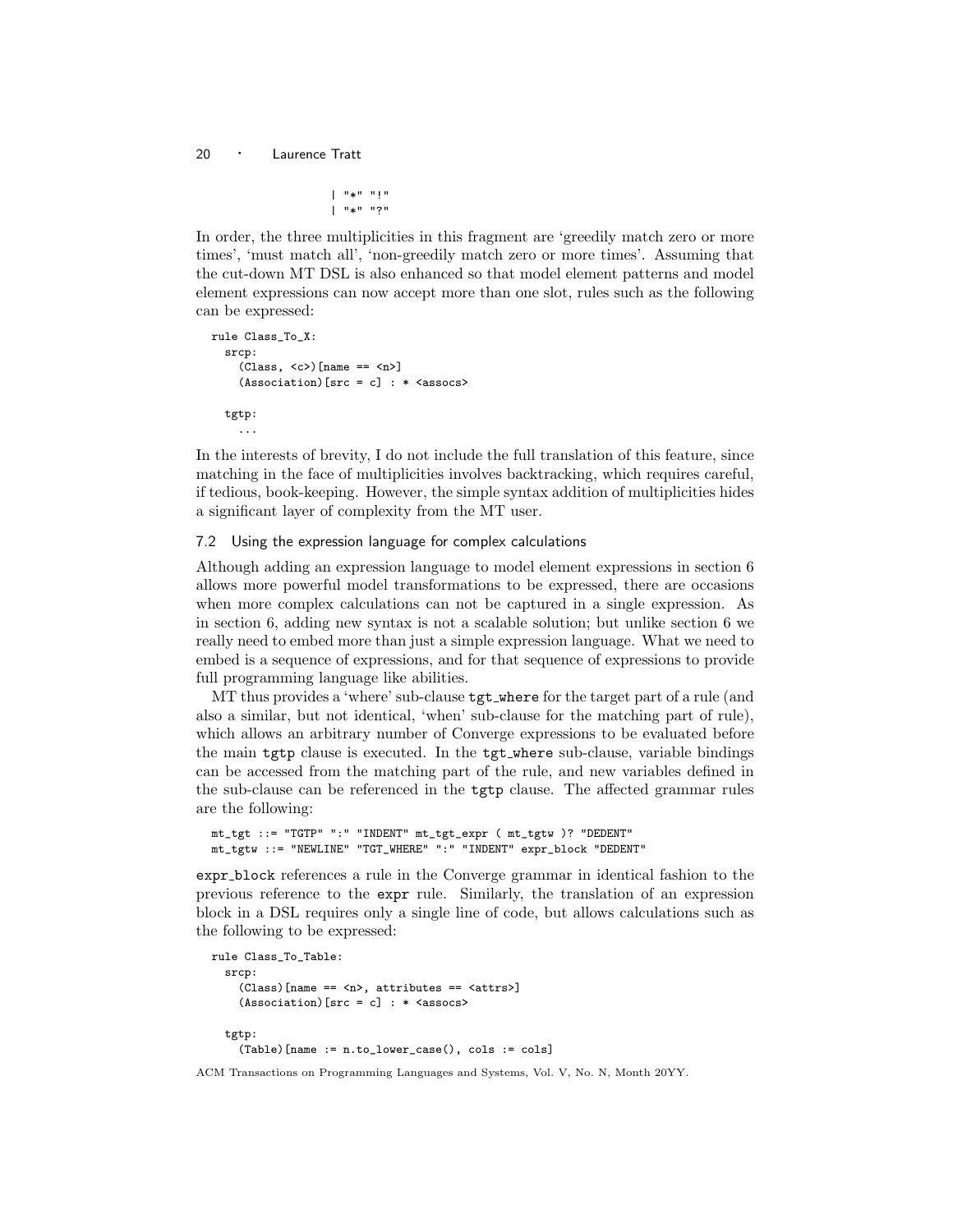```
tgtp_where:
 cols := []for a := (attrs + assocs).iterate():
   cols.append(self.transform(a))
```
As we shall see in section 9, it is also possible for code in the embedded expression language to call normal Converge code outside of the DSL block.

#### 7.3 Comparison

So far this section has skirted around an inherently subjective field, that of language design. There can be no absolute rules as to when it is best to add new syntax to a DSL, or when instead to embed an expression language. However since every DSL designer is by definition a language designer, guidance of some sort is useful. As these examples suggest, there are some simple questions that DSL designers can ask themselves that may aid in this decision. If the desired feature is fairly specific to the DSLs domain and if it expresses a concept that translates to a lot of back-end code, it may be a candidate for new syntax. If the feature seems as if it may be an instance of a more generic feature, consider embedding an expression language. If in doubt, it is often best to err on the side of embedding an expression language since – as many language designers will ruefully attest – removing syntax tends to be a politically difficult sell to users.

#### 8. ERROR REPORTING

A significant usability problem associated with conventional DSL embedding, particularly when it involves syntax extension, concerns error reporting. This is both a problem at compile-time and particularly at run-time: when an error occurs, should the result be flagged in terms of the original user's input, or in terms of what it is translated into? The intuitive answer is the former; however none of the syntax extension systems described earlier in this paper are capable of reliably achieving this ([Tratt 2005a] evaluates a number of macro and related systems in this regard).

Converge takes a novel approach to this problem based on the concept of a *src* info. Not only can DSL authors can report errors to users at compile-time, but the error information displayed at run-time can be fully customised based on the user's input. In this section, I first explain Converge's src info concept, before showing how errors can be reported and customised.

#### 8.1 Src infos

In section 5.4.2 we saw that DSL implementation functions take two arguments: a string representing the DSL block and the hitherto mysterious src infos argument. This latter argument is a list of src infos. A src info is a (src path, src offset) pair which records a relationship back to a specific byte offset in a specific input file. Src infos start life in the Converge tokenizer, where every token records its src info; when the compiler converts parse trees to ASTs, the ASTs carry over the relevant src infos; and when the compiler compiles ASTs into bytecode, every single bytecode instruction records the src infos it relates to. Thus the src info concept is used uniformly throughout the Converge parser, compiler, and VM.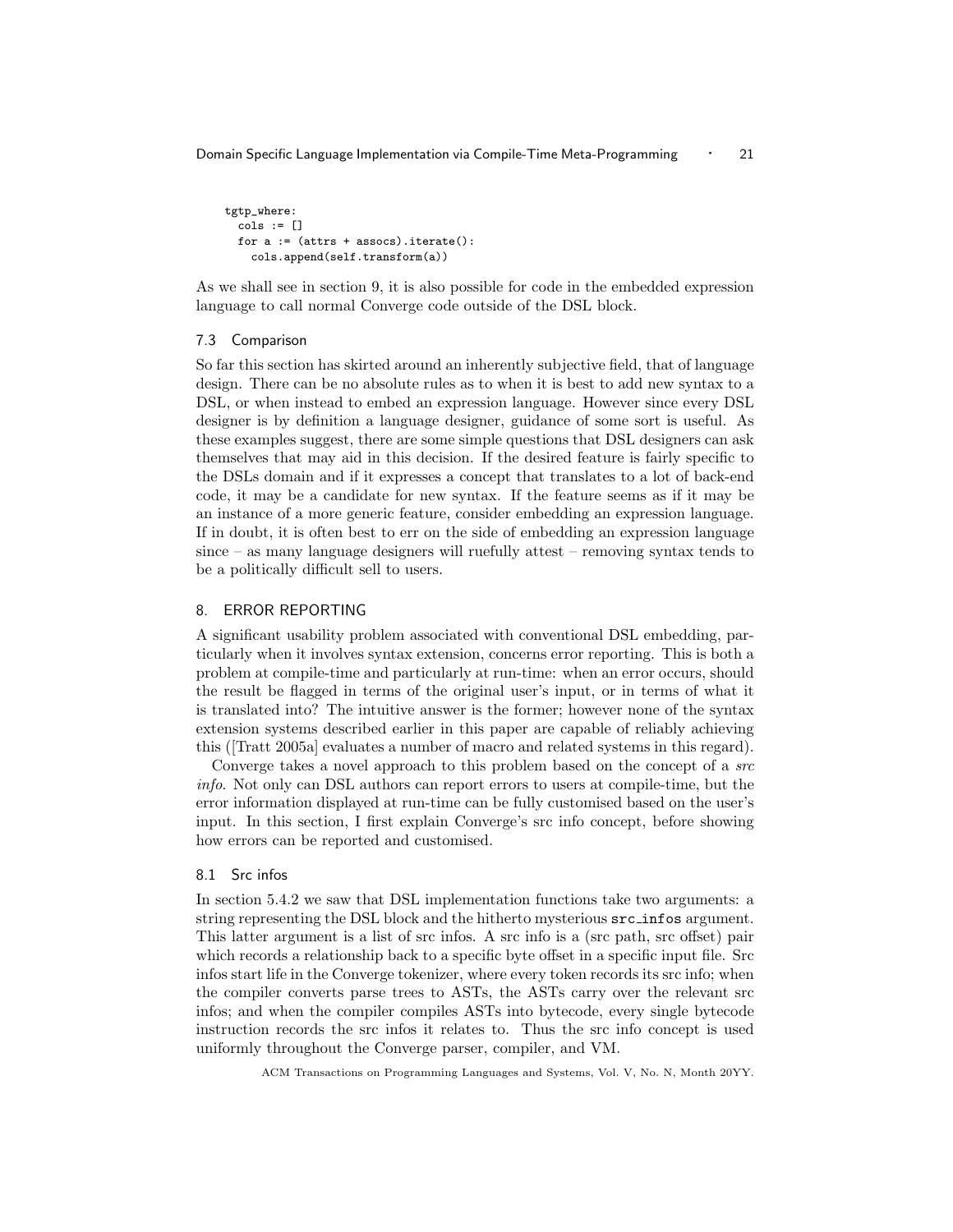There are three important design decisions behind the src info concept. First, source paths are stored in a src info because compile-time meta-programming means that individual binary files may arbitrarily interleave bytecode generated from more than one source file. Second, storing the byte offset allow errors reporting to pinpoint errors within (and not just between) lines; when reporting errors in syntactically rich DSLs, knowing merely the line number of an error is often not enough information to debug problems. Third, most importantly and, I believe, entirely unique to Converge is that Converge always deals with lists of src infos, so that individual errors can be reported as belonging to more than one location. This latter concept is examined in section 8.4.

#### 8.2 Using DSL blocks and src infos for accurate error reporting

Let us assume the user attempts to compile a file containing the following marginally incorrect DSL block (which contains a spurious colon character  $\cdot$ :):

```
$<<MT::mt>>:
  transformation Class_To_Table:
```
...

If we were to naïvely parse the dsl\_block argument to a DSL implementation function, then the resulting parsing error that the user would see would be along the following lines:

```
Line 1, column 31: Parsing error at or near ':' token.
```
This is misleading since the DSL block must have been at least 2 lines into the file. Up until this point, DSL blocks could have been seen to be somewhat superfluous

as the same effect could have been achieved using normal strings<sup>7</sup> as in the following:

```
$<MT::mt("""
  transformation Class_To_Table:
  ...
""")>
```
The disadvantage of using strings to embed DSLs is that the Converge compiler has no way of knowing that it should pass information to the MT::mt function about the position of the DSL input within the overall source file. Thus a motivating factor in making DSL blocks a distinct syntactic construct in Converge is that it signifies that the DSL implementation function will be passed src infos, allowing it to accurately report errors to the user.

In fact, the Converge tokenizer is passed (generally via the dsl parse function) the src infos argument from the MT DSL implementation function, which it uses to add the appropriate byte offset to all the tokens it produces. Thus when the parser comes to report an error it reports the true line number of the error:

Line 37, column 31: Parsing error at or near ':' token.

<sup>7</sup>As in Python, triple quoted strings in Converge allow single quotes to be embedded within them.

ACM Transactions on Programming Languages and Systems, Vol. V, No. N, Month 20YY.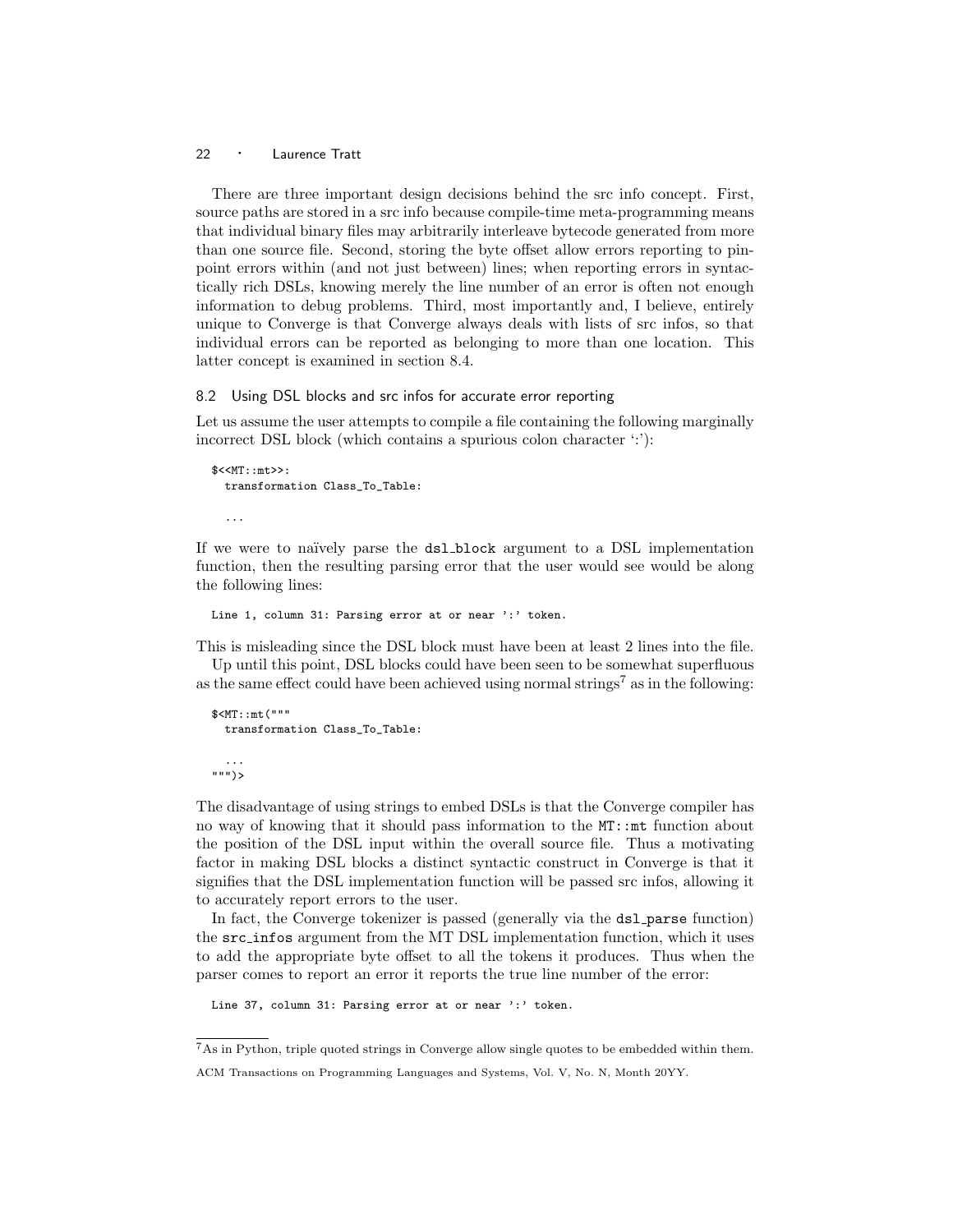Domain Specific Language Implementation via Compile-Time Meta-Programming • 23

#### 8.3 Reporting DSL defined errors at compile-time

One of the advantages of using compile-time meta-programming to embed a DSL is that a significant amount of analysis can be done by a DSL at compile-time; Converge provides a simple framework for reporting resulting errors to the user.

In the case of the MT DSL, a simple error that can be detected is a variable being referenced despite not being bound anywhere, such as the following:

```
$<<MT::mt>>:
  transformation Class_To_Table:
  rule Class_To_Table:
    srcp:
       (Class)[name == \langle n \rangle]
     tgtp:
       (Table)[name := name]
```
Such errors can be reported by passing a string and a list of src infos to the error (or warning if more appropriate) function in the compiler object, which is accessed via the CEI::compiler() method. The src infos associated with a given token can be accessed via the tokens src infos slot. An elided example is as follows:

```
func _t_mt_tgt_expr(node):
  // mt tgt expr ::= "(" "ID" ")" "[" "ID" ":=" "<" "ID" ">" "]"
  if variable in node[8] not found :
    CEI::compiler().error(Strings::format("Variable '%s' not bound.",
      node[8].value), node[8].src info)
```
Which results in an error such as the following being reported to the user:

Line 44, column 19: Variable 'name' not bound.

Using this facility, it is possible to create DSLs with e.g. sophisticated static type systems, and to report any errors in the input to the user.

#### 8.4 The need for src infos as lists

Users generally assume that compilers are flawless programs. However bugs created by compilers in generated code can be exceedingly frustrating to track down, since it is generally unclear from the resulting run-time error whether the problem is due to a bug in the user's input program, or a bug in the code generator. This problem is identical in DSL development where run-time errors in particular may be the result of bugs in the DSL user's input, or bugs in the DSL implementation.

Taking one translation function from section 6, we introduce a random – but, for the sake of example, obvious – bug into the code:

```
1 func _t_mt_rule(node):
2 // mt_rule ::= "RULE" "ID" ":" "INDENT" mt_src "NEWLINE" mt_tgt "DEDENT"
3 return [|
      func \{node[2].value\}(obj):
5 // Try to match the input elements with the source pattern.
6 if bindings := \$(self.preorder(node[5])\)(obj):7 Sys::println("Matched ", obj.name, " class")
8 // If we matched successfully, create the target object.
9 return ${self.preorder(node[7])}(bindings)
```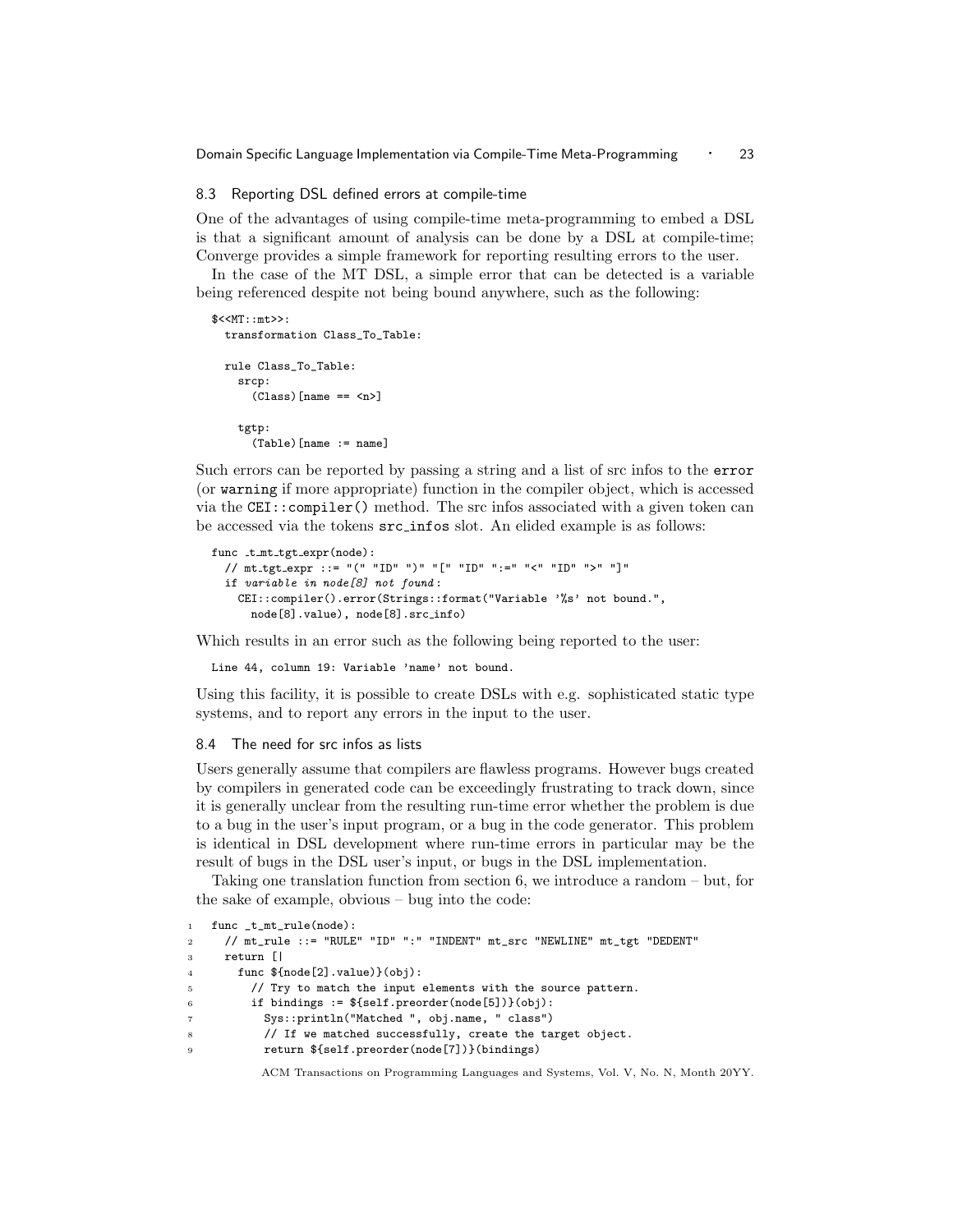```
24 · Laurence Tratt
10 else:
11 return fail
12 |]
```
The error here is in some ways subtle. When a source clause matches against a class (or any other object with a name slot), line 7 prints that name out. However if the user matches against a model element without a name slot, an exception will be raised. Let us assume we have the class to RDBMS transformation and a new (contrived) extra rule X where Y is a model element type without a name slot:

```
rule Class_To_Table:
  ...
rule X:
  srcp:
    (Y)[...]
  ...
```
Compiling a file c2r.cv with the above DSL block in it, with rule X starting at line 98, will proceed without error. When the user runs their transformation, class names will be printed out to screen until such point as the X rule matches against a Y element. At such point an exception along the following lines will be raised:

```
Traceback (most recent call last):
  1: File "c2r.cv", line 188, column 8, in main
  2: File "MT.cv", line 117, column 18, in _t_mt_tgt_expr
Exception: No such slot 'name' in instance of 'Y'.
```
If the user opens up the  $MT$ .cv file and looks at line 117, they will see the  $Sys::printIn$ function call. This is deeply confusing: the user has no idea why this line, which has clearly executed successfully on several occasions, suddenly fails. Similarly, line 88 in c2r.cv is simply the function call which runs a model transformation, providing no useful clues. The reason for this confusion is simple: ASTs with bugs in them have no direct relation to the user input that caused them to fail. Errors in the DSL user's input – a very different class of error – also lead to such confusing error reports.

The fundamental question thus becomes: what source location should be reported as being the source of the error? For many macro systems, unfortunately the answer is not to report any source location as being the source of the error. A few macro systems can pinpoint the splice-site of the AST as the source of the error; thus all errors appear to originate from a single source location. By reporting the precise location in the DSL translator, Converge is therefore already providing some useful information for debugging.

Recent versions of Converge have a powerful and novel feature, allowing AST elements to be associated with one or more src infos; similarly, bytecode instructions record their location to one or more src infos. This makes it possible to pinpoint an error as being related to multiple source locations. In our case it is therefore possible to relate an AST element both to its location in the AST generator and its location in the user's DSL input. This means that stack backtraces of the following form can be reported: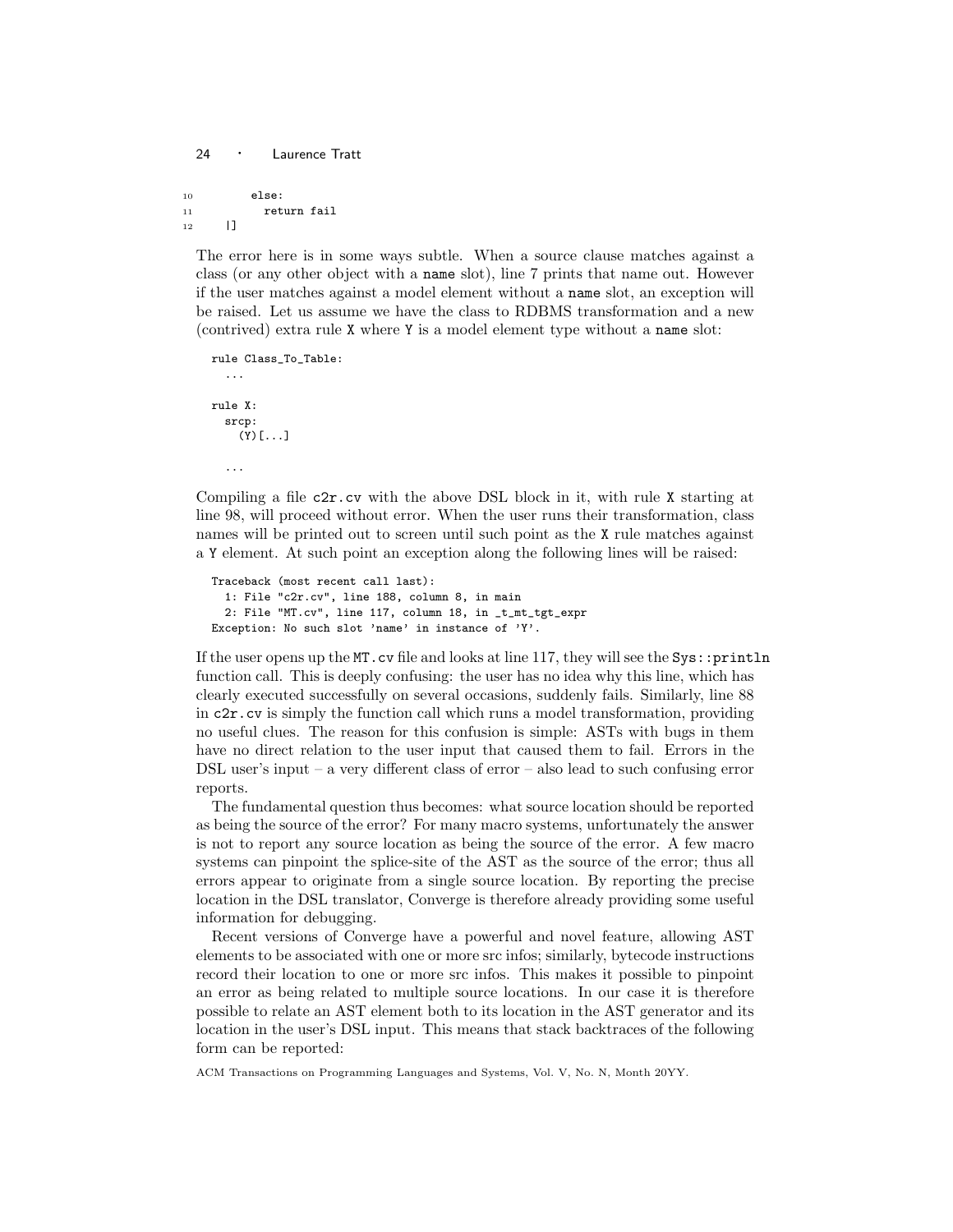Domain Specific Language Implementation via Compile-Time Meta-Programming • 25

Traceback (most recent call last): 1: File "c2r.cv", line 188, column 8, in main 2: File "MT.cv", line 117, column 18, in \_t\_mt\_tgt\_expr File "c2r.cv", line 98, column 2, in X Exception: No such slot 'name' in instance of 'Y'.

This should be read as 'location 2 in the stack backtrace is associated with both line 117 in  $MT$ .cv and line 98 c2 $r$ .cv'. Thus the user and the DSL developer can check both the relevant part of the input transformation and the DSL translator to determine the cause of an error. In general, AST elements can be associated with any number of src infos, and it is not unusual in complex DSL development for individual AST elements to be associated with three or more src infos.

8.4.1 Adding extra src infos to an AST element. As implied earlier, when an AST is generated via quasi-quotes, it automatically records its src info in the source file containing the quasi-quotes. Quasi-quotes provide a simple syntactic extension which allows extra src infos to be added to the standard src info. This extended quasi-quotes takes the form of  $\leq e > | \ldots |$  where e is an expression which must evaluate to a list of src infos. Since tokens record their src infos, the standard idiom for using this is as follows:

```
func _t_mt_rule(node):
2 // mt_rule ::= "RULE" "ID" ":" "INDENT" mt_src "NEWLINE" mt_tgt "DEDENT"
3 return [<node[1].src_infos>|
4 ...
5 |]
```
Each element of the AST created by the quasi-quotes thus contains the extra src infos from node[1].src infos. By using different src infos to augment different quasi-quoted expressions, it is possible to provide fine-grained error reports to the user which pinpoint errors to individual tokens in a line.

#### 9. ENSURING THAT EMBEDDINGS WITH AN INTEGRATED EXPRESSION LAN-GUAGE ARE HYGIENIC

All of the examples thus far in this paper have been hygienic, which is defined to mean (as in LISP-esque macro systems) that variables are not captured inadvertently, in this case between translated DSL code and integrated Converge expressions. Ensuring that this property is maintained in DSL embeddings is crucial to making reliable embeddings. In this section, I briefly define the concept of hygiene, explain how DSL embeddings may break hygiene and hence be unsafe, before presenting a complete solution to this problem for DSLs in Converge.

#### 9.1 Defining hygiene

The concept of hygiene is defined in [Kohlbecker et al. 1986], and is most easily explained by example. Consider the Converge functions f and g:

```
func f():
  return [ \, | \, x := 4 \, | ]func g():
  x := 10
```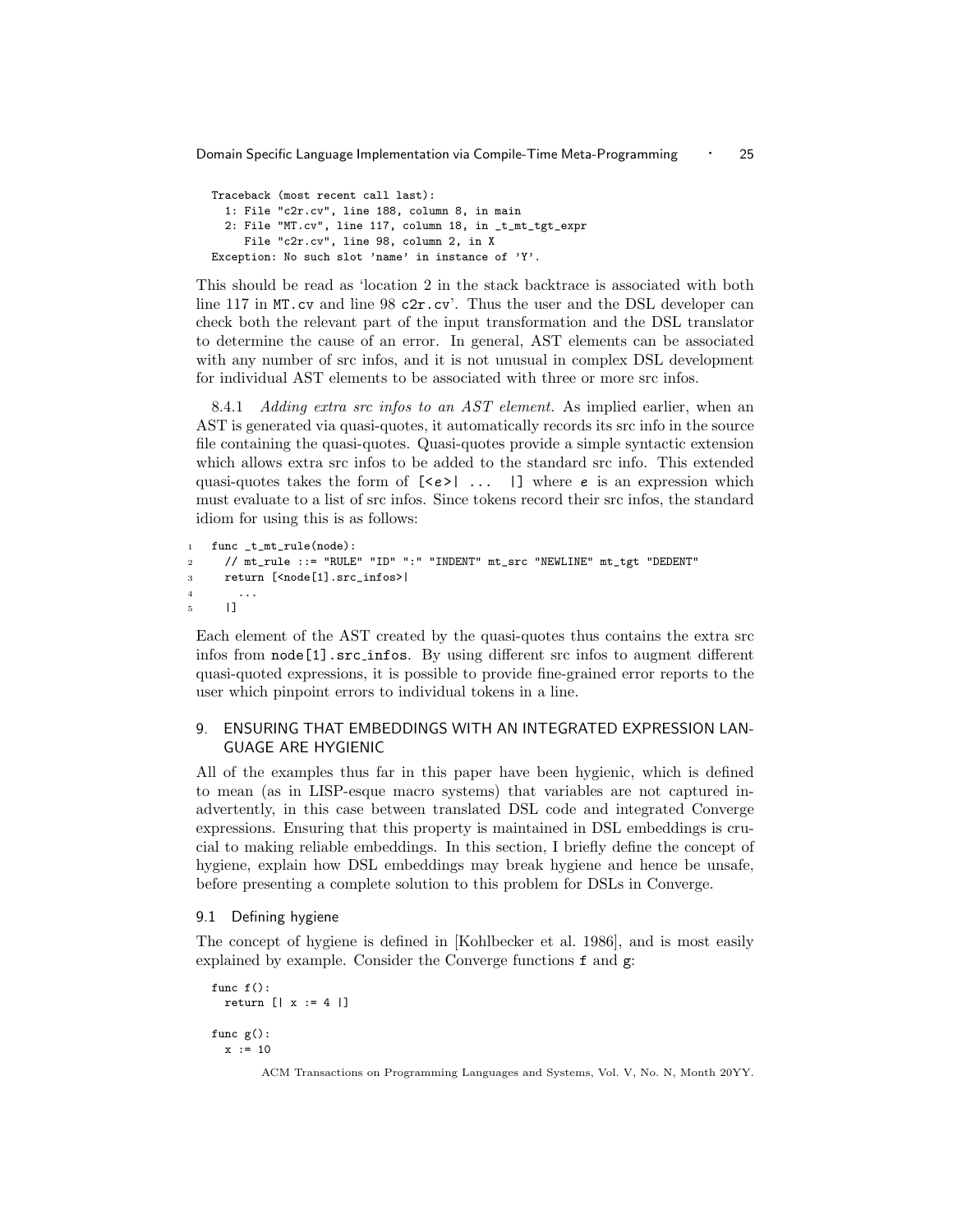$$$ Sys.println(x)

The question to ask oneself is simple: when  $g$  is executed, what is printed to screen? In older macro systems, the answer would be 4 since when, during compilation, the AST from  $f$  was spliced into  $g$ , the assignment of  $x$  in  $f$  would 'capture' the  $x$  in  $g$ . Such unintended variable capture can be incredibly difficult to debug. This is thus a serious issue since it makes embeddings and macros 'treacherous [, working] in all cases but one: when the user ... inadvertently picks the wrong identifier name' [Kohlbecker et al. 1986].

The solution to this problem, as outlined in [Kohlbecker et al. 1986], is to  $\alpha$ rename variables to avoid such capturing. In identical fashion to Template Haskell, quasi-quoted Converge expressions in fact have another highly desirable property besides allowing AST's to be created via concrete syntax. Variables which are bound in quasi-quotes are preemptively  $\alpha$ -renamed to a *fresh name*, that is a name which the compiler guarantees will be unique (see [Tratt 2005a] for more details). It is an important property of Converge that the  $\alpha$ -renaming of variables in this manner does not affect a programs semantics.  $\alpha$ -renaming of variables in quasiquoting is the default behaviour, but can be turned off by prefixing a variable with the '&' character to achieve dynamic scoping. Although an implementation detail, it can be instructive to note that the variable  $x$  in the quasi-quoted expression in  $f$ is  $\alpha$ -renamed to a variable whose fresh name will be along the lines of \$\$0\$\$ $x$ \$\$, ensuring that when it is spliced into g there is no inadvertent variable capture.

#### 9.2 Why hygiene could be violated in DSL embeddings

At first it may seem that the  $\alpha$ -renaming performed by the quasi-quotes mechanism precludes the possibility of non-hygienic embeddings; indeed many simple embeddings – including those seen up until this point in this paper – can use this as a guarantor of hygiene. However the simplistic AST generation techniques we have used previously do not scale well in practise. For example, the full version of the class to RDBMS transformation in the full MT DSL is around 100 lines long; the translated AST however is an order of magnitude larger. Creating large ASTs from sub-ASTs that are entirely localised and do not communicate with each other is generally impractical. In practise, complex DSLs frequently use dynamic scoping to bind together AST fragments into larger AST chunks (the full MT DSL uses this feature frequently). However this use of dynamic scoping, while entirely necessary from a practical point of view, can violate hygiene.

An example of this problem can be seen by considering an optional clause that MT rules can have: the tracing override clause. When model transformations execute, tracing information recording the link between source and target model elements is created. Since the default tracing information created is sometimes not what is desired by the MT user, it can be overridden by using a tracing override clause. A (slightly contrived) example of this part of the translation is as follows:

```
func _t_mt_tgt(node):
```

```
2 // mt_tgt ::= "TGTP" ":" "INDENT" mt_tgt_expr mt_tgt_trc "DEDENT"
```

```
3 // mt_tgt_trc ::= "TRACING_OVERRIDE" expr
```

```
4 // |
```
<sup>5</sup> if node[5].len() == 1:

ACM Transactions on Programming Languages and Systems, Vol. V, No. N, Month 20YY.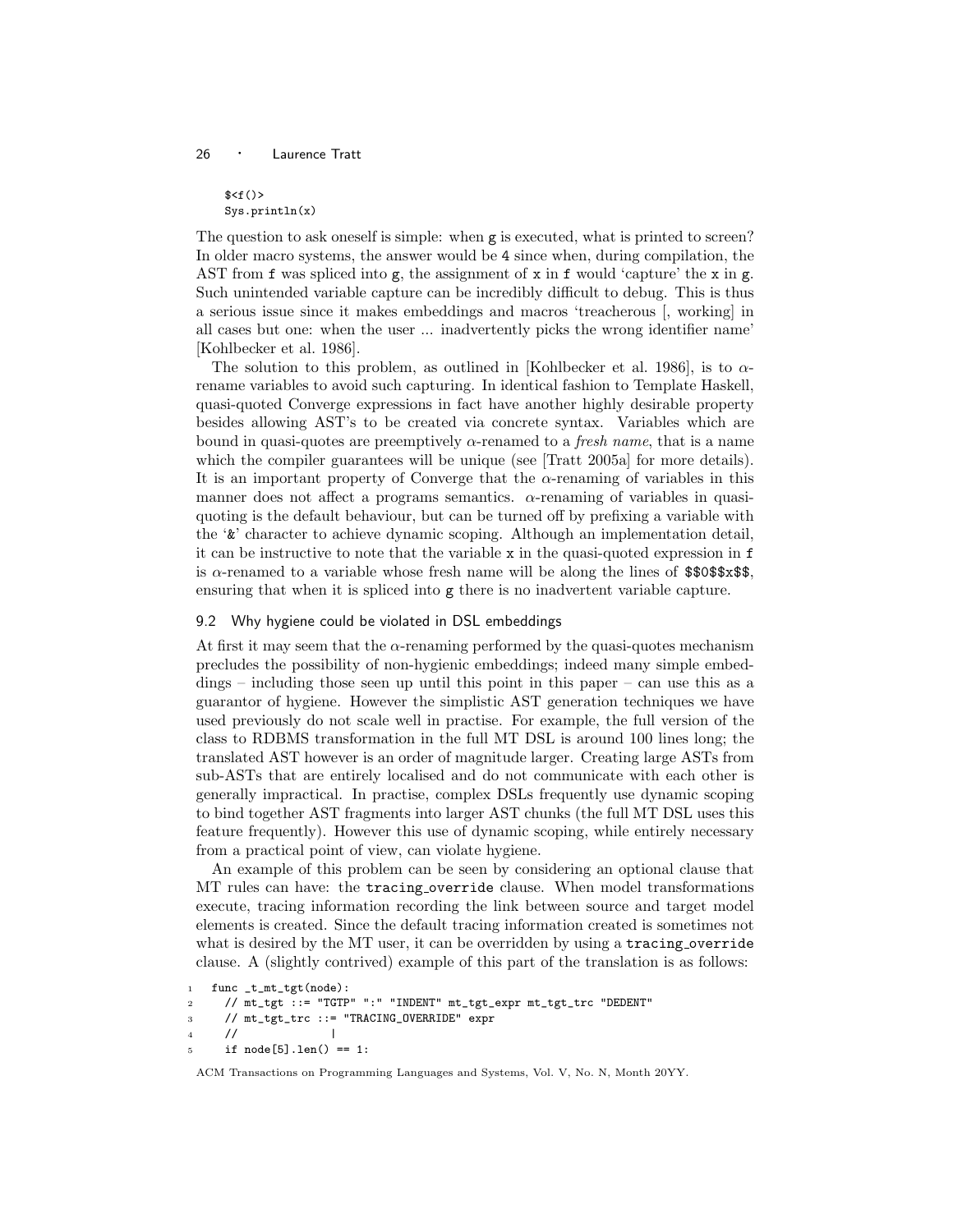Domain Specific Language Implementation via Compile-Time Meta-Programming • 27

```
6 // mt\_tgt\_trc ::=
7 tracing_expr := [| &tracing := ... |]
8 else:
9 // mt_tgt_trc ::= "TRACING_OVERRIDE" expr
10 tracing_expr := [| &tracing := ${self.preorder(node[5][2])} |]
11
12 return [|
13 func (obj):
14 new_elem := ${self.preorder(node[4]}(obj)
15 ${tracing_expr}
16 self.tracing.add(&tracing)
17 return new_elem
18 |]
```
The difference between this traversal function and its predecessors in this paper is not that the AST is built in fragments: it is that the AST fragments are linked together by the dynamically scoped variable tracing (lines 7, 10, and 16). This unfortunately means that this variable is also scoped over the tgtp clause and could cause inadvertent variable capture on the expressions therein (note that the new elem variable in lines 14 and 17 will be  $\alpha$ -renamed, thus avoiding this problem).

An example of this problem in practise is the following:

```
tracing := \ldots$<<MT::mt>>:
 transformation T
 rule X:
    ...
    tracing_override:
      tracing + ...
```
Here a variable tracing is defined outside the DSL block. The user expects that the tracing reference within the DSL block will refer to the tracing variable defined outside the DSL block; instead it will be bound to the tracing variable defined in the AST created in the traversal function. Allowing the integrated expression language to reference variables outside allows the user significant expressive power. However to make this feature consistent with Converge's quasi-quotes mechanism, it must fully respect lexical scoping (in a similar fashion to [Dybvig et al. 1992]) which would be easily achievable if not for the problem of variable capture.

The issue with variable capture in DSL embeddings is that it results from the deliberate use of dynamic scoping; when dynamic scoping is not used, hygiene can not be violated. This problem may appear to be entirely of Converge's own making, since LISP-like approaches do not suffer from this issue. I believe that this is because 'traditional' uses of compile-time meta-programming tend to generate small ASTs which can be built in one step. Converge DSLs, such as MT, on the other hand often generate ASTs that are the equivalent of thousands of lines of hand written code; practical experience has shown that building these in one step is impractical. It is therefore necessary to create large ASTs from smaller ASTs, and to provide a mechanism – dynamic scoping – for these ASTs to communicate naturally with each other.

A partial solution to this problem is presented in [Tratt 2005c] which  $\alpha$ -renames free variables and assigns the value of the variable outside of the DSL block to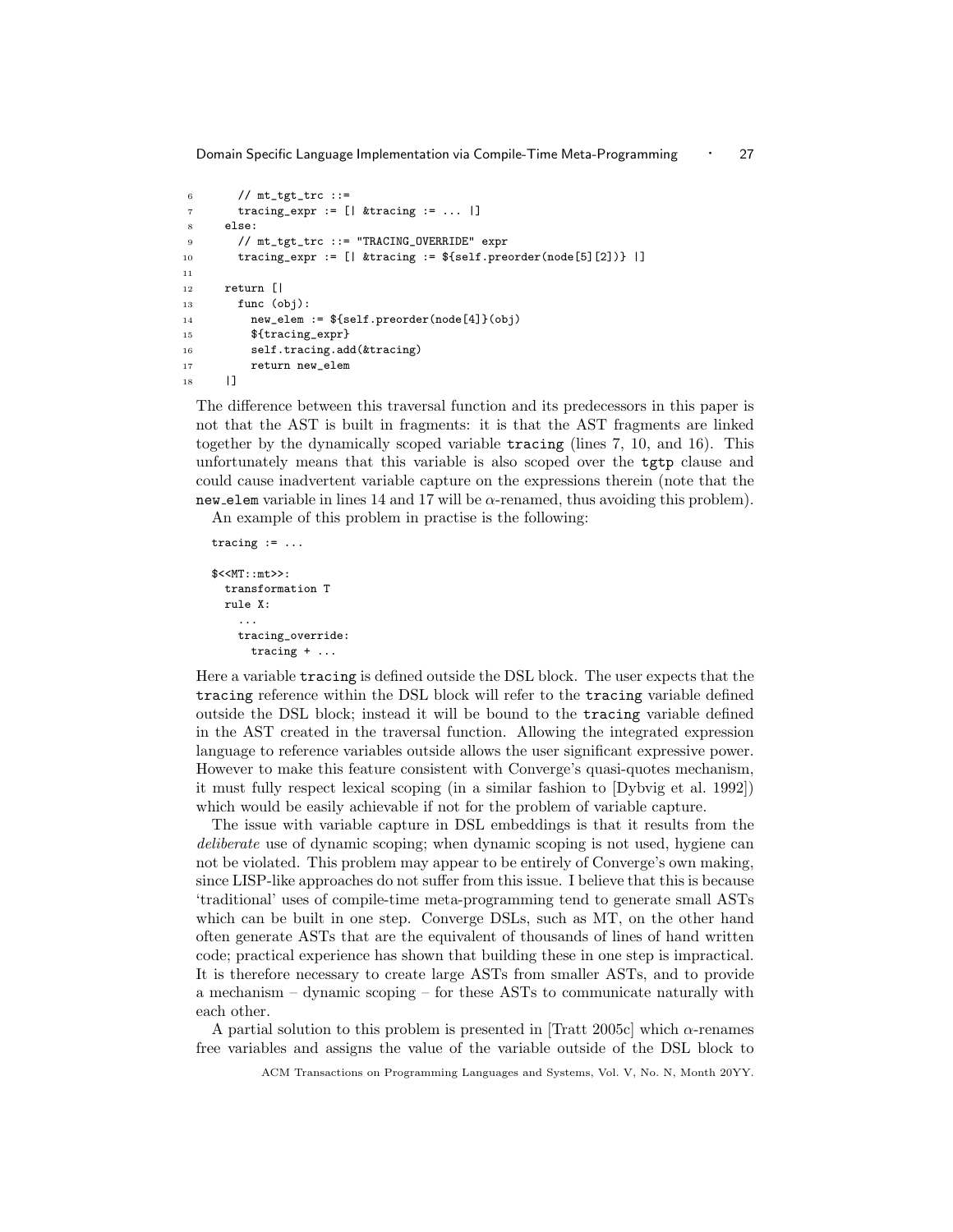the renamed variable. In the example of outer variable capture given earlier the translated AST passed to the compiler looks along the lines of the following:

```
tracing :=[...]class T:
  func (...):
    $$11$$tracing$$ := tracing
    ...
      $$11$$tracing$$ + [...]
    ...
```
The problem with this approach is that the two variables \$\$11\$\$tracing\$\$ and tracing shadow each other; assigning to either variable during the execution of the DSL block means that the contents of the two become desynchronized, with consequently unpredictable results. Although it is possible to reduce the window of opportunity for such desynchronizations, it can not be eradicated altogether.

#### 9.3 The core ingredient of a solution

More recent versions of Converge provide a small and novel language feature that allows outer variable capture to be avoided whilst also sidestepping the synchronization problems associated with variable shadowing. The rename x as y declaration at the beginning of a function causes the variable x to be completely removed from the scope of the function, and a new variable y to be introduced. x and y do not shadow each other; rather y represents the same 'underlying' variable as x, modulo  $\alpha$ -renaming. Renaming a variable also makes it 'nonlocal' to a block, meaning that assigning to the renamed variable does not create a local variable but assigns to the 'underlying' variable in the outer block<sup>8</sup>. Thus the following prints 7 when run:

```
x := 3func f():
 rename x as y
 y := 7f()Sys::println(x)
```
There are two things to note about this example. First it would be illegal to add an expression such as  $z := x$  to f in isolation, because there is no variable x in scope in f to reference. Second that adding an expression such as  $x := 5$  to f would not affect the value printed to screen, since the x in f would be local to f.

It is important to realise that the rename declaration is not intended to be used for day-to-day programming: it was specifically added to Converge to facilitate the integration of expression languages in embedded DSLs. The rename declaration allows us to make fully hygienic, transparent embeddings even in the face of dynamic scoping and integrated expression languages. Furthermore it does this while ensuring that standard compile-time meta-programming in Converge is hygienic by default in the same fashion as languages such as Template Haskell and Scheme.

<sup>8</sup>Although not discussed in this paper, non-renamed variables can also be declared as being nonlocal with the nonlocal keyword.

ACM Transactions on Programming Languages and Systems, Vol. V, No. N, Month 20YY.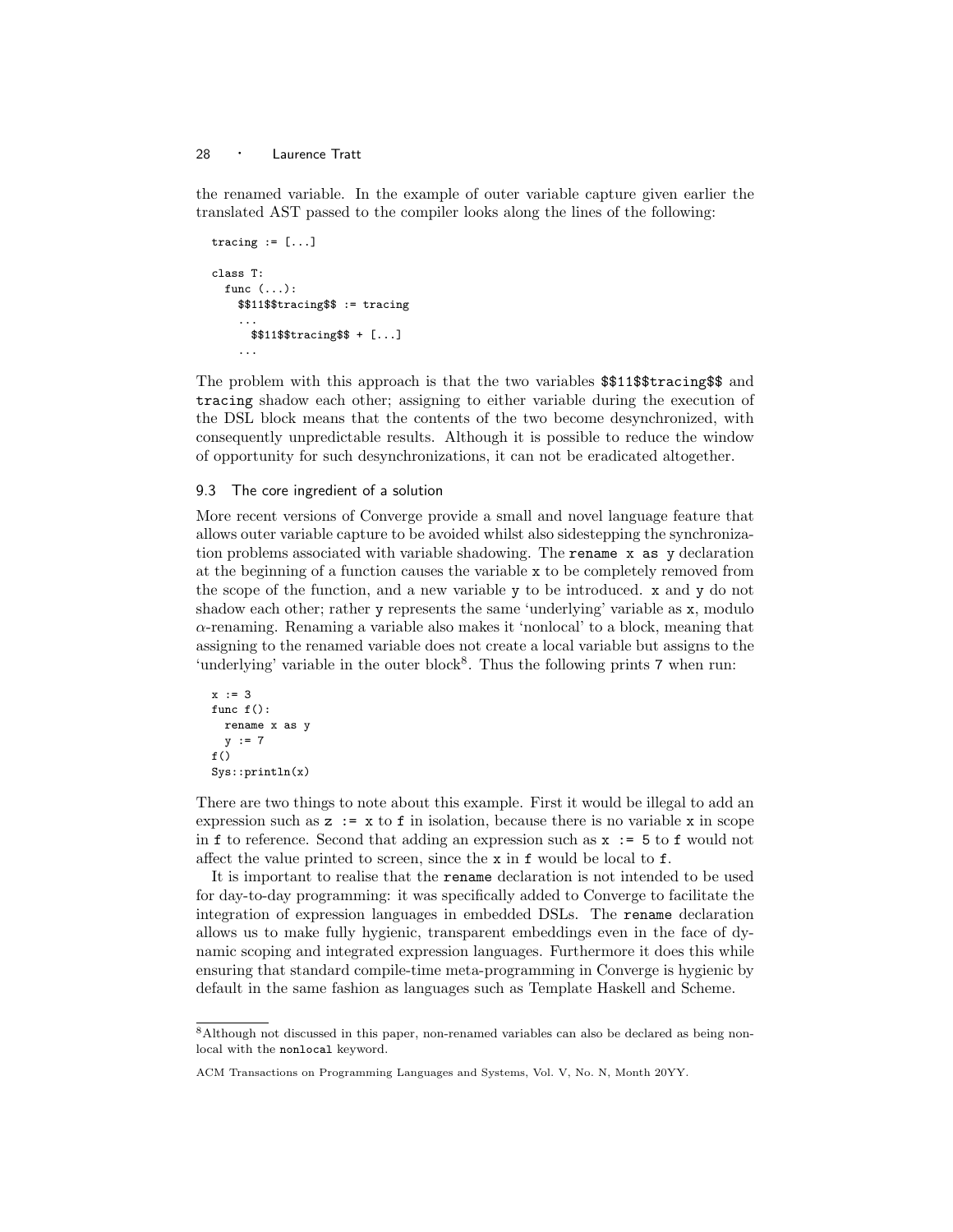Domain Specific Language Implementation via Compile-Time Meta-Programming • 29

#### 9.4 Making an embedding hygienic

The key to hygienic DSLs is to use the rename declaration to  $\alpha$ -rename free variables in any instance of the embedded expression language to fresh names. Thus free variables can never be captured by dynamically scoped variables in the outer scope of translated AST. Although it is possible to code this by hand, it is an entirely mechanical operation and as such Converge provides a convenience function  $CEI:$ : $mk$  hygienic itree which takes in an AST and returns an AST of a rename declaration (renaming all free variables in the input AST to fresh names) and a copy of the input AST with all free variables  $\alpha$ -renamed to the appropriate fresh name. Although it is not used in this paper, mk hygienic itree takes a second input parameter which is a list of variable names which, even if they are free, should not be  $\alpha$ -renamed; this is used to pass values in and out of instances of the embedded expression language. As an example,  $CEI:mk_hypjenic_itree([x + 2$  $+$  y  $|$ , Set $\{y\}$ ) returns two ASTs rename x as  $$$ \$8\$\$x\$\$ and \$\$8\$\$x\$\$ + 2 + y.

In order to use the mk hygienic itree function, the translation function from section 9.2 needs a slight rewriting to the following:

```
1 func _t_mt_tgt(node):
2 if node[5].len() == 1:
3 tracing_expr := [| &tracing := ... |]
4 renames := \lceil \cdot \rceil5 else:
6 expr := self.preorder(node[5][2])7 renamed_expr, renames := CEI::mk_hygienic_tree(expr, Set{})
8 tracing_expr := [| &tracing := ${renamed_expr} |]
9
10 return [|
11 func (obj):
12 ${renames}
13 new_elem := ${self.preorder(node[4]}(obj)
14 ${tracing_expr}
15 self.tracing.add(&tracing)
16 return new_elem
17 |]
```
The crucial parts of this translation function are lines 7 and 12. Line 7 gets an AST of a rename declaration, and a version of the tracing override expression with free variables  $\alpha$ -renamed. Line 12 inserts the **rename** declaration into the AST. We can thus now be sure that there is no unintended variable capture. In the example of variable capture given earlier, this means that what is passed to the compiler after the DSL blocks translation looks along the lines of the following:

```
tracing :=[...]class T:
  func ( \ldots ):
    rename tracing as $$11$$tracing$$
    ...
      $$11$$tracing$$ + [...]
```
...

With fully hygienic embeddings, DSLs can interact fully with surrounding code,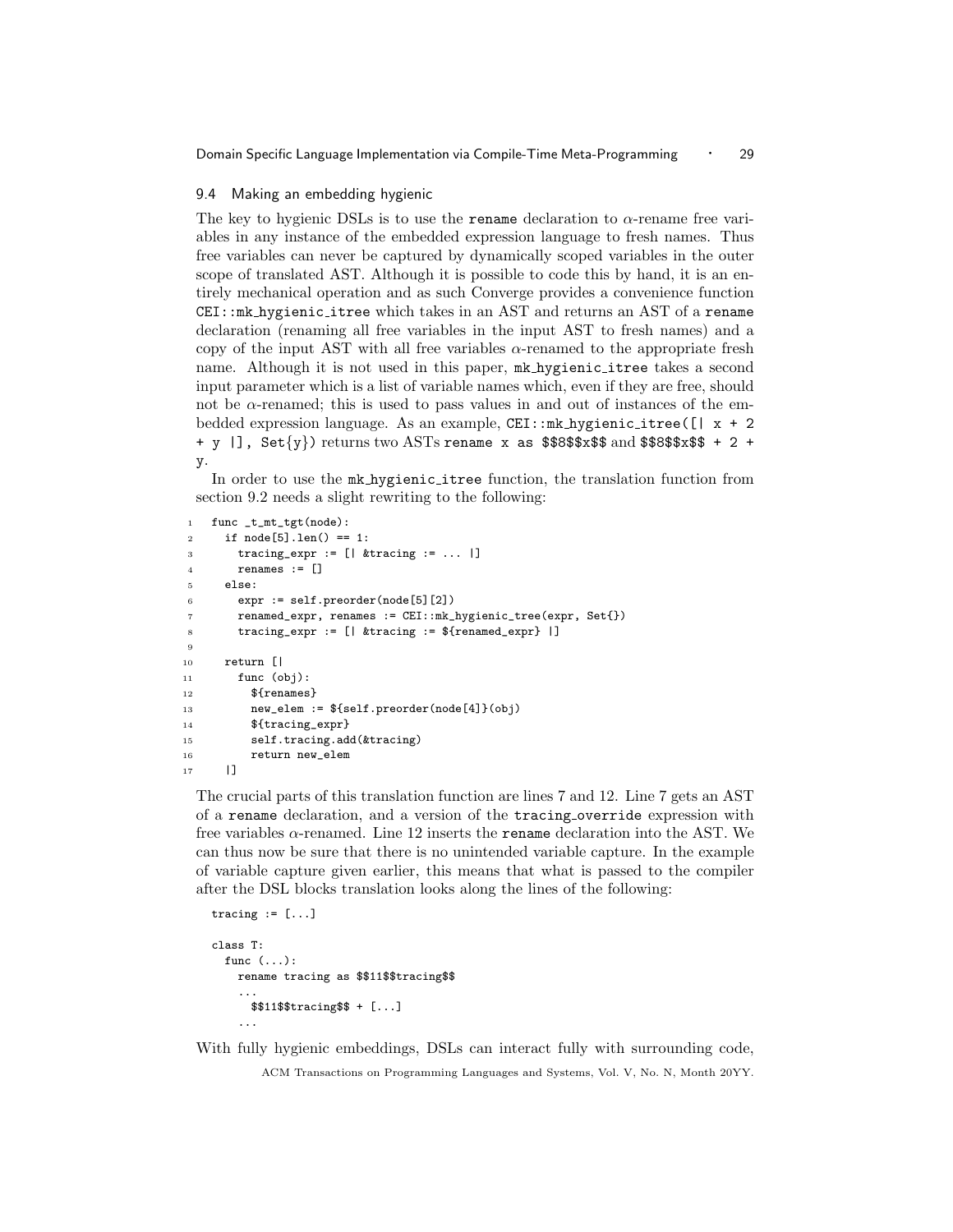calling Converge functions in arbitrary modules and so on.

Creating large ASTs using dynamic scoping and CEI::mk hygienic itree requires that sub-ASTs only dynamically scope agreed variables; all other variables should use Converge's default behaviour of  $\alpha$ -renaming variables to fresh names. In other words, if one is gluing together various sub-ASTs which communicate around the dynamically scoped variable tracing, then every other variable in each sub-AST must have been  $\alpha$ -renamed (using CEI::mk\_hygienic\_itree if necessary). This is not as onerous a requirement as may first seem: it is equivalent to stating that code should not arbitrarily update the contents of objects which are 'owned' by other sections of code.

#### 10. SEPARATING OUT THE KEY DSL-RELATED ASPECTS

Up to this point, I have concentrated on showing how showing how embedded DSLs can be created in Converge, and how those embeddings can be made safe. Although I believe Converge to be the first technology which allows safe, powerful DSL embeddings in an homogeneous fashion, it should not be seen as being necessarily special. Rather it can be seen as a combination of language features and compiler APIs which collectively constitute a number of design lessons and implementation techniques that are equally applicable to other languages.

This section has two aims. First to separate out the features which are fundamental to homogeneous DSL embedding and to explain how these might be applied to other languages – both those already in existence, or those yet to be designed. Second to explain why it is this particular combination of features that is necessary to allow homogeneous DSL embedding.

#### 10.1 A compile-time meta-programming facility

The distinguishing feature of a homogeneous embedding DSL approach is the existence of a compile-time meta-programming facility. Since DSL embeddings can potentially be extremely complex it is necessary that this facility is hygienic, which also implies that it works at the AST, rather than concrete syntax, level (meaning that while LISP-style macros are sufficient, C-esque pre-processing isn't; see [Brabrand and Schwartzbach 2000]). As suitable facilities now exist in a different flavours of programming languages from lazy functional languages (Template Haskell) to dynamically typed OO languages (Converge), it is reasonable to assume that adding such a facility should be possible for many programming languages.

Although in theory all that is needed in a raw compile-time meta-programming facility is an equivalent of the splice operator, I believe that in practical terms a mechanism similar to Converge's quasi-quotes facility is needed to allow AST's to be built up via concrete syntax. Without such a mechanism users are forced to build ASTs via an API, which tends towards the unusable [Weise and Crew 1993].

#### 10.2 DSL blocks

As shown in section 8.2, DSL blocks are a vital part of the Converge approach to DSL. Although they initially appear to be almost identical to the normal splice annotation, DSL blocks signify to the Converge compiler that extra information needs to be passed to the DSL implementation function. This then allows both compile-time and run-time errors to be accurately reported to the user.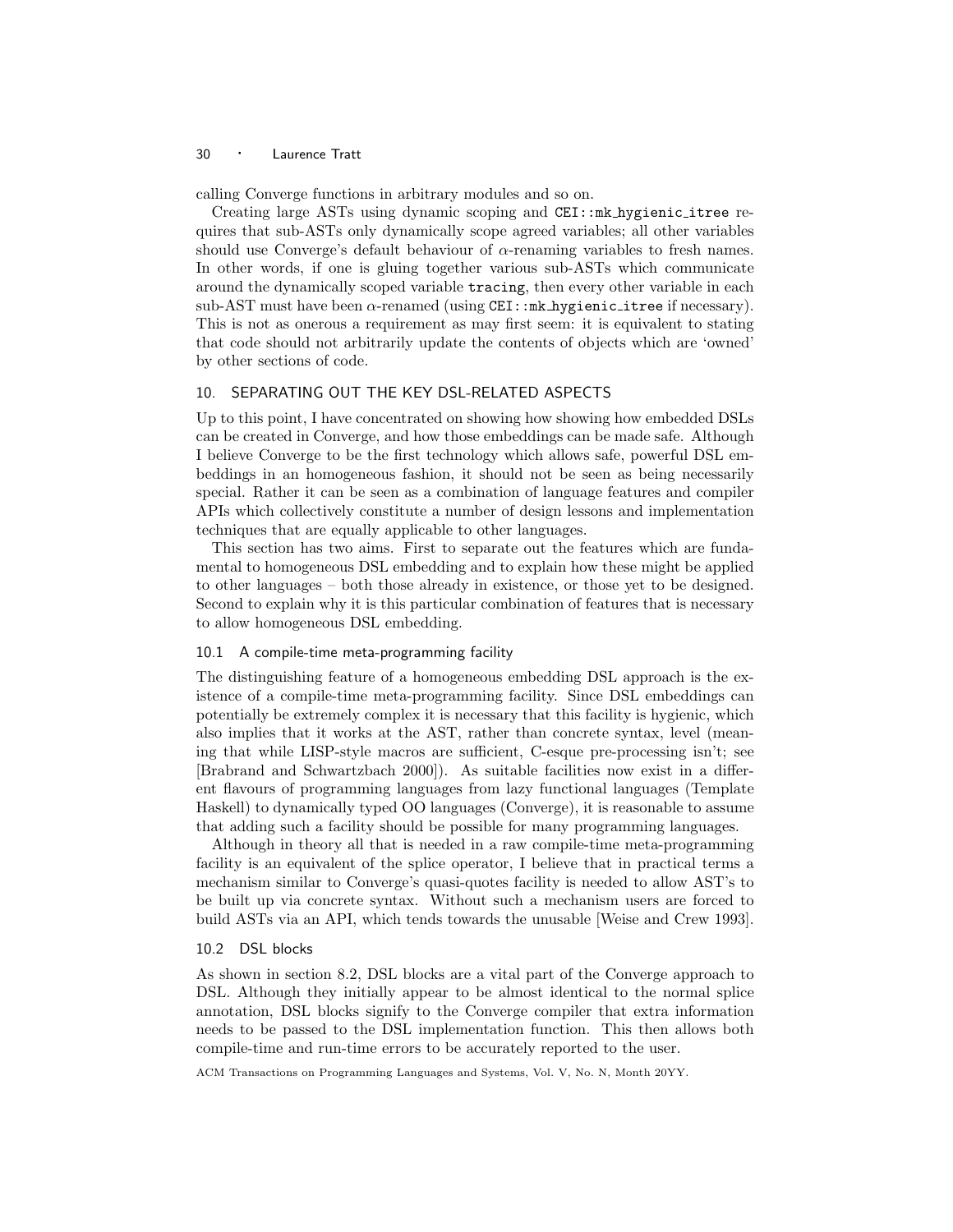Any language with a compile-time meta-programming facility where macro definitions are normal first-class functions (such as Template Haskell) would need to have a similar syntactic construct to DSL blocks in order to signify that extra information should be passed to them. For LISP-esque macro systems, one could define a different category of macro (or some way of marking a normal macro as such) which signifies to the compiler that it requires extra information to be passed to it.

#### 10.3 Accurate and complete error reporting

Traditional macro systems have paid little attention to the problem of accurately reporting errors to users. This is even more critical when embedding DSLs since errors could be due either to a faulty translation, or to a bug in the user's DSL input. Converge's src info concept, when threaded throughout a languages' compiler and execution environment, allows errors to be associated with multiple source locations leading to significantly easier debugging of errors.

#### 10.4 Free variable calculation and  $\alpha$ -renaming

If an expression in a DSL block can reference variables in scope outside of it, then various problems arise, including the violation of hygiene. It is my experience that even seemingly mundane embedded DSLs are likely to be non-hygienic if an integrated expression language is used. The principal part of a hygienic embedding solution is to be able to  $\alpha$ -rename free variables in expressions in the DSL.

Any hygienic compile-time meta-programming facility is able to calculate an AST's free and bound variables, and  $\alpha$ -rename variables as appropriate. Many such systems do not expose this functionality directly to the user, keeping it internal to the compiler; however users must be able to  $\alpha$ -rename free variables in a given AST to fresh names, in order to make hygienic embeddings. The precise way in which this functionality is exposed is a matter of choice. Converge provides the CEI::mk hygienic itree convenience function which wraps the required functionality up into a single call. However it is also possible to obtain the same functionality at a much lower level e.g. by making use of the fact that each AST element has a free vars slot which is a set detailing the elements' free variables.

#### 10.5 Maintaining a link between  $\alpha$ -renamed variables

Once issues concerning hygiene have been satisfied, a more subtle problem regarding the synchronization of the contents of an  $\alpha$ -renamed variables to the contents of the non  $\alpha$ -renamed variable arises (see section 9.2). It must be possible to 'link' an  $\alpha$ -renamed variable to the unrenamed variable, so that changes to the contents of either variable are atomically reflected in the other. The use of the word atomic is deliberate: clever run-time tricks can reduce the problem, but can not fully resolve it (see [Tratt 2005c] for further explanation). Thus there needs to be some way of informing the compiler of the link between variables. This could be achieved in various ways; Converge's rename declaration is merely one approach, although it has the useful property that it doesn't effect 'normal' compile-time meta-programming notions of hygiene and so on.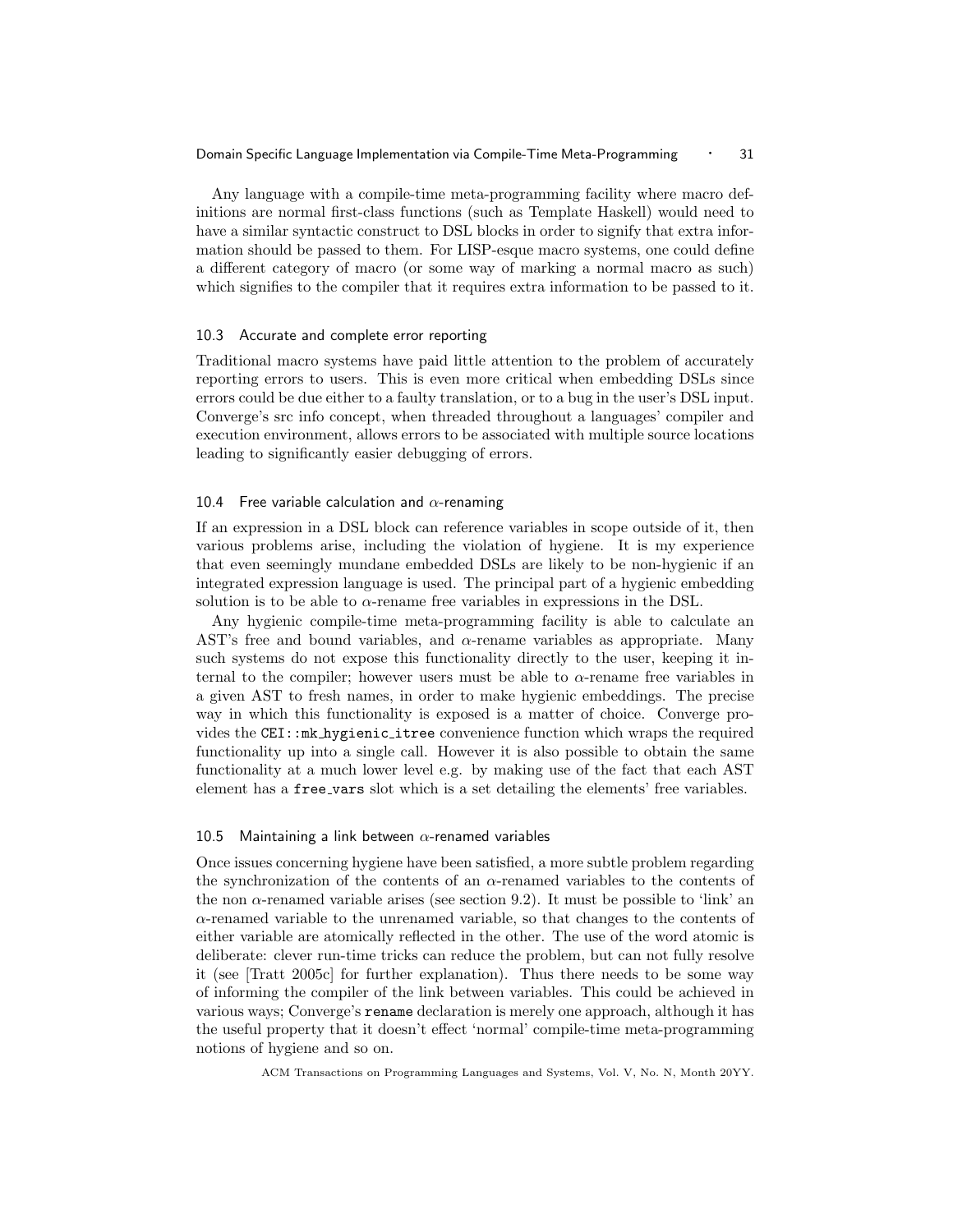#### 10.6 Implications for a languages implementation

Assuming one has a compiler which can support compile-time meta-programming, adding support for DSL embedding of the type outlined in this paper is surprisingly trivial, since it can really be viewed as a variation on the semantics of the splice operator (this statement holds equally true for more traditional macro systems). In the case of the Converge compiler, the DSL embedding system detailed in this paper was only designed and added to the compiler after the complete base compiler, including the compile-time meta-programming facility, had been completed. I hope my experience with the Converge compiler is thus not unindicative of the effort needed for systems at a similar stage of development.

For the Converge compiler adding the concept of DSL blocks necessitated a rewrite of the tokenizer, but the addition of only around 10 lines of code to the rest of the compiler. Other changes to the compiler are mostly likely to involve small alterations to expose otherwise internal operations such as the ability to calculate an AST's free variables. In the case of Converge, only two substantial changes to the compilers internals were required: adding the rename declaration, which required touching a number of critical parts of the compiler, took around three man days of effort to design, implement, test and debug; adding the src info concept uniformly throughout the compiler took around one man day of effort since it touched nearly every part of the compiler. The only other component which may be missing from other systems is an equivalent parsing library to Converge's CPK. Since parser implementation is well understood, this is not of great concern.

#### 10.7 Feature combination

A question which we are now able to consider is the following: is the complete set of features outlined earlier in this section necessary to achieve the same effect as Converge? In other words, can we drop features and still create the similar DSLs with similar levels of effort?

The first thing that can be said is that a compile-time meta-programming facility is the key enabling feature in a Converge-style approach. In order to make such a facility usable, one also needs a quasi-quotes mechanism to build ASTs. Although one can remove DSL blocks, this would prevent accurate intra-DSL error reporting; in practice this makes creating large, reliable DSLs very difficult.

Small DSLs can often be created in 'one shot'. However in order to implement large DSLs, one typically creates ASTs piece-meal, which means that dynamic scoping of variables of sub-ASTs is necessary to 'glue' sub-ASTs together. Allowing the host languages' expression language to be integrated into DSLs then raises the spectre of variable capture in the presence of such dynamic scoping; at that point, a facility such as the rename declaration (and possibly its associated mk hygienic tree function) is vital to retain the hygiene property.

Since a DSL implementation is as likely to contain bugs as any other program, the ability to track down errors quickly is important. Since errors reported to the user may result from bugs in their input or a bug in the translation, removing Converge's ability to easily associate multiple source locations with an AST fragment makes debugging significantly more difficult. Similarly, the fact that src infos can be associated with different files is vital, given that code is usually generated in one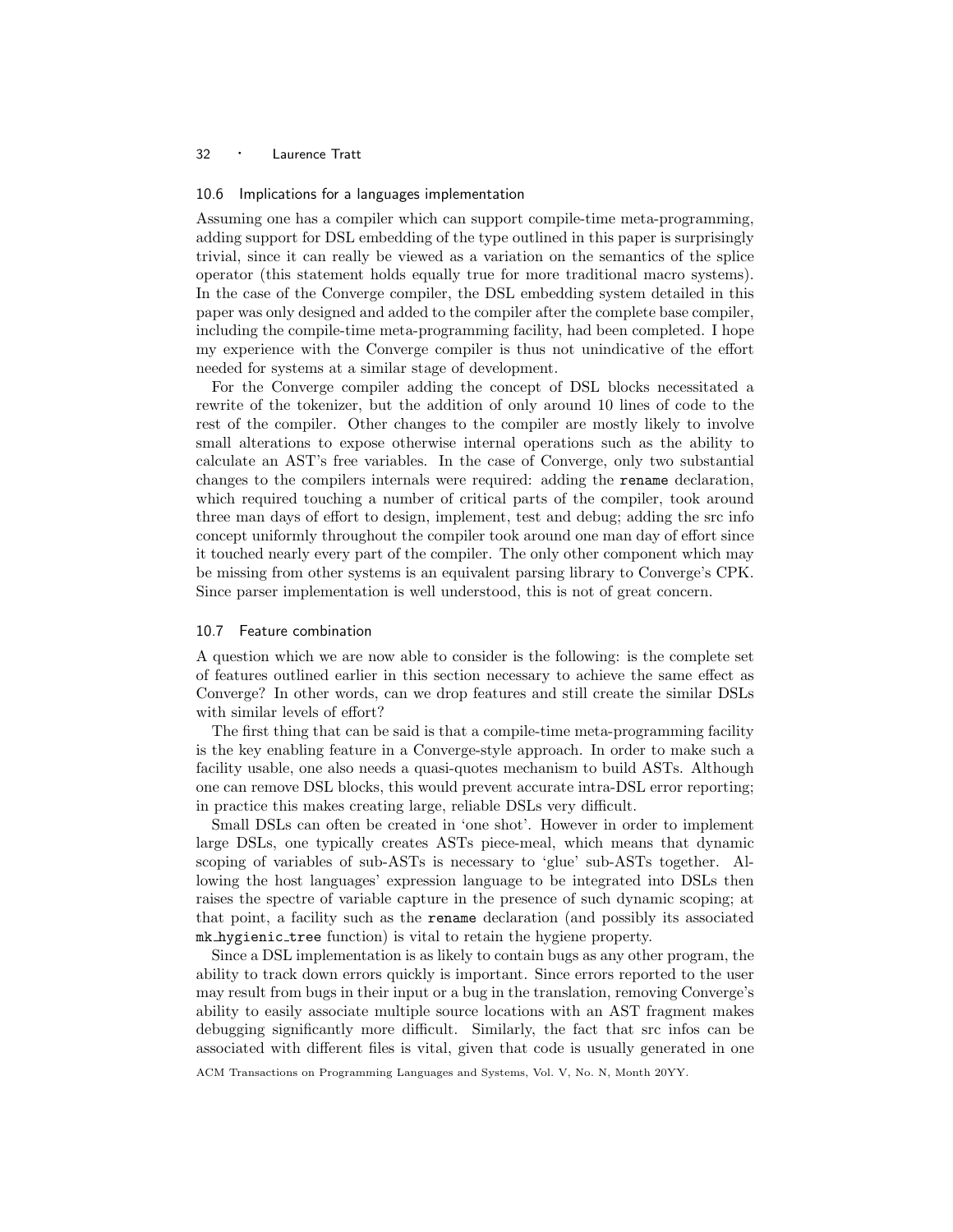file and spliced into another.

As this section suggests, it is possible to select a subset of the features presented in this section; however this also implies that only a subset of functionality is achieved. In certain cases, that may be all that is required. However full Convergelike functionality can only be achieved by combining the complete set of features outlined in this section. Note however that it might be possible to strip down some of the features, and still achieve similar functionality (e.g. the mk hygienic tree function is a convenience, rather than being a fundamental building block).

#### 11. COMPARISON TO RELATED WORK

I detailed existing approaches to DSL embedding in detail in section 2; in this section I attempt to identify what place the approach outlined in this paper occupies within the spectrum of such systems. At a high level, a distinguishing feature of Converge is that it is geared towards facilitating the rapid development and prototyping of large DSLs; this particular class of problem has been left largely unexplored by previous approaches. However, there are many other areas for comparison with other approaches, which I now tackle.

Comparing homogeneous and heterogeneous embedding approaches has traditionally been very difficult. While both approaches have broadly similar aims, their wildly differing technical approaches mean that they were applied in very different contexts. Converge in some senses bridges these two extremes—it shows that homogeneous approaches can get much closer to heterogeneous approaches in expressive power than has previously been possible. Technologically speaking, heterogeneous embedding approaches are strictly more expressive than Converge, as they can be applied to any embedding problem, whereas Converge can only embed DSLs in Converge code. However practically speaking, heterogeneous approaches such as TXL are not well suited to embedding complex DSLs, as they have little knowledge of the language they are embedding into, placing this burden on the author of the embedding. However as Converge and TXL are specifically designed for very different tasks, there is little scope for a meaningful comparison.

More advanced approaches such as MetaBorg are capable of practically embedding vastly more complex DSLs than previous homogeneous embedding approaches. Some of the larger MetaBorg DSLs are similar in intent, and implementation, to some of the smaller Converge DSLs. Comparing Converge and MetaBorg is thus of practical interest. Clearly MetaBorg has the significant advantage that it is not tied to a specific target language. MetaBorg is also able to more neatly express small, fine-grained extensions to the target language, whereas Converge uses the slightly coarser-grained DSL block construct. However, for larger DSLs, Converge has several benefits. Whereas Converge allows full programming language expressivity to express complex DSLs, MetaBorg's term rewriting system is intentionally more limited. In a sense, MetaBorg can be thought of as a DSL for creating DSLs, whereas Converge is a programming language for creating DSLs. Perhaps more fundamentally, MetaBorg is also at the mercy of the target language in various aspects. For example, since run-time error reporting, in particular, depends on the target language, MetaBorg can not replicate Converge's advanced error reporting facilities. Similarly, MetaBorg can not practically allow large DSLs to be built out of sub-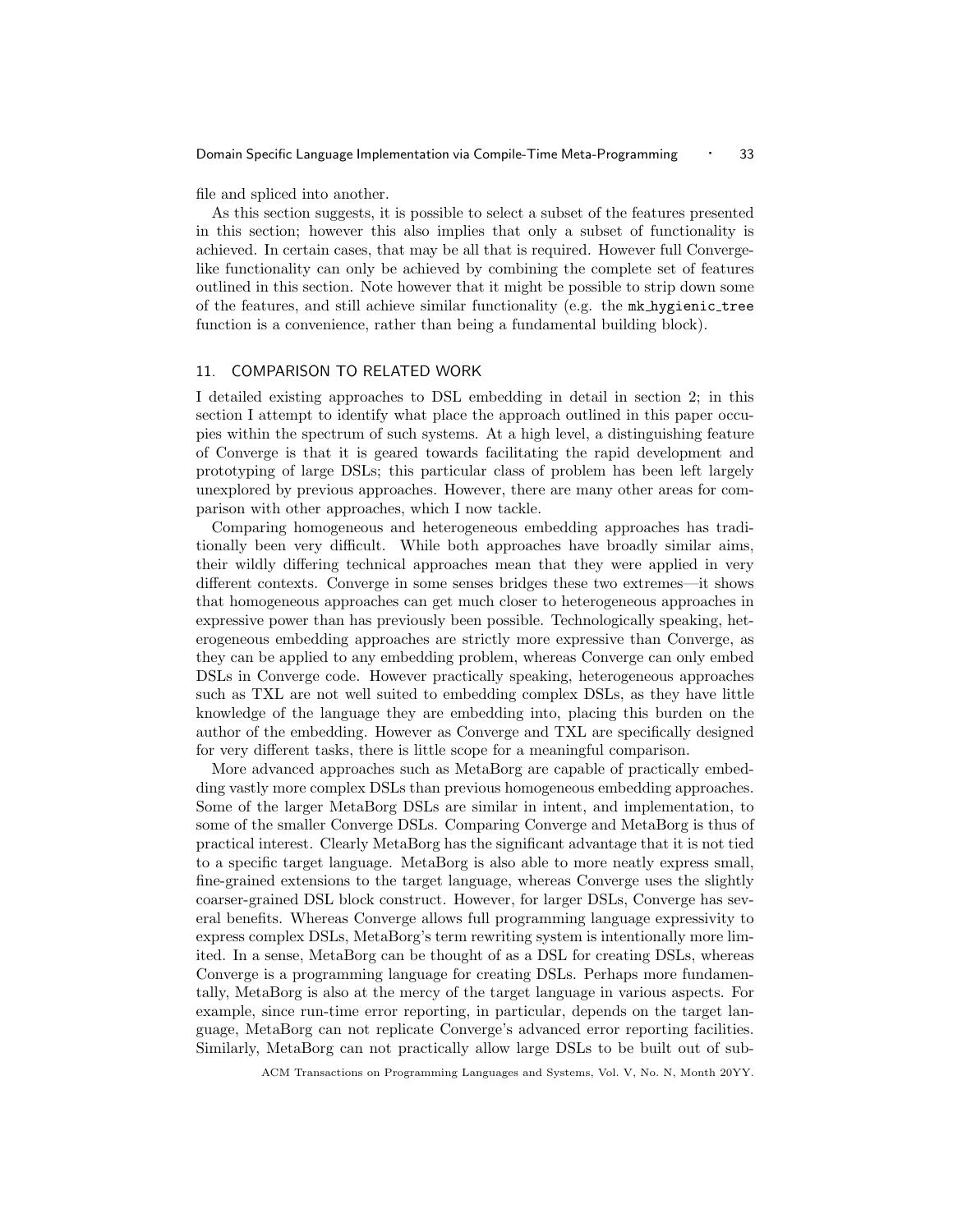ASTs which are glued together with dynamically scoped variables, as most target languages have no equivalent of Converge's rename declaration to restore hygiene. Thus MetaBorg's transformations can not be as easily decomposed or modularised as their Converge equivalents. In summary, a MetaBorg style approach is the only choice when an arbitrary target language is mandated, and will often be at least as practical as Converge for small DSLS; but for large DSLs, various Converge features, which do not (and in some cases, can not) have an equivalent in MetaBorg, can make a large practical difference.

The most obvious difference between the approach outlined in this paper and other homogeneous embedding approaches is with regard to syntax extension. Most homogeneous embedding approaches are not capable of syntax extension at all. The three languages capable of syntax extension – Nemerle, xTc, and Metalua – take a very different, more fine-grained, approach than Converge. Essentially these languages allow, at compile-time, their grammars to be extended. Therefore, and similarly to MetaBorg, for small extensions these languages allow a neater integration of new constructs than Converge can manage. Converge's DSL block construct is more coarse-grained, but has the advantage that DSL blocks need not be constrained by compatibility with the host language grammar. Furthermore Converge has a substantially more developed ability to report compile-time and run-time error messages in terms of the user's DSL input. Although the approach outlined in this paper is more involved than Hudak's DSEL concept for example, it is still relatively lightweight, and is directly comparable to these three languages in complexity.

#### 12. FUTURE WORK

The main direction for future work is to continue implementing different DSLs for a wider variety of domains. In so doing, I would hope that useful techniques, idioms, and approaches for DSL implementation will be identified, codified, and documented. My experience of DSL implementation has already identified a number of common threads in DSL development, and I believe that further experience could help streamline the process substantially.

Currently, Converge consists of a compiler and associated libraries. Many development teams expect such systems to come with a plethora of associated tools, such as intelligent editors, debuggers, refactoring tools and so on. Compile-time metaprogramming makes some of these more challenging—editors, and refactoring tools particularly. In order to make the technologies in Converge more acceptable to a wider audience, it will be necessary to uncover techniques for making compile-time meta-programming interact well with such tools.

#### 13. CONCLUSIONS

In this paper I first identified the advantages of using DSLs to aid development. I then asserted that the traditional technique of implementing DSLs as stand-alone applications was slow, and resulted in implementations of variable quality. I then defined two different types of DSL embedding – homogeneous and heterogeneous. Crudely put, homogeneous embedding allowed simple DSLs to be implemented quickly and safely, whereas heterogeneous embedding allowed more complex DSLs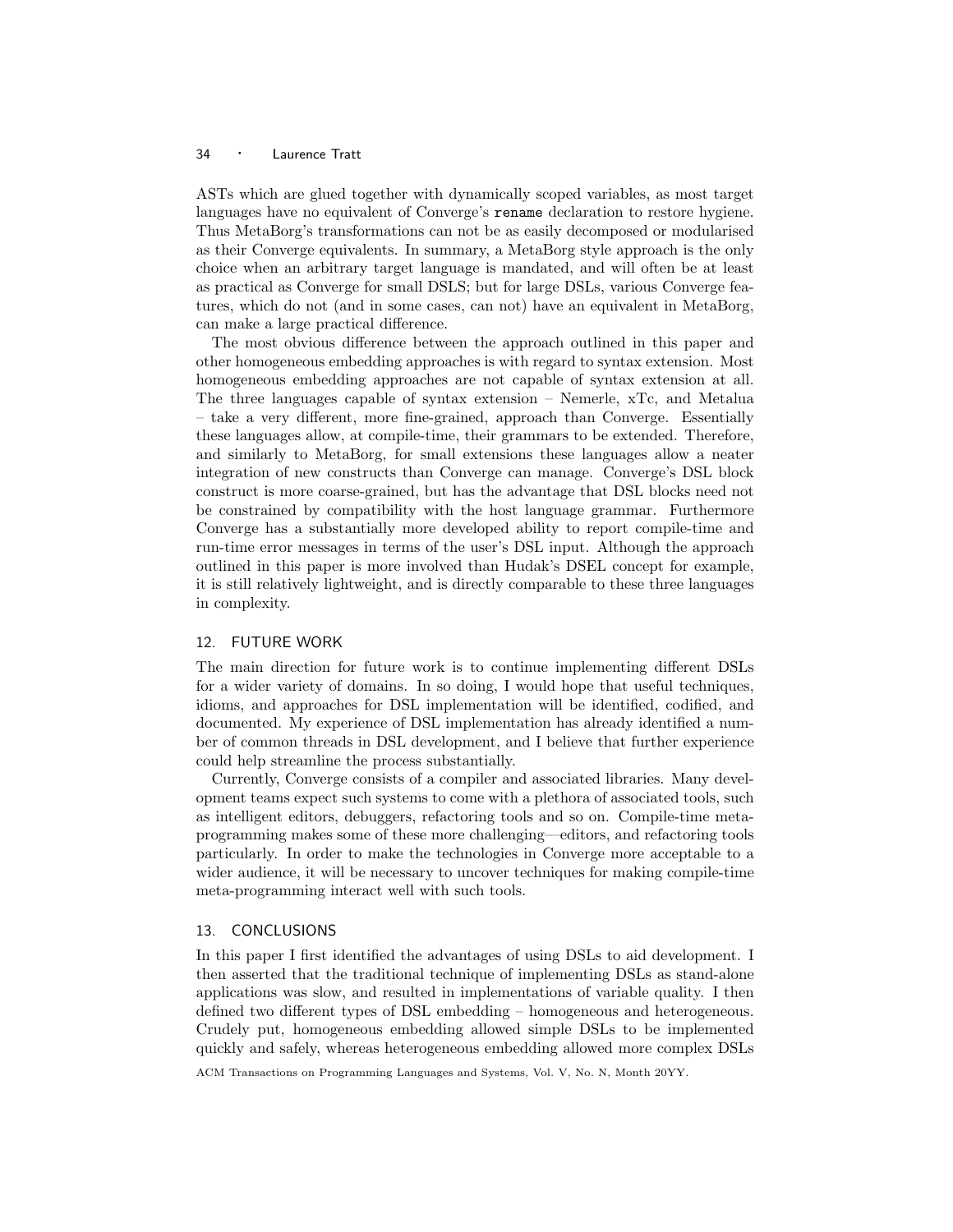to be implemented but with fewer safety guarantees about e.g. hygiene; consequently most heterogeneous approaches have to restrict themselves to less complex embeddings.

This paper then presented a novel, practical, and complete approach to DSL implementation in an homogeneous embedding environment. By adding the simple concept of a DSL block to the Converge programming language, arbitrary syntaxes can be translated at compile-time using its compile-time meta-programming facility. I then showed how DSLs can integrate the expression language from the main Converge language, and how the src info concept allows accurate and detailed compile-time and run-time error reports. I then showed how DSL embeddings can be made fully hygienic in the presence of an integrated expression language. Finally I separated out the parts of Converge fundamental to homogeneous DSL embedding, and discussed how such features might be integrated into similar systems.

The running example in this paper was a cut-down version of the MT model transformation DSL; the full version of this DSL is documented in [Tratt 2005c]. MT is an example of a Converge DSL which implements sophisticated behaviour that is considered, by the model transformation community, to be inexpressible in a traditional homogeneous embedding approach. Despite the power of the resulting language, its implementation is relatively small at around 1000LoC, a fraction of the size of other model transformation implementations. MT is an example of a DSL which is particularly well suited to Converge since it is effectively a complete language in its own right; at its most extreme such DSLs effectively conflate the concept of Converge source files with DSL blocks. Conversely DSLs such as the TM (Typed Modelling language) DSL [Tratt 2005c] are not quite as easy a fit, since different DSL blocks, generally small in length, need to influence each other in some fashion; while this is possible, the resulting implementation is inevitably less neat and tidy.

Converge has also been used in industry to implement non-computing related DSLs such as DSLs for the telecoms and insurance domains. Although further experience will be required to make definitive statements in this regard, it already appears that Converge has a much wider applicability than was originally anticipated. Successful DSLs appear to share some common traits e.g.: careful thought has been put into the DSL design, most obviously the grammar; the DSL implementer is fluent and confident in the problem domain; the DSLs make use of as much 'normal' Converge code as possible to avoid duplicating effort. Although Converge's user's have reported DSL creation in Converge to be much swifter than traditional methods, the benefits become more pronounced for complex DSLs. In other words, the time needed to create a small DSL using 'traditional' techniques is relatively low, so there is not as much to improve upon as for larger DSLs, where the implementation effort may previously have been measured in weeks or months.

In summary I believe that the approach outlined in this paper details a useful new point in the DSL implementation spectrum — whilst more general than traditional homogeneous embedding approaches, the Converge system is often less complex in use than the more general heterogeneous embedding approaches. Although DSL design and implementation is a fundamentally challenging task, for many tasks Converge lowers the barrier to entry.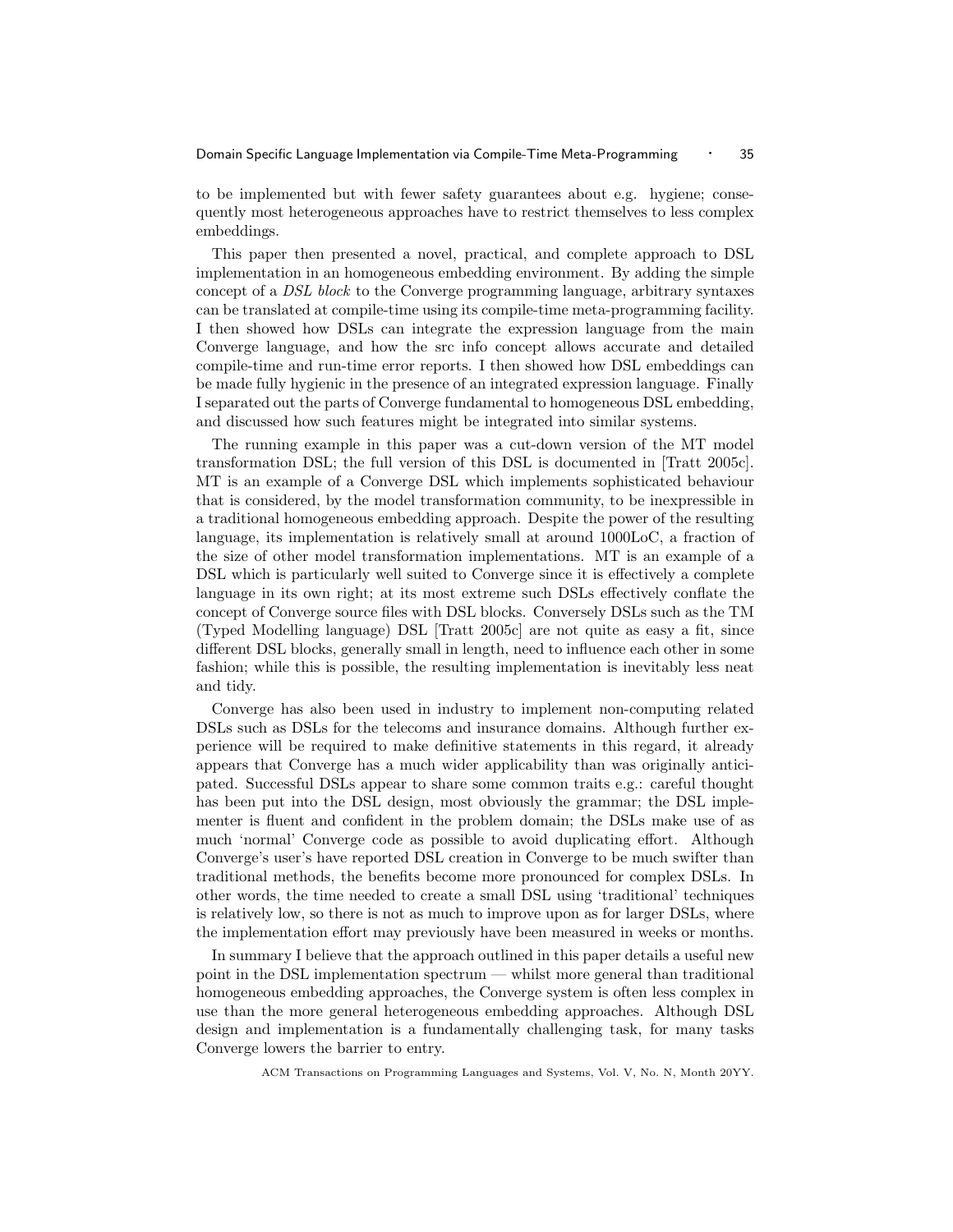Free implementations of Converge (under a MIT / BSD-style license), which can execute all of the examples in this paper, can be found at http://convergepl.org/.

My thanks to Kelly Androutsopoulos for comments on an early draft, and to the anonymous referees whose detailed comments significantly improved latter versions. This research was partly funded by a grant from Tata Consultancy Services.

#### REFERENCES

ABADI, M. AND CARDELLI, L. 1996. A Theory of Objects. Springer.

- Aycock, J. and Horspool, R. N. 2002. Practical Earley parsing. The Computer Journal 45, 6, 620–630.
- BACHRACH, J. AND PLAYFORD, K. 1999. D-expressions: Lisp power, Dylan style. http://www.ai.mit.edu/people/jrb/Projects/dexprs.pdf Accessed Nov 22 2006.
- BACHRACH, J. AND PLAYFORD, K. 2001. The Java syntactic extender (JSE). In Proc. OOPSLA. 31–42.
- Brabrand, C. and Schwartzbach, M. 2000. Growing languages with metamorphic syntax macros. In Workshop on Partial Evaluation and Semantics-Based Program Manipulation. SIGPLAN. ACM.
- Bravenboer, M. and Visser, E. 2004. Concrete syntax for objects. Domain-specific language embedding and assimilation without restrictions. In Proc. OOPSLA'04, D. C. Schmidt, Ed. ACM SIGPLAN, Vancouver, Canada.
- CORDY, J. R. 2004. TXL a language for programming language tools and applications. In Proc. LDTA 2004, ACM 4th International Workshop on Language Descriptions, Tools and Applications.
- Czarnecki, K., O'Donnell, J., Striegnitz, J., and Taha, W. 2004. DSL implementation in MetaOCaml, Template Haskell, and C++. 3016, 50–71.
- DYBVIG, R. K., HIEB, R., AND BRUGGEMAN, C. 1992. Syntactic abstraction in scheme. In Lisp and Symbolic Computation. Vol. 5. 295–326.
- EARLEY, J. 1970. An efficient context-free parsing algorithm. Communications of the ACM 13, 2 (Feb.).
- FLEUTOT, F. AND TRATT, L. 2007. Contrasting compile-time meta-programming in Metalua and Converge. In Workshop on Dynamic Languages and Applications.
- GOLDBERG, A. AND ROBSON, D. 1989. Smalltalk-80: The Language. Addison-Wesley.
- Grimm, R. 2005. Systems need languages need systems! 2nd ECOOP Workshop on Programming Languages and Operating Systems.
- Griswold, R. E. and Griswold, M. T. 1996. The Icon Programming Language, Third ed. Peer-to-Peer Communications.
- Hudak, P. 1998. Modular domain specific languages and tools. In Proc. Fifth International Conference on Software Reuse. 134–142.
- Kohlbecker, E., Friedman, D. P., Felleisen, M., and Duba, B. 1986. Hygienic macro expansion. In Symposium on Lisp and Functional Programming. ACM, 151–161.
- Mernik, M., Heering, J., and Sloane, A. M. 2003. When and how to develop domain-specific languages. Tech. rep., Centrum voor Wiskundeen Informatica. Dec.
- SCHRÖER, F. W. 2005. The ACCENT Grammar Language. http://accent.compilertools.net/language.html Accessed Jan 25 2005.
- Seefried, S., Chakravarty, M., and Keller, G. 2004. Optimising Embedded DSLs using Template Haskell. In Third International Conference on Generative Programming and Component Engineering. Springer-Verlag, Vancouver, Canada, 186–205.
- Sheard, T. 1998. Using MetaML: A staged programming language. Advanced Functional Programming, 207–239.
- SHEARD, T. 2003. Accomplishments and research challenges in meta-programming. Proceedings of the Workshop on Semantics, Applications and Implementation of Program Generation (SAIG '01) 2196, 2–44.